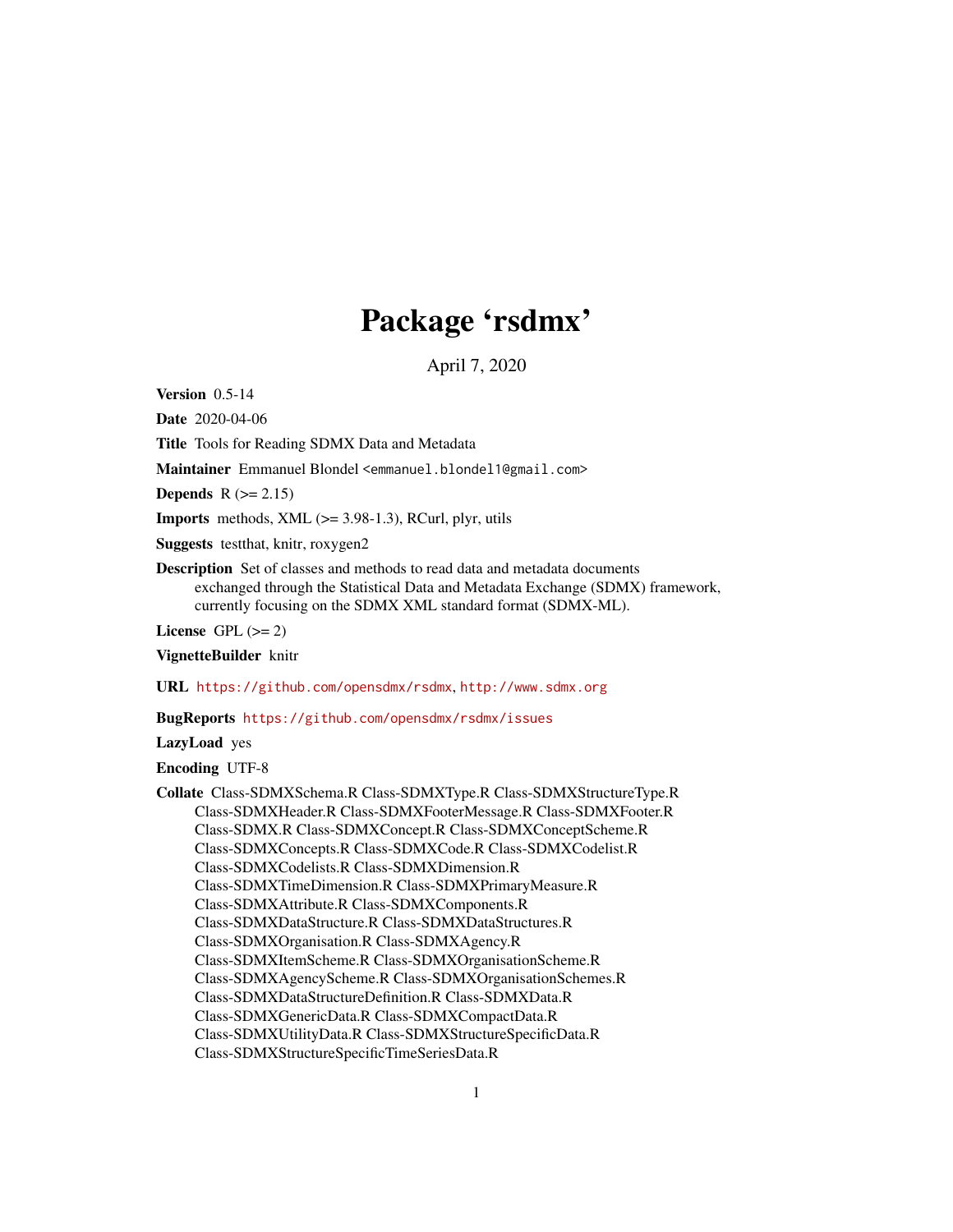Class-SDMXCrossSectionalData.R Class-SDMXMessageGroup.R Class-SDMXDataFlow.R Class-SDMXDataFlows.R Class-SDMXRequestParams.R Class-SDMXRequestBuilder.R Class-SDMXREST20RequestBuilder.R Class-SDMXREST21RequestBuilder.R Class-SDMXDotStatRequestBuilder.R Class-SDMXServiceProvider.R Class-SDMXServiceProviders.R SDMXSchema-methods.R SDMXType-methods.R SDMXStructureType-methods.R SDMXHeader-methods.R SDMXFooterMessage-methods.R SDMXFooter-methods.R SDMX-methods.R SDMXConcept-methods.R SDMXConceptScheme-methods.R SDMXConcepts-methods.R SDMXCode-methods.R SDMXCodelist-methods.R SDMXCodelists-methods.R SDMXDimension-methods.R SDMXTimeDimension-methods.R SDMXPrimaryMeasure-methods.R SDMXAttribute-methods.R SDMXComponents-methods.R SDMXDataStructure-methods.R SDMXDataStructures-methods.R SDMXOrganisation-methods.R SDMXAgency-methods.R SDMXAgencyScheme-methods.R SDMXOrganisationSchemes-methods.R SDMXDataStructureDefinition-methods.R SDMXData-methods.R SDMXGenericData-methods.R SDMXCompactData-methods.R SDMXUtilityData-methods.R SDMXStructureSpecificData-methods.R SDMXStructureSpecificTimeSeriesData-methods.R SDMXCrossSectionalData-methods.R SDMXMessageGroup-methods.R SDMXDataFlow-methods.R SDMXDataFlows-methods.R SDMXRequestParams-methods.R SDMXRequestBuilder-methods.R SDMXREST20RequestBuilder-methods.R SDMXREST21RequestBuilder-methods.R SDMXDotStatRequestBuilder-methods.R SDMXServiceProvider-methods.R SDMXServiceProviders-methods.R readSDMX.R saveSDMX.R profile.R rsdmx.R

#### RoxygenNote 6.1.1

#### NeedsCompilation no

Author Emmanuel Blondel [aut, cre] (<https://orcid.org/0000-0002-5870-5762>), Matthieu Stigler [ctb], Eric Persson [ctb]

### Repository CRAN

Date/Publication 2020-04-07 15:00:10 UTC

## R topics documented: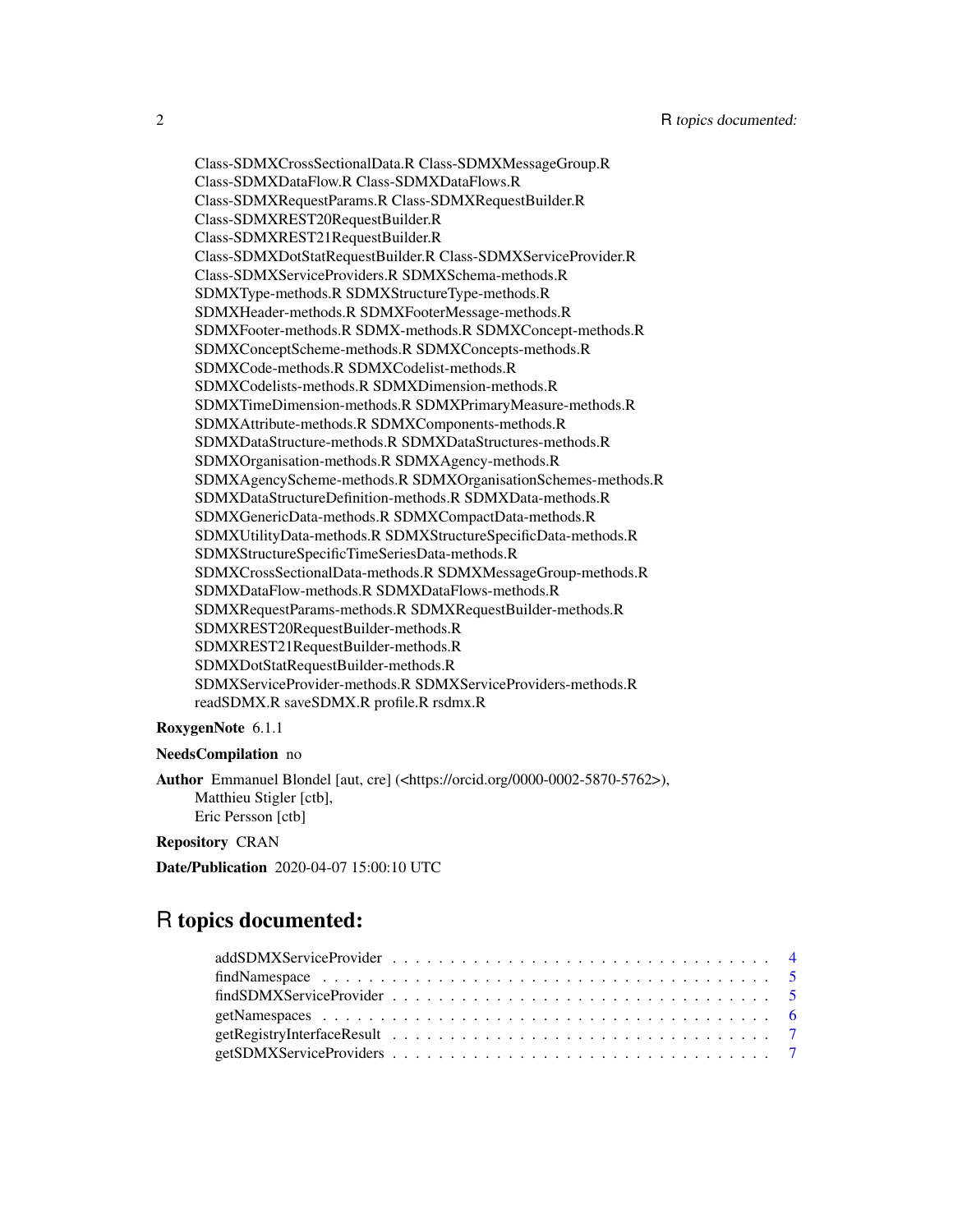|                             | 8  |
|-----------------------------|----|
|                             | 9  |
|                             | 9  |
|                             | 10 |
|                             | 11 |
|                             | 12 |
|                             | 14 |
|                             | 15 |
|                             | 16 |
|                             | 17 |
|                             | 18 |
|                             | 19 |
|                             | 20 |
|                             | 21 |
|                             | 22 |
|                             | 23 |
|                             | 24 |
|                             | 25 |
|                             | 26 |
|                             | 27 |
|                             | 28 |
|                             | 28 |
|                             | 29 |
|                             | 30 |
|                             | 31 |
|                             | 32 |
|                             | 33 |
|                             | 34 |
|                             | 35 |
|                             | 36 |
|                             | 37 |
|                             | 38 |
|                             | 39 |
|                             | 40 |
|                             | 40 |
|                             | 41 |
|                             | 42 |
|                             | 42 |
|                             | 43 |
| <b>SDMXRequestBuilder</b>   | 44 |
| SDMXRequestParams           | 46 |
|                             | 48 |
|                             | 49 |
| SDMXSchema                  | 51 |
|                             | 52 |
| <b>SDMXServiceProviders</b> | 53 |
|                             | 54 |
|                             | 54 |
|                             |    |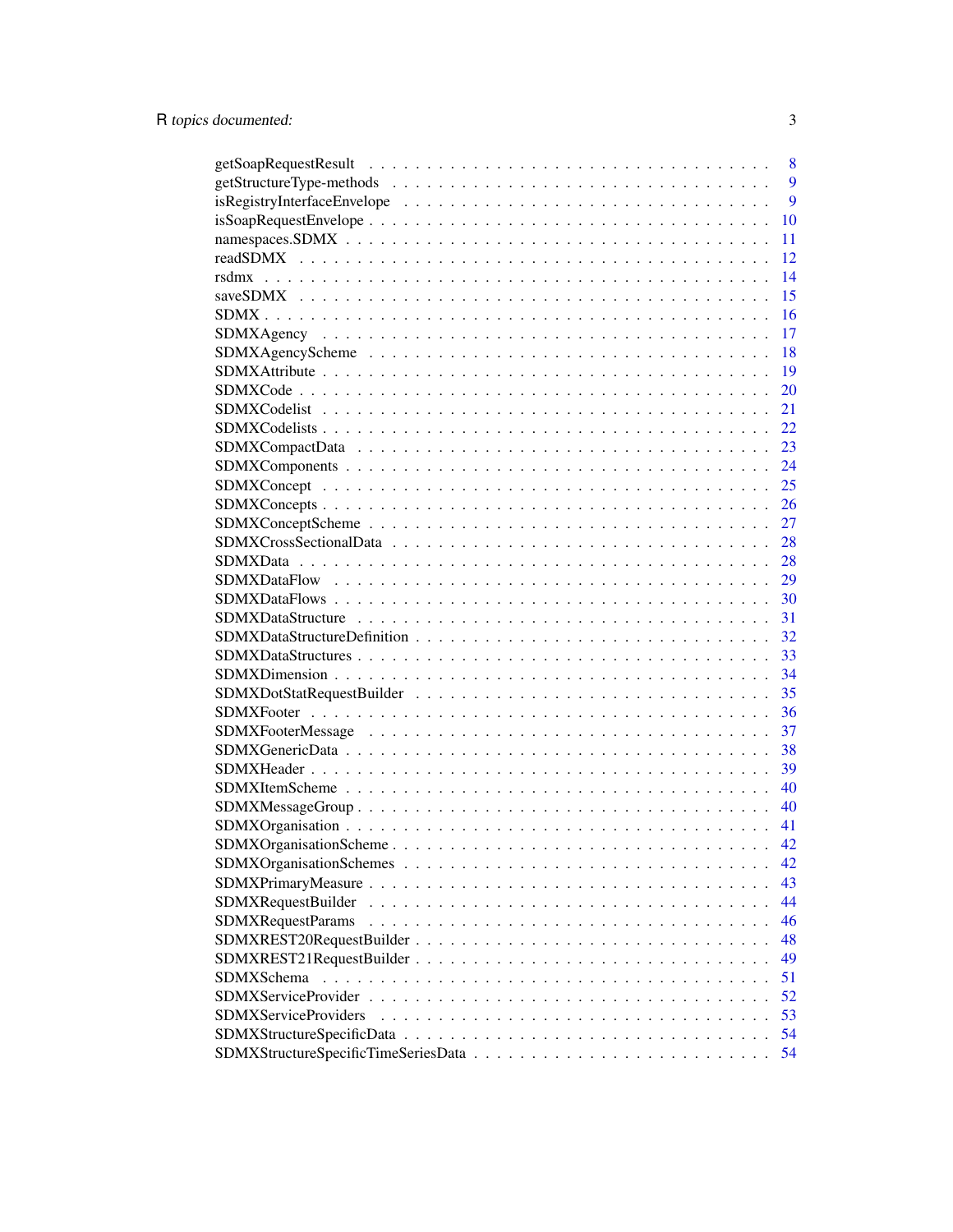<span id="page-3-0"></span>

| Index |  |
|-------|--|
|       |  |
|       |  |
|       |  |
|       |  |
|       |  |
|       |  |

<span id="page-3-1"></span>addSDMXServiceProvider

*addSDMXServiceProvider*

#### Description

function that allows configuring a new [SDMXServiceProvider](#page-51-1) as part of the list of providers known by rsdmx, hence by [readSDMX](#page-11-1)

### Usage

addSDMXServiceProvider(provider)

#### Arguments

provider an object of class "SDMXServiceProvider"

#### Author(s)

Emmanuel Blondel, <emmanuel.blondel1@gmail.com>

### See Also

[getSDMXServiceProviders](#page-6-1) [findSDMXServiceProvider](#page-4-1) [readSDMX](#page-11-1)

### Examples

```
#create a provider
myBuilder <- SDMXREST20RequestBuilder(regUrl = "http://www.myorg.org/registry",
                                    repoUrl = "http://www.myorg.org/repository",
                                    compliant = TRUE)
myProvider <- SDMXServiceProvider(
 agencyId = "MYORG", name = "My Organization",
 builder = myBuilder
\lambda#add it
addSDMXServiceProvider(myProvider)
```

```
#check out the list of existing provider (only list the agency Ids)
sapply(slot(getSDMXServiceProviders(), "providers"), function(x){slot(x, "agencyId")})
```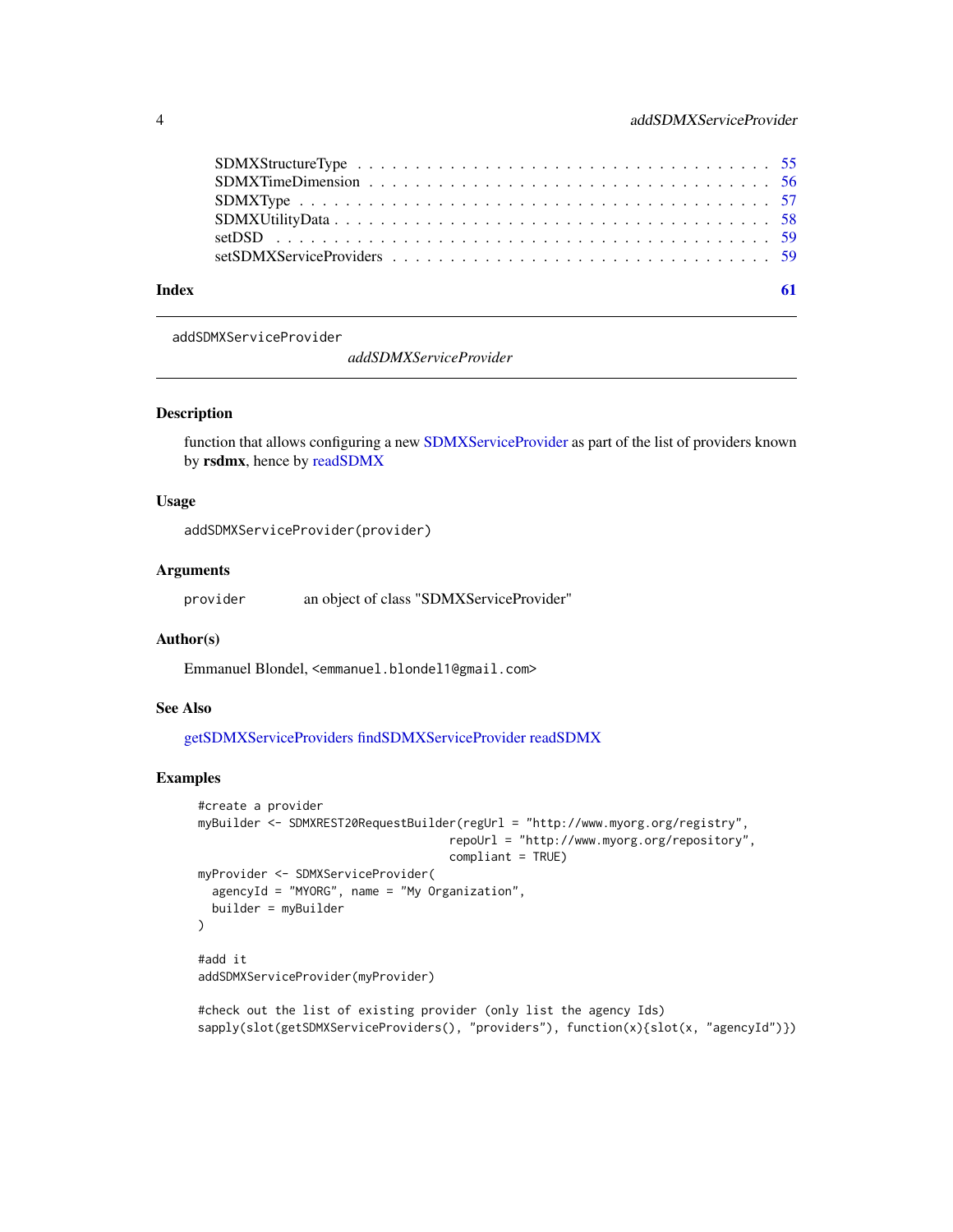<span id="page-4-0"></span>findNamespace *findNamespace*

#### Description

function used to find a specific namespace within the available namespaces of an SDMX-ML object

#### Usage

findNamespace(namespaces, messageType)

### Arguments

| namespaces  | object of class data. frame giving the namespaces URIs available in a SDMX-<br>ML object, typically obtained with getNamespaces |
|-------------|---------------------------------------------------------------------------------------------------------------------------------|
|             |                                                                                                                                 |
| messageType | object of class character representing a message type                                                                           |

### Value

an object of class "character" giving the namespace uri if found in the available namespaces

### Warning

findNamespace is a function used internally as utility function in SDMX-ML object parsers.

### Author(s)

Emmanuel Blondel, <emmanuel.blondel1@gmail.com>

#### See Also

[SDMX-class](#page-15-1) [getNamespaces](#page-5-1)

<span id="page-4-1"></span>findSDMXServiceProvider

*findSDMXServiceProvider*

### Description

function that allows searching by provider id in the list of known [SDMXServiceProvider.](#page-51-1) This function can be used for interrogating the list of default providers known by rsdmx, and is used internally by [readSDMX](#page-11-1)

#### Usage

findSDMXServiceProvider(agencyId)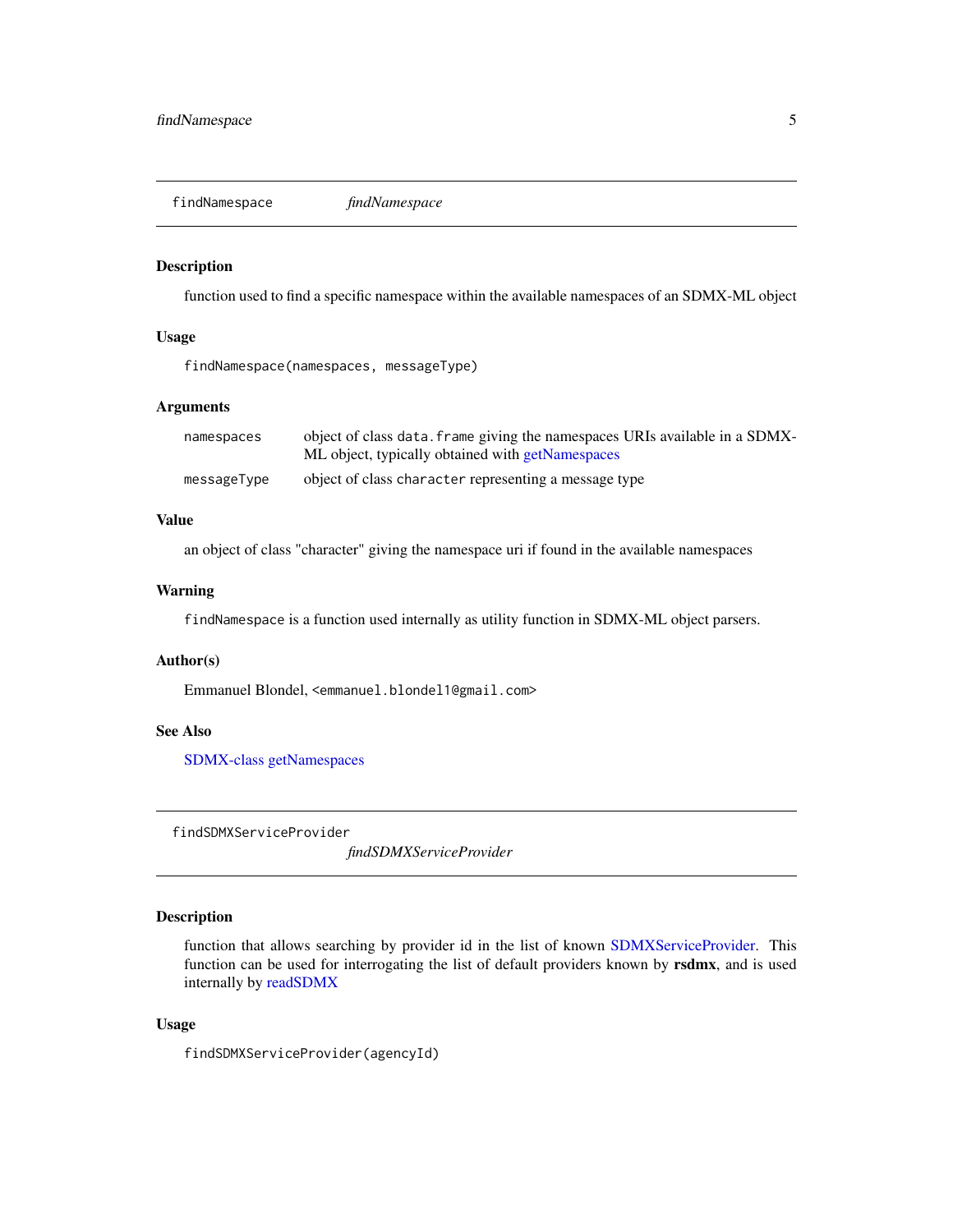#### <span id="page-5-0"></span>Arguments

agencyId an object of class "character" representing a provider identifier

#### Value

an object of class "SDMXServiceProvider" (or NULL if no matching)

### Author(s)

Emmanuel Blondel, <emmanuel.blondel1@gmail.com>

#### See Also

[getSDMXServiceProviders](#page-6-1) [addSDMXServiceProvider](#page-3-1) [readSDMX](#page-11-1)

### Examples

#find OECD provider oecd.provider <- findSDMXServiceProvider("OECD")

<span id="page-5-1"></span>getNamespaces *getNamespaces*

### Description

Access the namespaces of the SDMX-ML object

### Usage

getNamespaces(obj)

### Arguments

obj An object deriving from class "SDMX"

### Value

an object of class data.frame giving the id and uri for each of the namespaces handled in the SDMX-ML document.

#### Author(s)

Emmanuel Blondel, <emmanuel.blondel1@gmail.com>

### See Also

[SDMX-class](#page-15-1)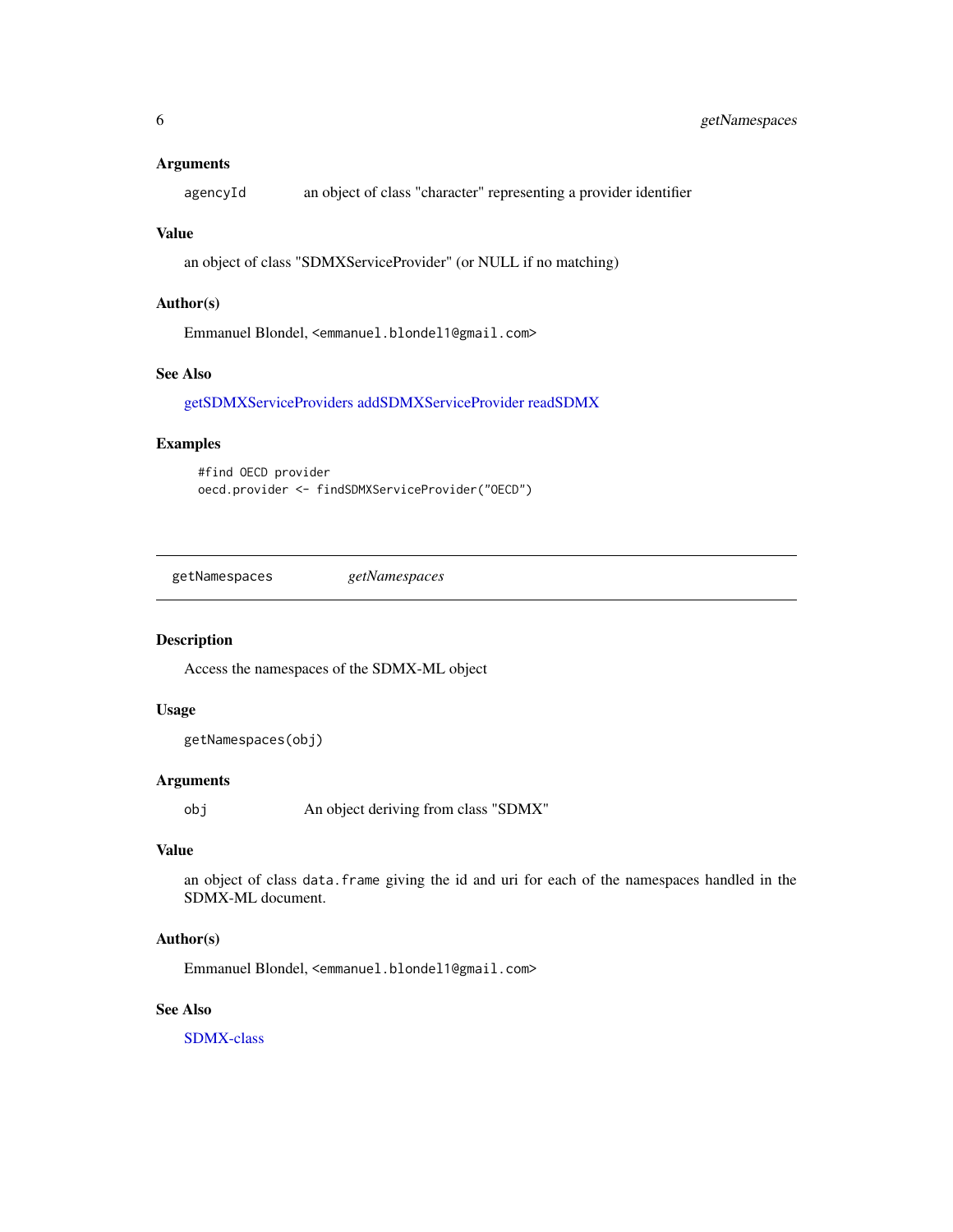<span id="page-6-0"></span>getRegistryInterfaceResult

*getRegistryInterfaceResult*

#### Description

function used to extract the SDMX-ML message from a registry interface query

### Usage

getRegistryInterfaceResult(xmlObj)

#### Arguments

xmlObj object of class "XMLInternalDocument derived from XML package

### Value

an object of class "XMLInternalDocument derived from XML package

#### Warning

getRegistryInterfaceResult is a function used internally by [readSDMX](#page-11-1)

### Author(s)

Emmanuel Blondel, <emmanuel.blondel1@gmail.com>

### See Also

[SDMX-class](#page-15-1) [readSDMX](#page-11-1)

<span id="page-6-1"></span>getSDMXServiceProviders

*getSDMXServiceProviders*

### Description

function used to get the list of [SDMXServiceProvider](#page-51-1) known by rsdmx (hence known by [readS-](#page-11-1)[DMX](#page-11-1) to query data or metadata in an easier way). This function can be easily used to interrogate the list of known providers, and eventually consider adding one at runtime with [addSDMXService-](#page-3-1)[Provider](#page-3-1)

### Usage

```
getSDMXServiceProviders()
```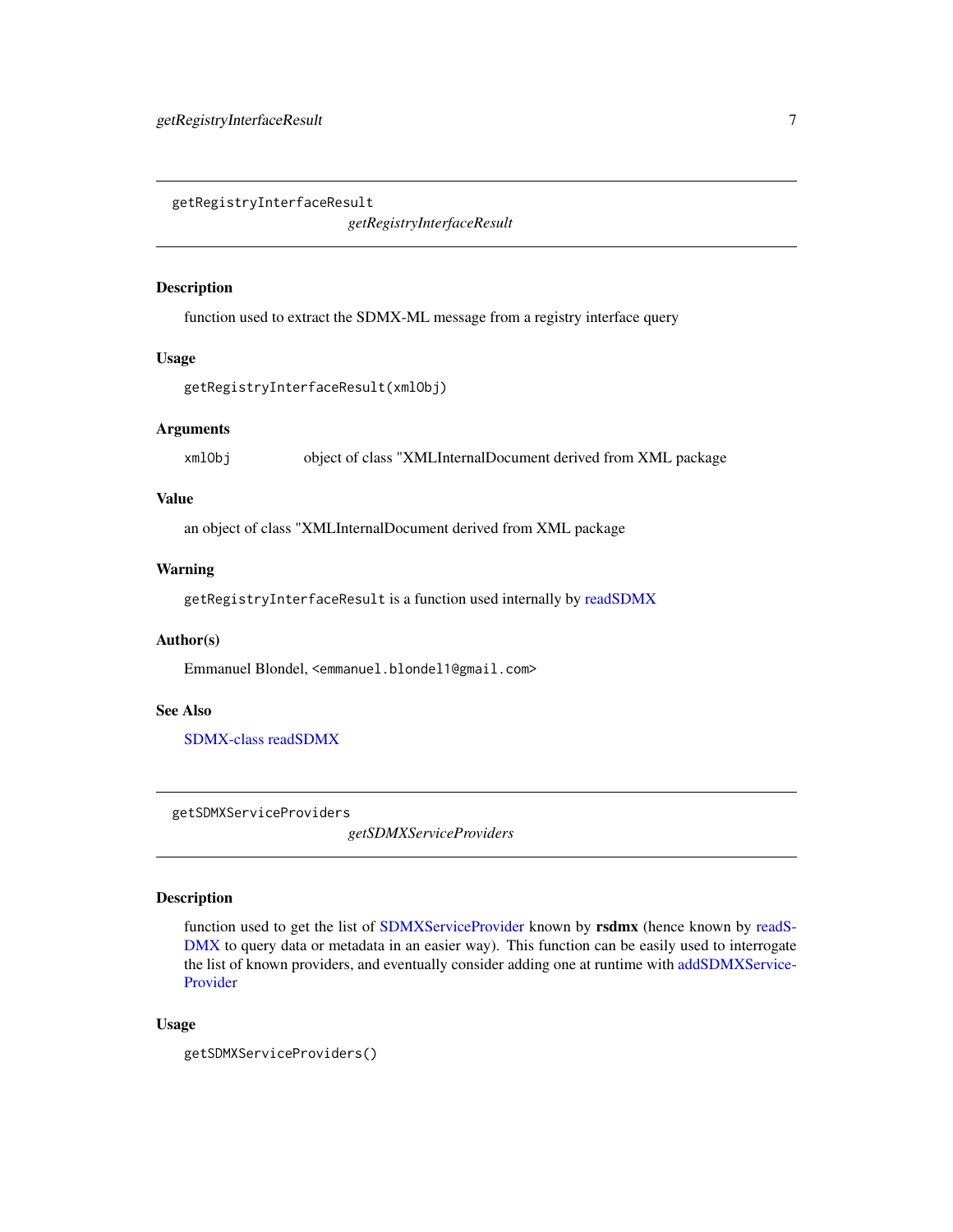### <span id="page-7-0"></span>Value

an object of class "list" (of [SDMXServiceProvider\)](#page-51-1)

### Author(s)

Emmanuel Blondel, <emmanuel.blondel1@gmail.com>

### See Also

[addSDMXServiceProvider](#page-3-1) [findSDMXServiceProvider](#page-4-1) [readSDMX](#page-11-1)

getSoapRequestResult *getSoapRequestResult*

### Description

function used to extract the SDMX-ML message from a SOAP request response

#### Usage

getSoapRequestResult(xmlObj)

### Arguments

xmlObj object of class "XMLInternalDocument derived from XML package

#### Value

an object of class "XMLInternalDocument derived from XML package

### Warning

getSoapRequestResult is a function used internally by [readSDMX](#page-11-1)

### Author(s)

Emmanuel Blondel, <emmanuel.blondel1@gmail.com>

### See Also

[SDMX-class](#page-15-1) [readSDMX](#page-11-1)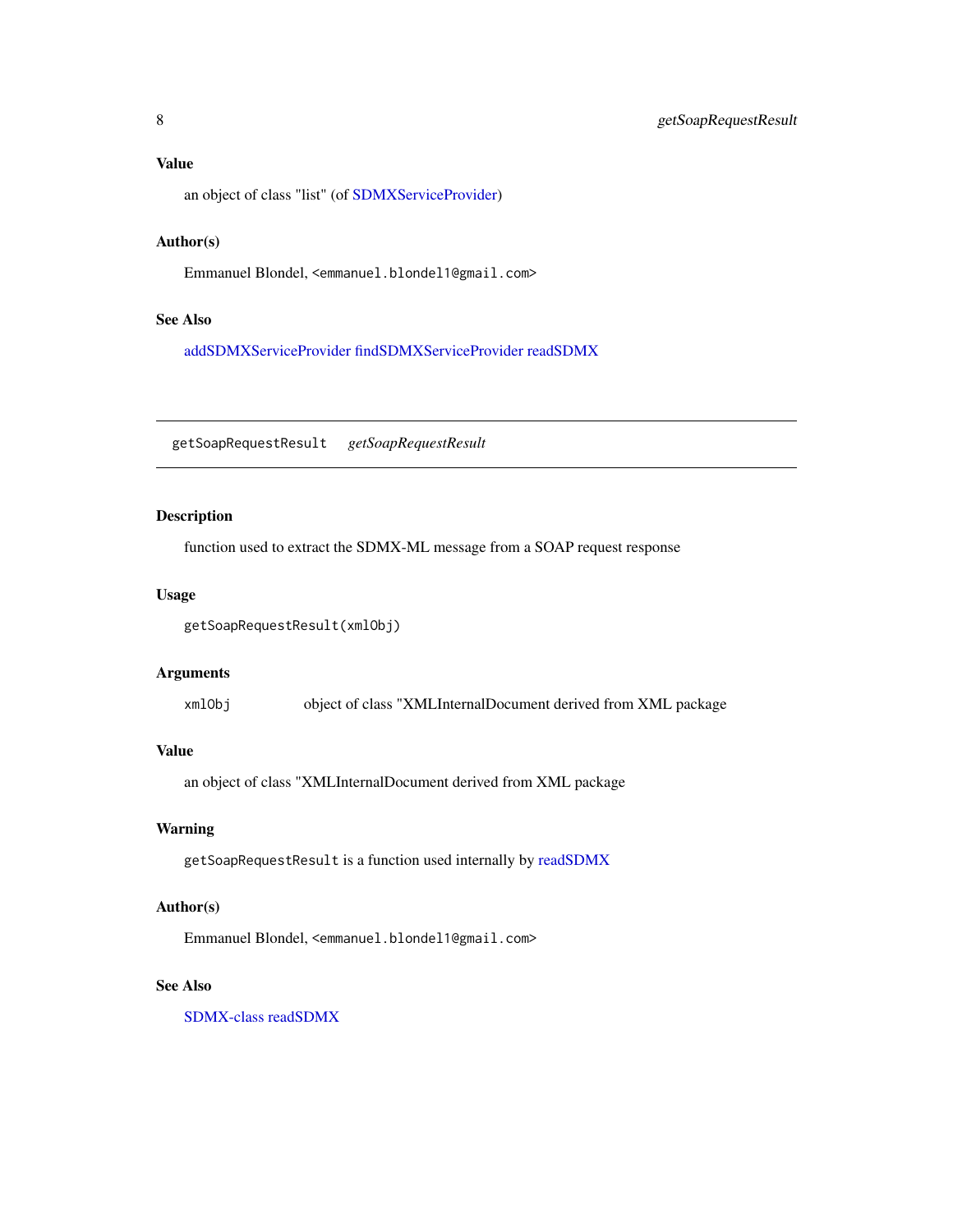<span id="page-8-0"></span>getStructureType-methods

*getStructureType*

### Description

Access the subtype of SDMXStructureType object

#### Usage

getStructureType(obj)

### Arguments

obj An object deriving from class "SDMXStructureType"

### Value

an object of class "character"

### Methods

obj An object deriving from class "SDMXStructureType"

### Author(s)

Emmanuel Blondel, <emmanuel.blondel1@gmail.com>

#### See Also

[SDMXStructureType-class](#page-54-1)

isRegistryInterfaceEnvelope *isRegistryInterfaceEnvelope*

### Description

function used to detect if the XML document corresponds to a registry interface query

### Usage

isRegistryInterfaceEnvelope(xmlObj, nativeRoot)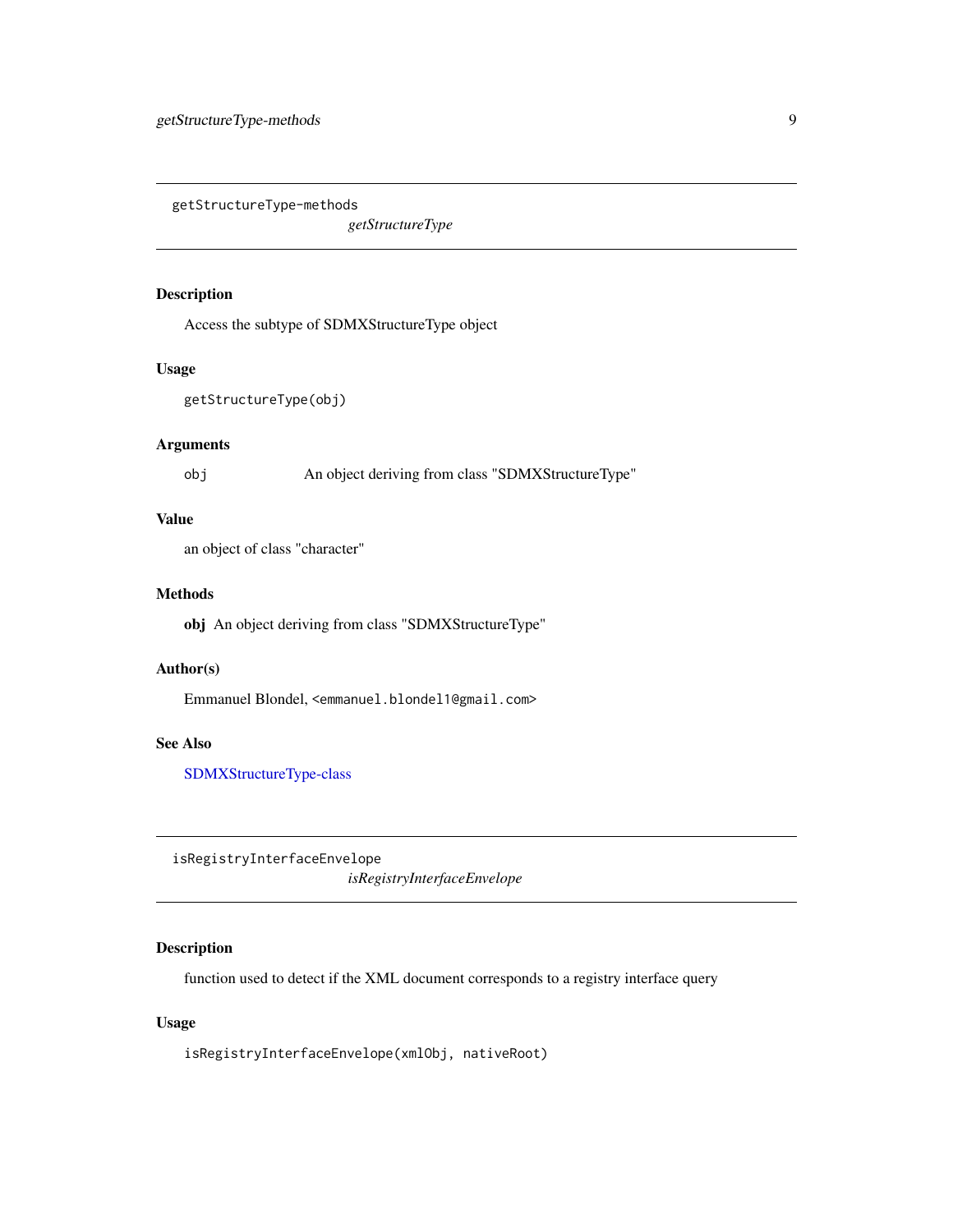### <span id="page-9-0"></span>Arguments

| xmlObi     | object of class "XMLInternalDocument derived from XML package     |
|------------|-------------------------------------------------------------------|
| nativeRoot | object of class "logical" indicating if it is the native document |

### Value

an object of class "logical"

### Warning

isRegistryInterfaceEnvelope is a function used internally by [readSDMX](#page-11-1)

### Author(s)

Emmanuel Blondel, <emmanuel.blondel1@gmail.com>

### See Also

[SDMX-class](#page-15-1) [readSDMX](#page-11-1)

isSoapRequestEnvelope *isSoapRequestEnvelope*

#### Description

function used to detect if the XML document corresponds to a SOAP request response

### Usage

```
isSoapRequestEnvelope(xmlObj, namespaces)
```
### Arguments

| xmlObi     | object of class "XMLInternalDocument derived from XML package |
|------------|---------------------------------------------------------------|
| namespaces | object of class "data.frame" given the list of namespace URIs |

### Value

```
an object of class "logical"
```
### Warning

isSoapRequestEnvelope is a function used internally by [readSDMX](#page-11-1)

### Author(s)

Emmanuel Blondel, <emmanuel.blondel1@gmail.com>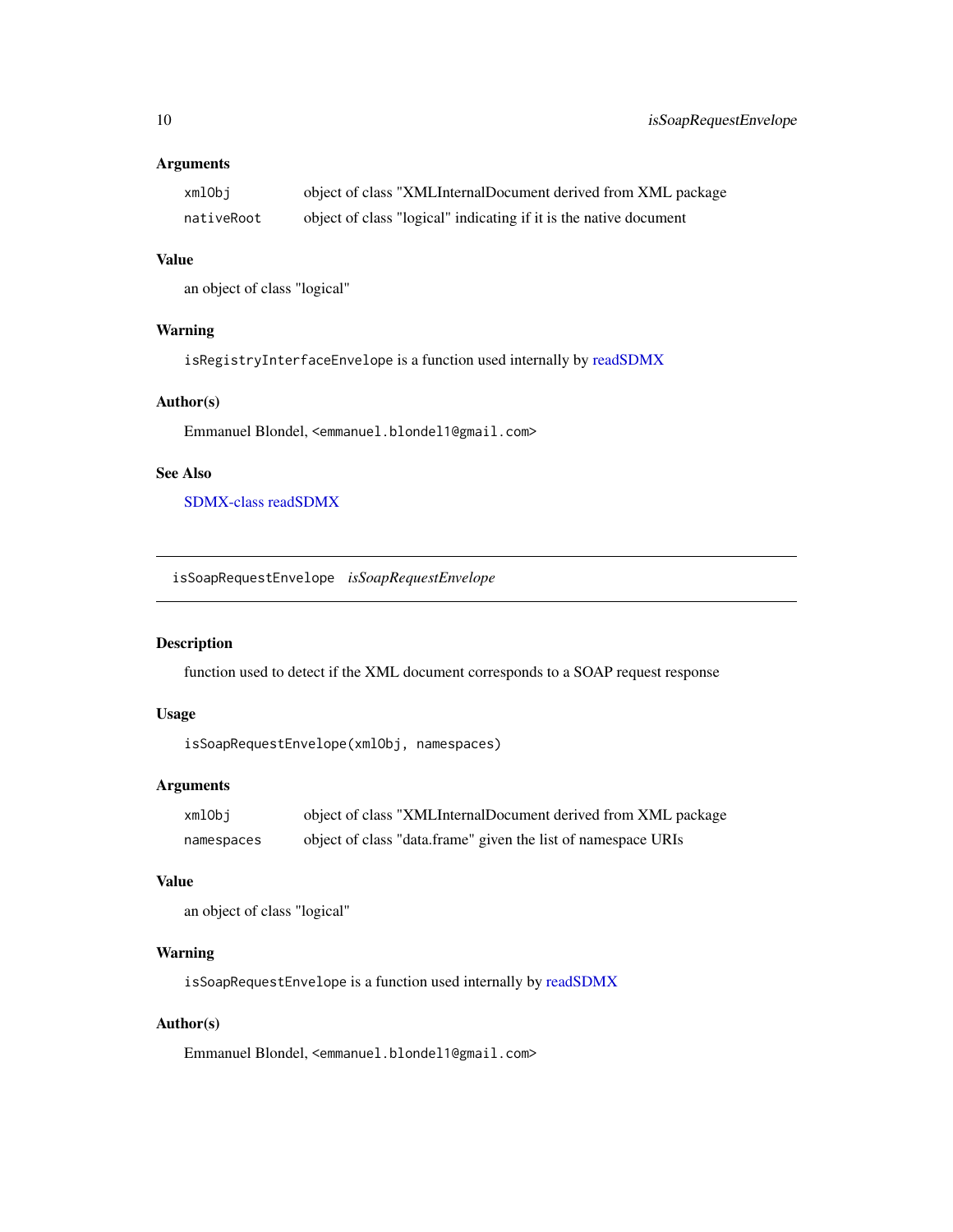### <span id="page-10-0"></span>See Also

[SDMX-class](#page-15-1) [readSDMX](#page-11-1)

namespaces.SDMX *namespaces.SDMX*

### Description

function used to get the namespaces handled by an SDMX-ML object

#### Usage

namespaces.SDMX(xmlObj)

### Arguments

xmlObj an object of class "XMLInternalDocument"

### Value

an object of class "data.frame" giving the namespace(s) id and uri

### Warning

namespaces.SDMX is a function used internally to get the namespaces of the SDMX-ML object through [getNamespaces.](#page-5-1) This last function is used an utility re-used in the different SDMX document parsers.

### Author(s)

Emmanuel Blondel, <emmanuel.blondel1@gmail.com>

### See Also

[SDMXType-class](#page-56-1) [getNamespaces](#page-5-1)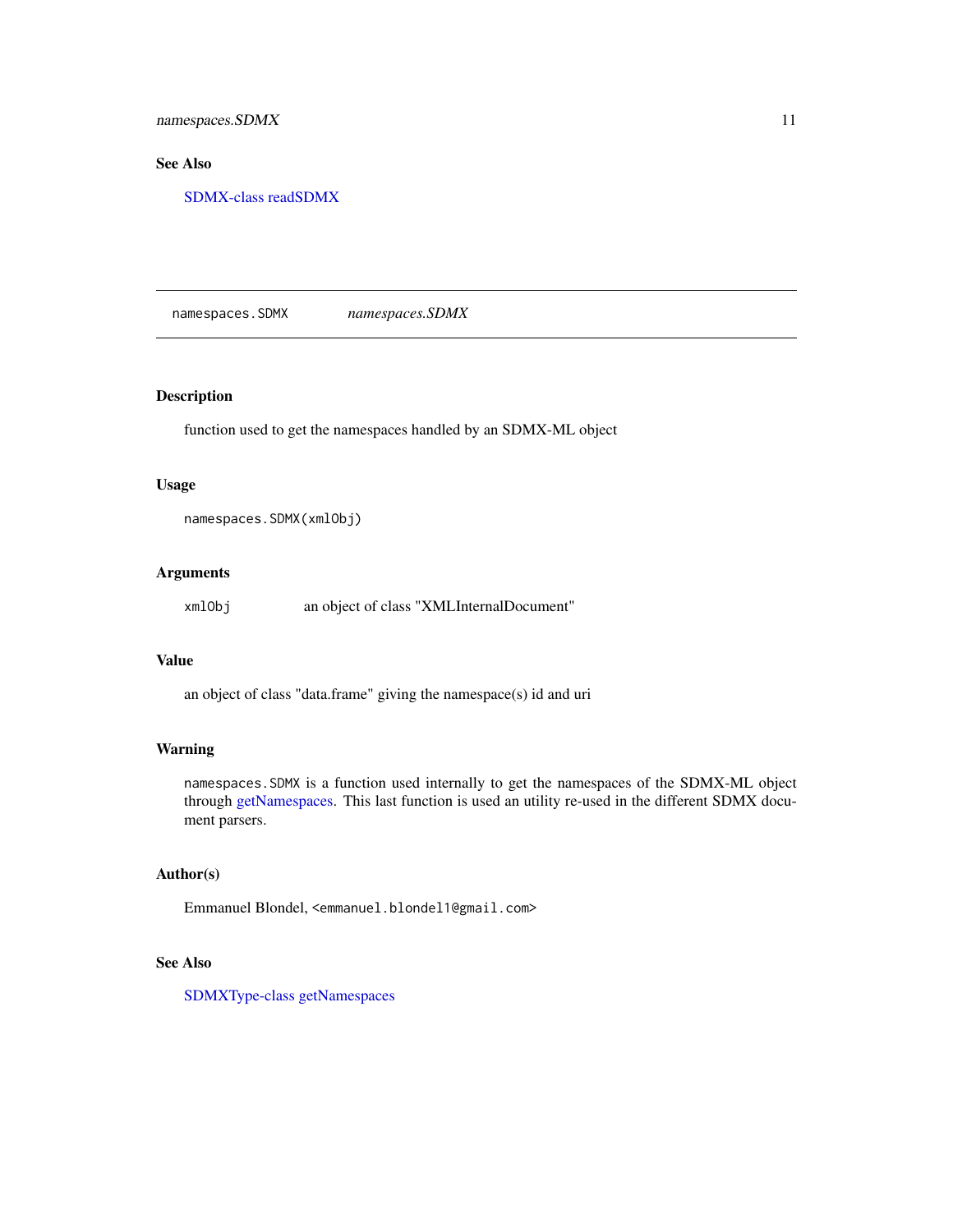<span id="page-11-1"></span><span id="page-11-0"></span>

readSDMX is the main function to use to read SDMX data

### Usage

```
readSDMX(file, isURL, isRData,
                provider, providerId, providerKey,
                agencyId, resource, resourceId, version,
                flowRef, key, key.mode, start, end, dsd, validate, verbose)
```
### Arguments

| file        | path to SDMX-ML document that needs to be parsed                                                                                                                                                                                                                                                                                                           |
|-------------|------------------------------------------------------------------------------------------------------------------------------------------------------------------------------------------------------------------------------------------------------------------------------------------------------------------------------------------------------------|
| isURL       | a value of class "logical" either the path is an url, and data has to be downloaded<br>from a SDMXweb-repository. Default value is TRUE. Ignored in case readSDMX<br>is used with helpers (based on the embedded list of SDMXServiceProvider)                                                                                                              |
| isRData     | a value of class "logical" either the path is local RData file handling an object of<br>class "SDMX", previously saved with saveSDMX. Default value is FALSE.                                                                                                                                                                                              |
| provider    | an object of class "SDMXServiceProvider". If specified, file and isURL argu-<br>ments will be ignored.                                                                                                                                                                                                                                                     |
| providerId  | an object of class "character" representing a provider id. It has to be match a<br>default provider as listed ingetSDMXServiceProviders()                                                                                                                                                                                                                  |
| providerKey | an object of class "character" giving a key to authenticate for the given provider<br>endpoint. Some providers may require an authentication or subscription key to<br>perform SDMX requests.                                                                                                                                                              |
| agencyId    | an object of class "character representing an agency id, for which data should be<br>requested (from a particular service provider)                                                                                                                                                                                                                        |
| resource    | an object of class "character" giving the SDMX service request resource to query<br>e.g. "data". Recognized if a valid provider or provide id has been specified as<br>argument.                                                                                                                                                                           |
| resourceId  | an object of class "character" giving a SDMX service resource Id, e.g. the id of<br>a data structure                                                                                                                                                                                                                                                       |
| version     | an object of class "character" giving a SDMX resource version, e.g. the version<br>of a dataflow.                                                                                                                                                                                                                                                          |
| flowRef     | an object of class "character" giving the SDMX flow ref id. Recognized if valid<br>provider or provide id has been specified as argument.                                                                                                                                                                                                                  |
| key         | an object of class "character" or "list" giving the SDMX data key/filter to apply.<br>Recognized if a valid provider or provide id has been specified as argument. If<br>key. mode is equal to "R" (default value), filter has to be an object of class "list"<br>representing the filters to apply to the dataset, otherwise the filter will be a string. |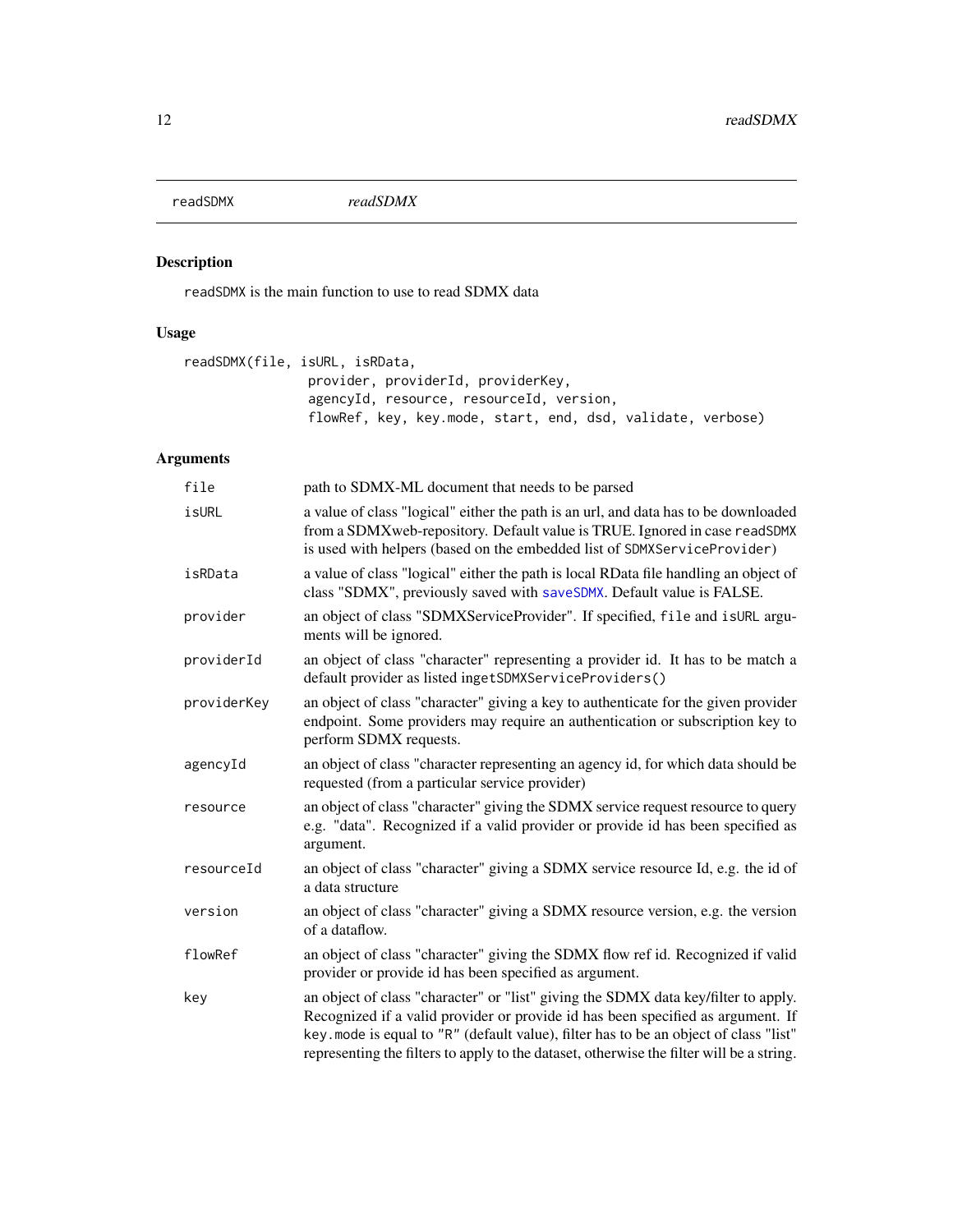| key.mode | an object of class "character" indicating if the key has to be provided as an R<br>object, ie a object of class "list" representing the filter(s) to apply. Default value<br>is "R". Alternative value is "SDMX"        |
|----------|-------------------------------------------------------------------------------------------------------------------------------------------------------------------------------------------------------------------------|
| start    | an object of class "integer" or "character" giving the SDMX start time to apply.<br>Recognized if a valid provider or provide id has been specified as argument.                                                        |
| end      | an object of class "integer" or "character" giving the SDMX end time to apply.<br>Recognized if a valid provider or provide id has been specified as argument.                                                          |
| dsd      | an Object of class "logical" if an attempt to inherit the DSD should be performed.<br>Active only if "readSDMX" is used as helper method (ie if data is fetched using<br>an embedded service provider. Default is FALSE |
| validate | an object of class "logical" indicating if a validation check has to be performed<br>on the SDMX-ML document to check its SDMX compliance when reading it.<br>Default is FALSE.                                         |
| verbose  | an Object of class "logical" that indicates if rsdmx messages should appear to<br>user. Default is TRUE.                                                                                                                |
|          |                                                                                                                                                                                                                         |

#### Value

an object of class "SDMX"

### Author(s)

Emmanuel Blondel, <emmanuel.blondel1@gmail.com>

### Examples

```
# SDMX datasets
#--------------
## Not run:
  # Not run
  # (local dataset examples)
  #with SDMX 2.0
  tmp <- system.file("extdata","Example_Eurostat_2.0.xml", package="rsdmx")
  sdmx <- readSDMX(tmp, isURL = FALSE)
  stats <- as.data.frame(sdmx)
  head(stats)
  #with SDMX 2.1
  tmpnew <- system.file("extdata","Example_Eurostat_2.1.xml", package="rsdmx")
  sdmx <- readSDMX(tmpnew, isURL = FALSE)
  stats <- as.data.frame(sdmx)
  head(stats)
  ## End(**Not run**)
## End(Not run)
## Not run:
  # Not run by 'R CMD check'
  # (reliable remote datasource but with possible occasional unavailability)
```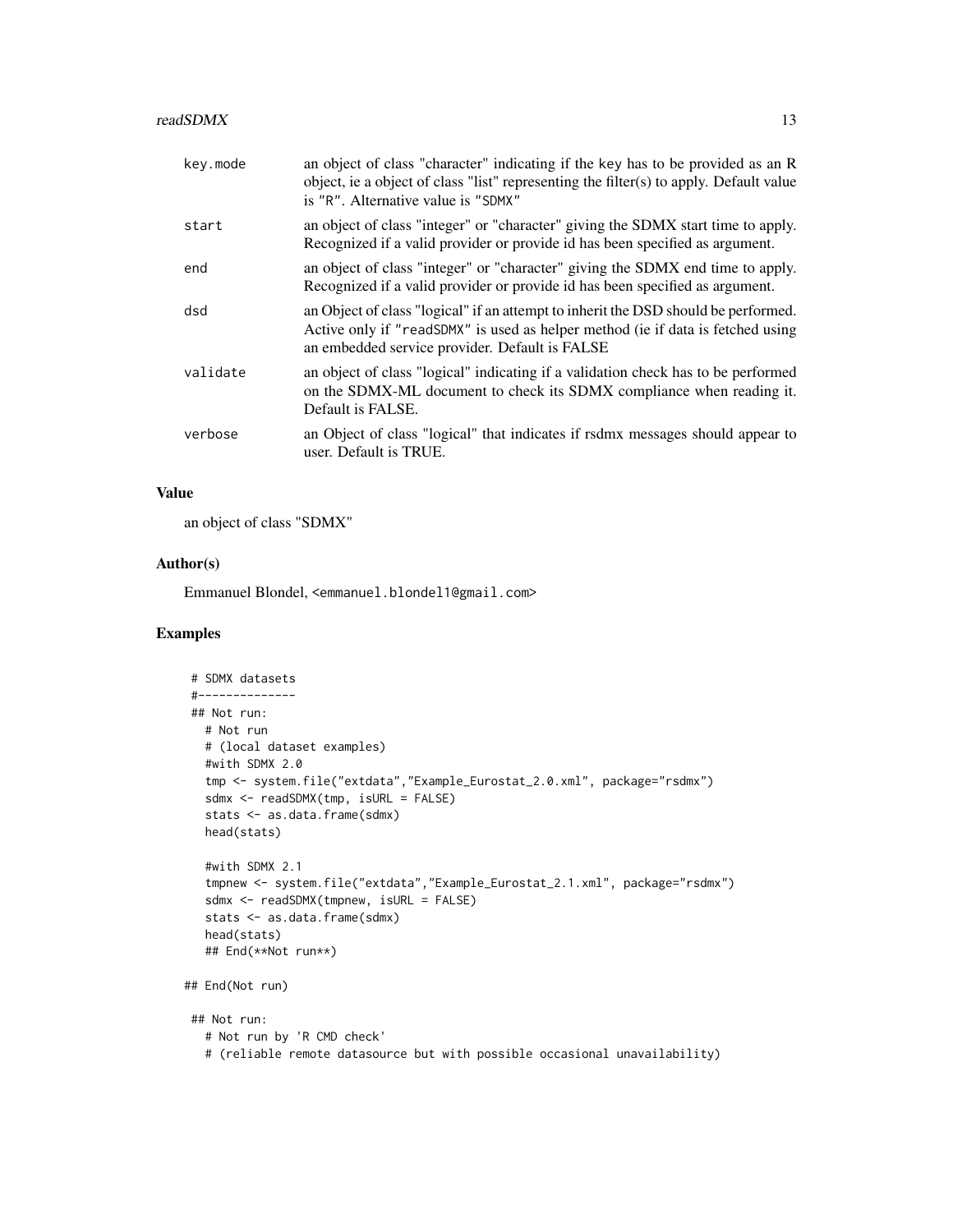```
#examples using embedded providers
  sdmx <- readSDMX(providerId = "OECD", resource = "data", flowRef = "MIG",
                     key = list("TOT", NULL, NULL), start = 2011, end = 2011)stats <- as.data.frame(sdmx)
  head(stats)
  #examples using 'file' argument
  #using url (Eurostat REST SDMX 2.1)
  url <- paste("http://ec.europa.eu/eurostat/SDMX/diss-web/rest/data/",
                "cdh_e_fos/all/?startperiod=2000&endPeriod=2010",
                sep = "")sdmx <- readSDMX(url)
   stats <- as.data.frame(sdmx)
  head(stats)
  ## End(**Not run**)
## End(Not run)
# SDMX DataStructureDefinition (DSD)
 #-----------------------------------
## Not run:
  # Not run by 'R CMD check'
  # (reliable remote datasource but with possible occasional unavailability)
  #using embedded providers
  dsd <- readSDMX(providerId = "OECD", resource = "datastructure",
                  resourceId = "WATER_ABSTRACT")
  #get codelists from DSD
  cls <- slot(dsd, "codelists")
  codelists <- sapply(slot(cls,"codelists"), slot, "id") #get list of codelists
  #get a codelist
  codelist <- as.data.frame(cls, codelistId = "CL_WATER_ABSTRACT_SOURCE")
  #get concepts from DSD
   concepts <- as.data.frame(slot(dsd, "concepts"))
   ## End(**Not run**)
## End(Not run)
```
<span id="page-13-1"></span>rsdmx *Tools for Reading SDMX Data and Metadata*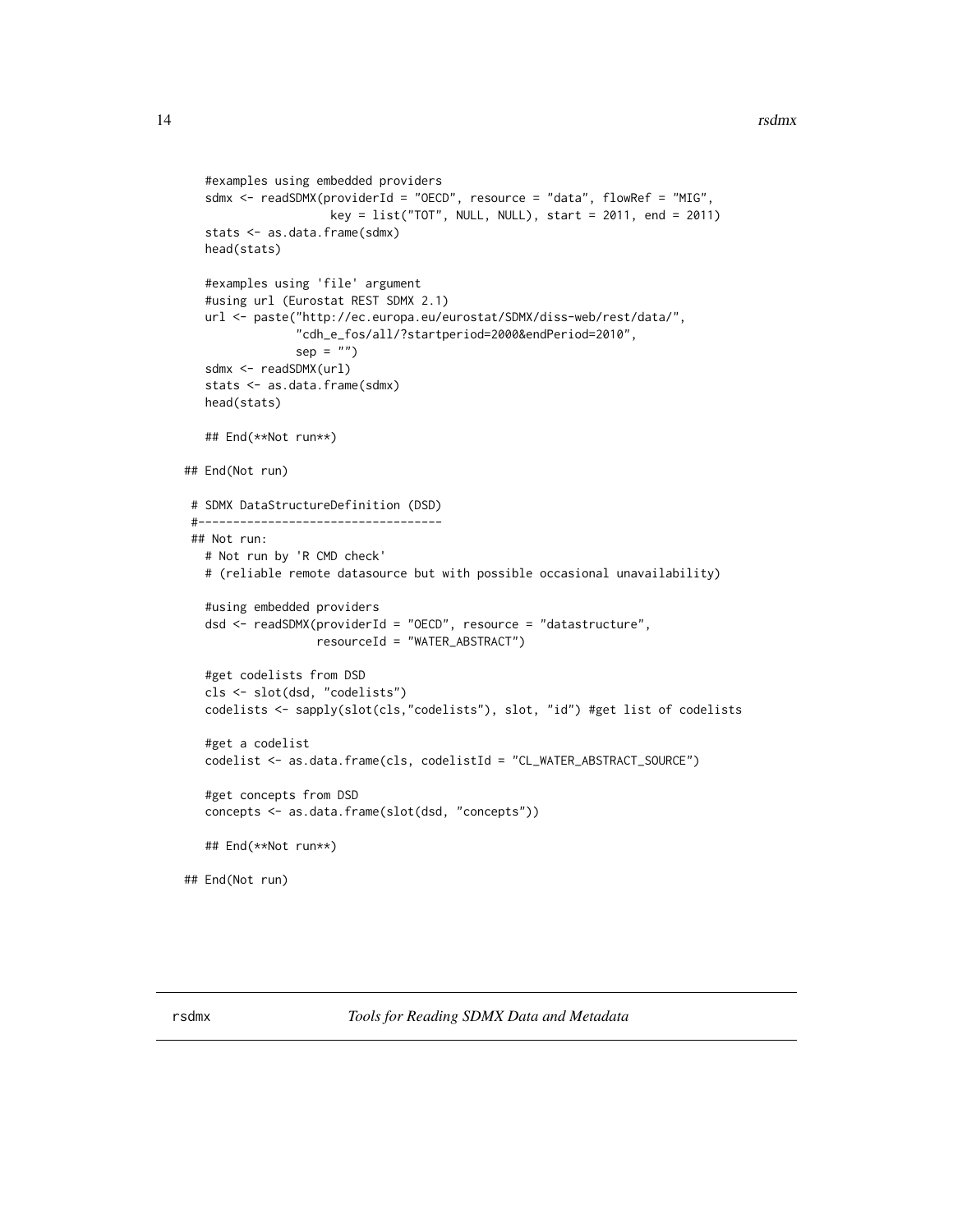#### <span id="page-14-0"></span> $saveSDMX$  15

### Description

RSDMX is a package to parse/read SDMX documents in R. It provides: - a set of classes and methods to read data and metadata documents exchanged through theStatistical Data and Metadata Exchange (SDMX) framework. The package currently focuses on the SDMX XML standard format (SDMX-ML). - an web-service interface to well-known SDMX data providers

### Details

| Package:  | rsdmx          |
|-----------|----------------|
| Type:     | Package        |
| Version:  | $0.5 - 14$     |
| Date:     | 2020-04-06     |
| License:  | $GPL(\ge=2.0)$ |
| LazyLoad: | yes            |

### Author(s)

Emmanuel Blondel <emmanuel.blondel1@gmail.com>

<span id="page-14-1"></span>saveSDMX *saveSDMX*

### Description

saveSDMX is the function to save R SDMX object

### Usage

```
saveSDMX(sdmxObj, file)
```
### Arguments

| sdmxObj | an object of class SDMX-class to save                               |
|---------|---------------------------------------------------------------------|
| file    | a connection or the name of the file where the R object is saved to |

#### Author(s)

Emmanuel Blondel, <emmanuel.blondel1@gmail.com>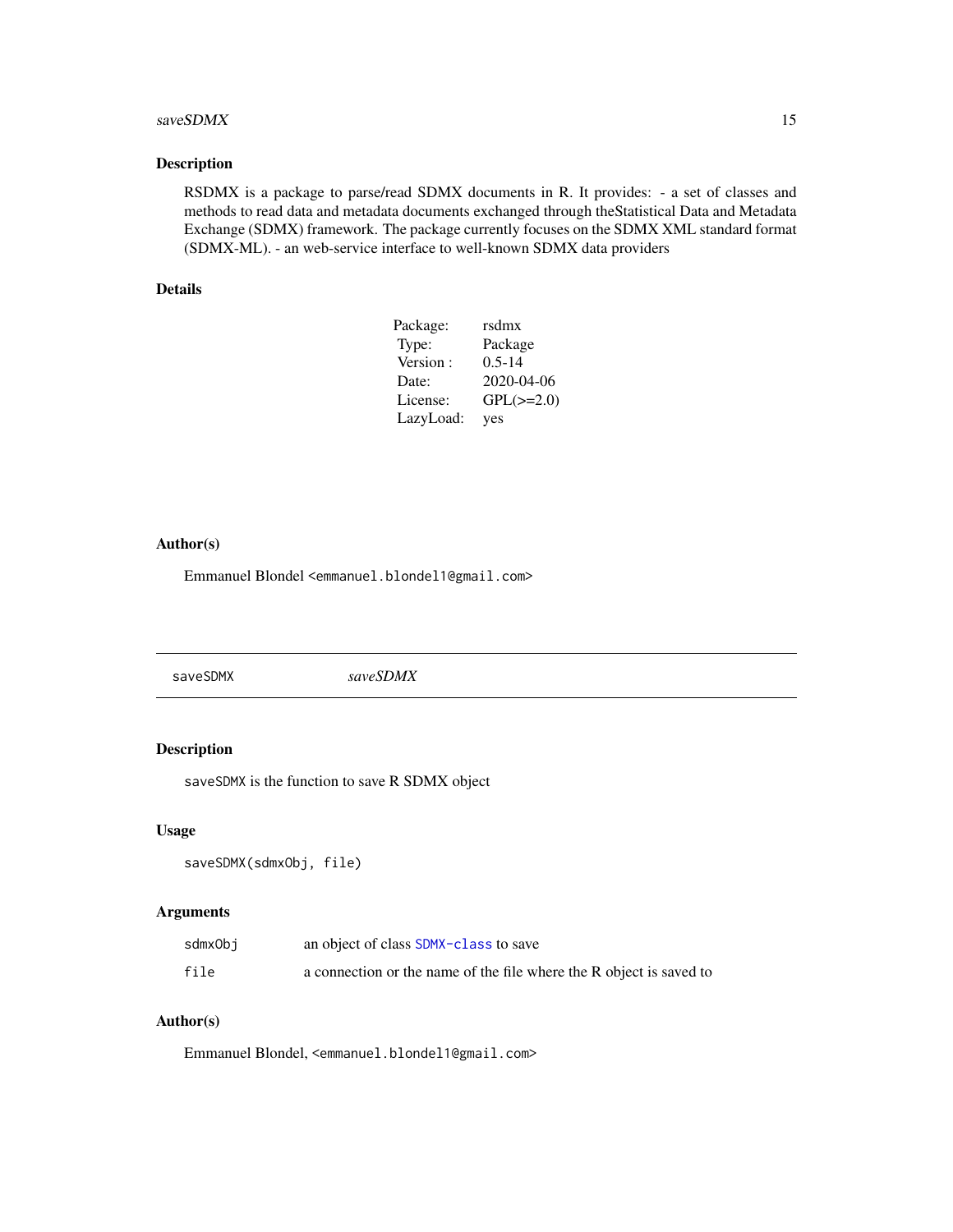### <span id="page-15-0"></span>Examples

```
# Not run by 'R CMD check'
# (reliable remote datasource but with possible occasional unavailability)
#examples using embedded providers
sdmx <- readSDMX(providerId = "OECD", resource = "data", flowRef = "MIG",
                  key = list("TOT", NULL, NULL), start = 2011, end = 2011)
saveSDMX(sdmx, "sdmx.rda")
```
#### SDMX *Class "SDMX"*

#### <span id="page-15-1"></span>Description

An abstract class from which SDMX classes are derived

#### Usage

SDMX(xmlObj, namespaces)

#### Arguments

| xmlObi     | object of class "XMLInternalDocument derived from XML package |
|------------|---------------------------------------------------------------|
| namespaces | object of class "data.frame" given the list of namespace URIs |

#### Value

an object of class "SDMX"

### Slots

```
xmlObj Object of class "XMLInternalDocument" derived from XML package
schema Object of class "SDMXSchema", handles the version of SDMX-ML format
header Object of class "SDMXHeader", handles the SDMX-ML document header
footer Object of class "SDMXFooter", handles the SDMX-ML document footer
```
### Warning

This class is not useful in itself, but all SDMX classes in this package derive from it.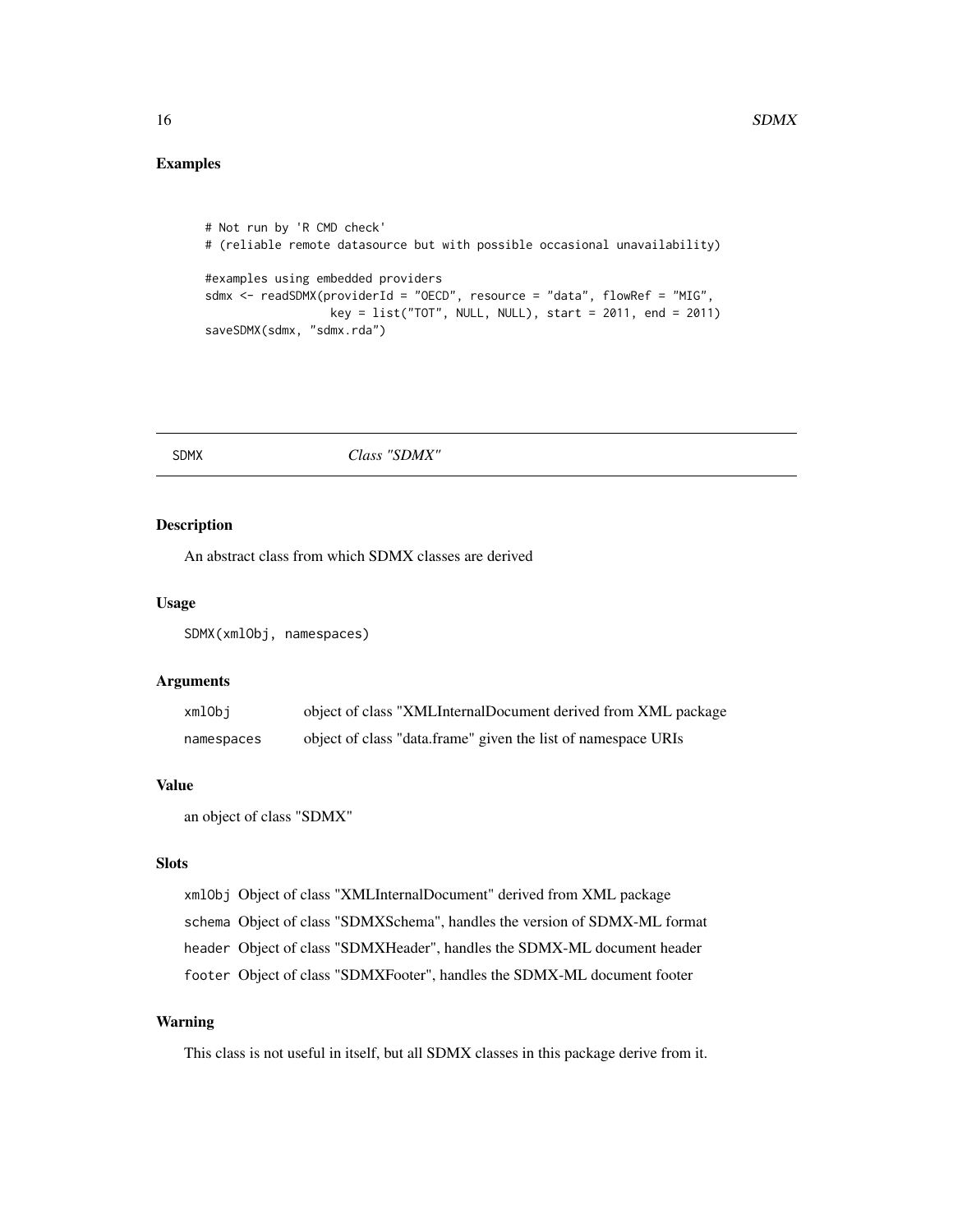### <span id="page-16-0"></span>SDMXAgency 17

### Note

Currently, the approach drafted in [rsdmx](#page-13-1) package was to rely on XML package, read the xml object and store it as part of the SDMX R object. Another approach being investigated is to use XML handlers throughthe Simple API for XML (SAX) that could avoid to load the full XML tree in the SDMX R object (xmlObj). Indeed, SDMX data could be huge and causes issues of memory if the complete XML tree is loaded in the R user session.

@author Emmanuel Blondel, <emmanuel.blondel1@gmail.com>

### See Also

[readSDMX](#page-11-1)

#### <span id="page-16-1"></span>SDMXAgency *Class "SDMXAgency"*

### Description

A basic class to handle a SDMX Concept

### Usage

SDMXAgency(xmlObj, namespaces)

### Arguments

| xmlObi     | object of class "XMLInternalDocument derived from XML package |
|------------|---------------------------------------------------------------|
| namespaces | object of class "data.frame" given the list of namespace URIs |

### Value

an object of class "SDMXAgency"

### Author(s)

Emmanuel Blondel, <emmanuel.blondel1@gmail.com>

### See Also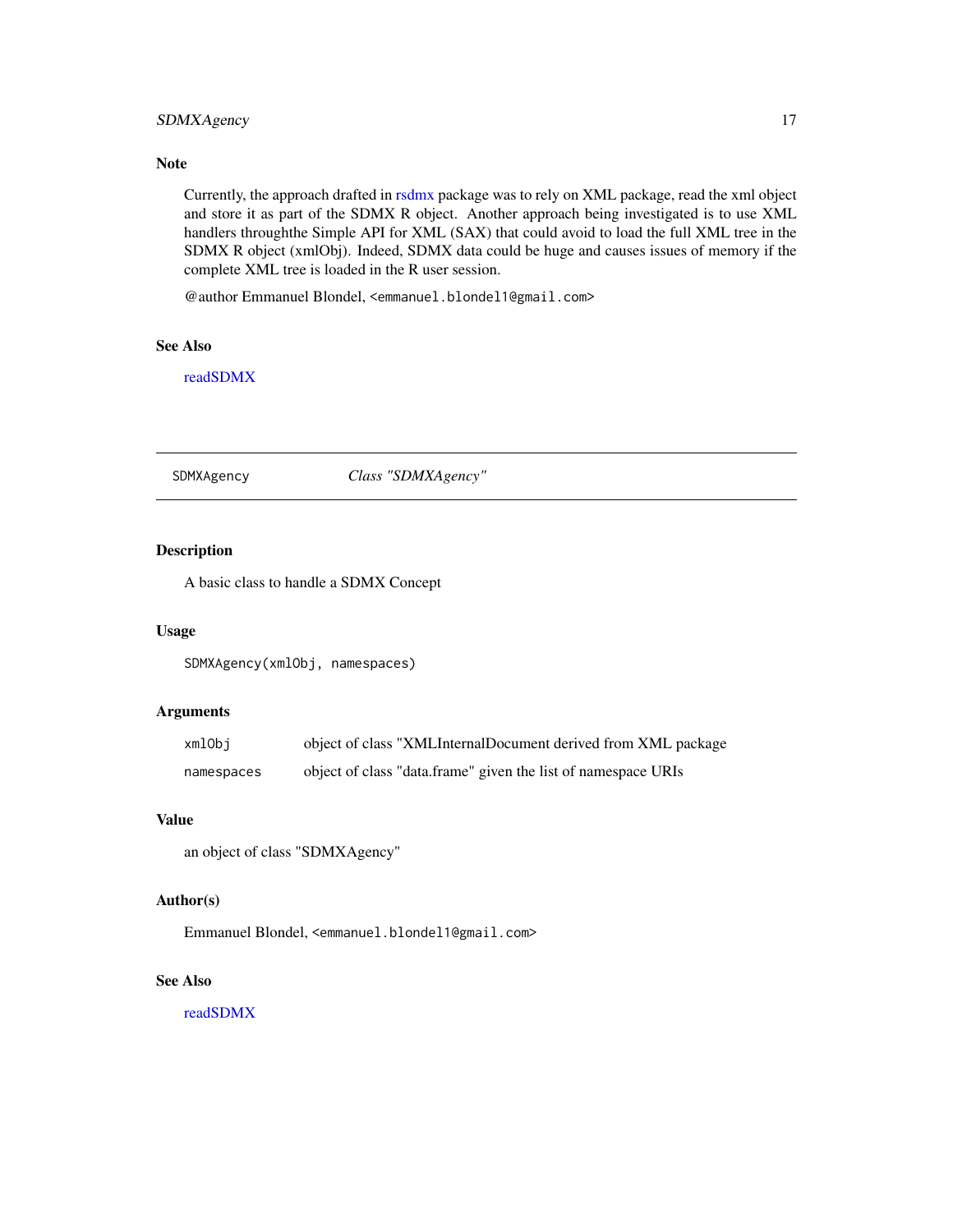<span id="page-17-1"></span><span id="page-17-0"></span>SDMXAgencyScheme *Class "SDMXAgencyScheme"*

#### **Description**

A basic abstract class to handle a SDMXAgencyScheme

### Usage

SDMXAgencyScheme(xmlObj, namespaces)

#### Arguments

| xmlObi     | object of class "XMLInternalDocument derived from XML package |
|------------|---------------------------------------------------------------|
| namespaces | object of class "data.frame" given the list of namespace URIs |

### Value

an object of class "SDMXAgencyScheme"

#### Slots

id Object of class "character" giving the ID of the concept scheme (required)

agencyID Object of class "character" giving the AgencyID

version Object of class "character" giving the version

uri Object of class "character" giving the concept uri

- urn Object of class "character" giving the concept urn
- isExternalReference Object of class "logical" indicating if the concept scheme is an external reference
- isFinal Object of class "logical" indicating if the concept scheme is final

validFrom Object of class "character" indicating the start validity period

- validTo Object of class "character" indicating the end validity period
- Name Object of class "list" giving the agency scheme name (by language) required
- Description Object of class "list" giving the agency scheme description (by language)
- agencies object of class "list" giving the list of SDMXAgency

### Author(s)

Emmanuel Blondel, <emmanuel.blondel1@gmail.com>

#### See Also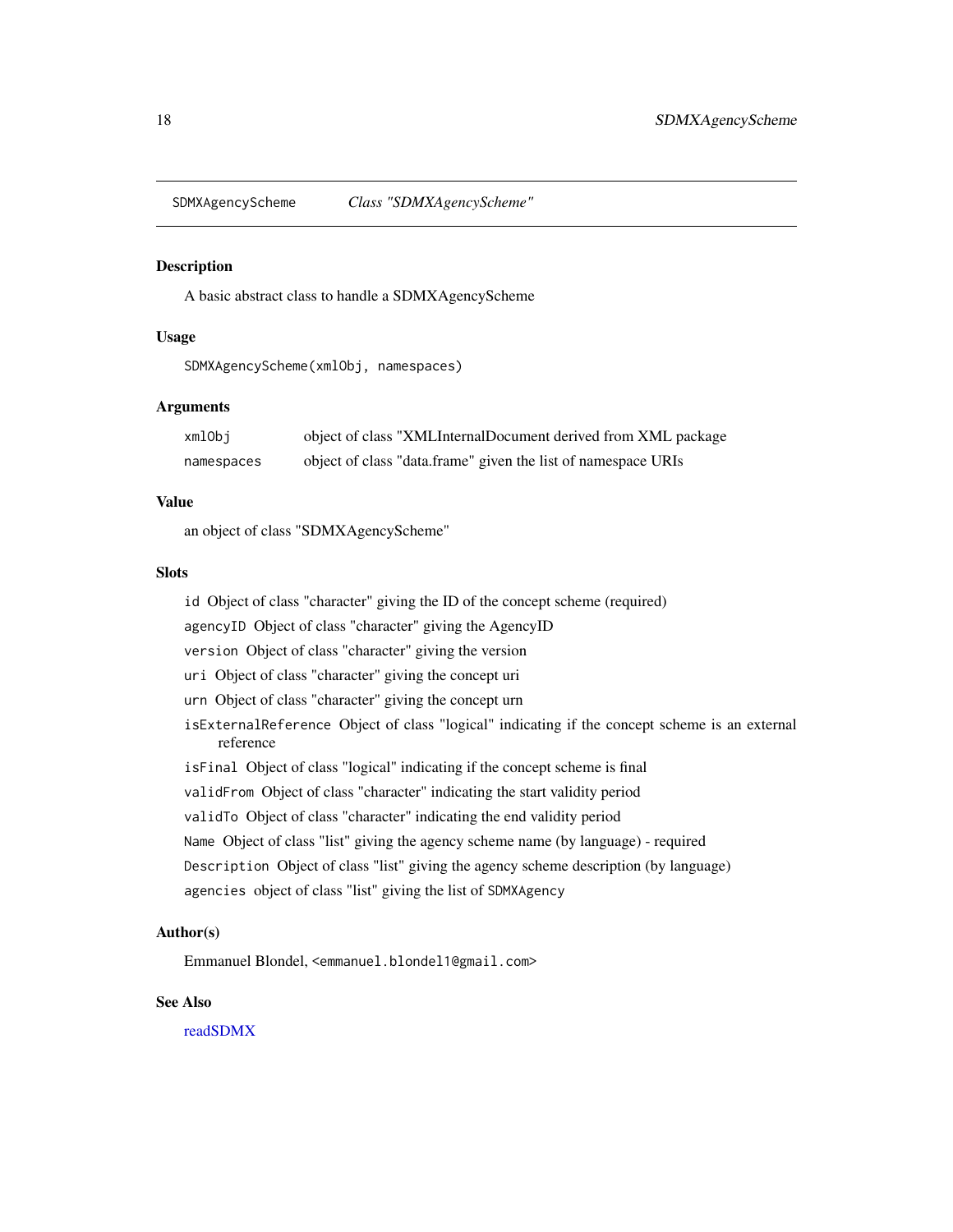<span id="page-18-1"></span><span id="page-18-0"></span>SDMXAttribute *Class "SDMXAttribute"*

#### Description

A basic class to handle a SDMX Attribute

### Usage

SDMXAttribute(xmlObj, namespaces)

### Arguments

| xmlObi     | object of class "XMLInternalDocument derived from XML package |
|------------|---------------------------------------------------------------|
| namespaces | object of class "data.frame" given the list of namespace URIs |

#### Value

an object of class "SDMXAttribute"

#### **Slots**

conceptRef Object of class "character" giving the attribute conceptRef (required) conceptVersion Object of class "character" giving the attribute concept version conceptAgency Object of class "character" giving the attribute concept agency conceptSchemeRef Object of class "character" giving the attribute conceptScheme ref conceptSchemeAgency Object of class "character" giving the attribute conceptScheme agency codelist Object of class "character" giving the codelist ref name codelistVersion Object of class "character" giving the codelist ref version codelistAgency Object of class "character" giving the codelist ref agency attachmentLevel Object of class "character" giving the attachment level (e.g. DataSet) assignmentStatus Object of class "character" giving the assignment status (e.g. Mandatory) isTimeFormat Object of class "logical" crossSectionalAttachDataset Object of class "logical" crossSectionalAttachGroup Object of class "logical" crossSectionalAttachSection Object of class "logical" crossSectionalAttachObservation Object of class "logical" isEntityAttribute Object of class "logical" indicating if the Attribute is an entity Attribute. Default value is FALSE

isNonObservationTimeAttribute Object of class "logical" indicating if the Attribute is a nonobservation Attribute. Default value is FALSE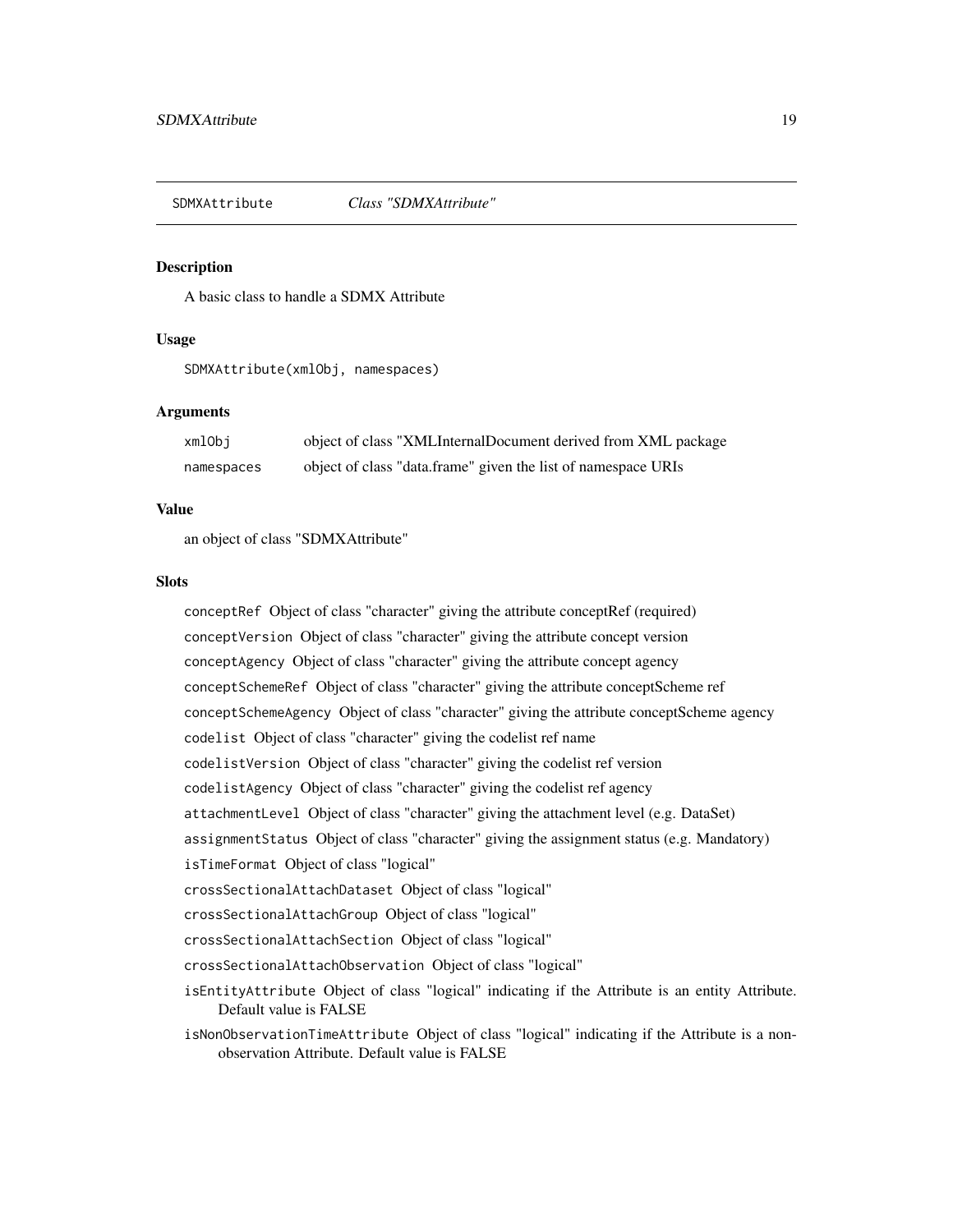- <span id="page-19-0"></span>isCountAttribute Object of class "logical" indicating if the Attribute is a count Attribute. Default value is FALSE
- isFrequencyAttribute Object of class "logical" indicating if the Attribute is a frequency Attribute. Default value is FALSE
- isIdentityAttribute Object of class "logical" indicating if the Attribute is an identity Attribute. Default value is FALSE

#### Warning

This class is not useful in itself, but all SDMX non-abstract classes will encapsulate it as slot, when parsing an SDMX-ML document (DataStructures, or DataStructureDefinitions)

### Author(s)

Emmanuel Blondel, <emmanuel.blondel1@gmail.com>

### See Also

[readSDMX](#page-11-1)

<span id="page-19-1"></span>SDMXCode *Class "SDMXCode"*

### Description

A basic class to handle a SDMX Code

#### Usage

```
SDMXCode(xmlObj, namespaces)
```
### Arguments

| xmlObi     | object of class "XMLInternalDocument derived from XML package |
|------------|---------------------------------------------------------------|
| namespaces | object of class "data.frame" given the list of namespace URIs |

### Value

an object of class "SDMXCode"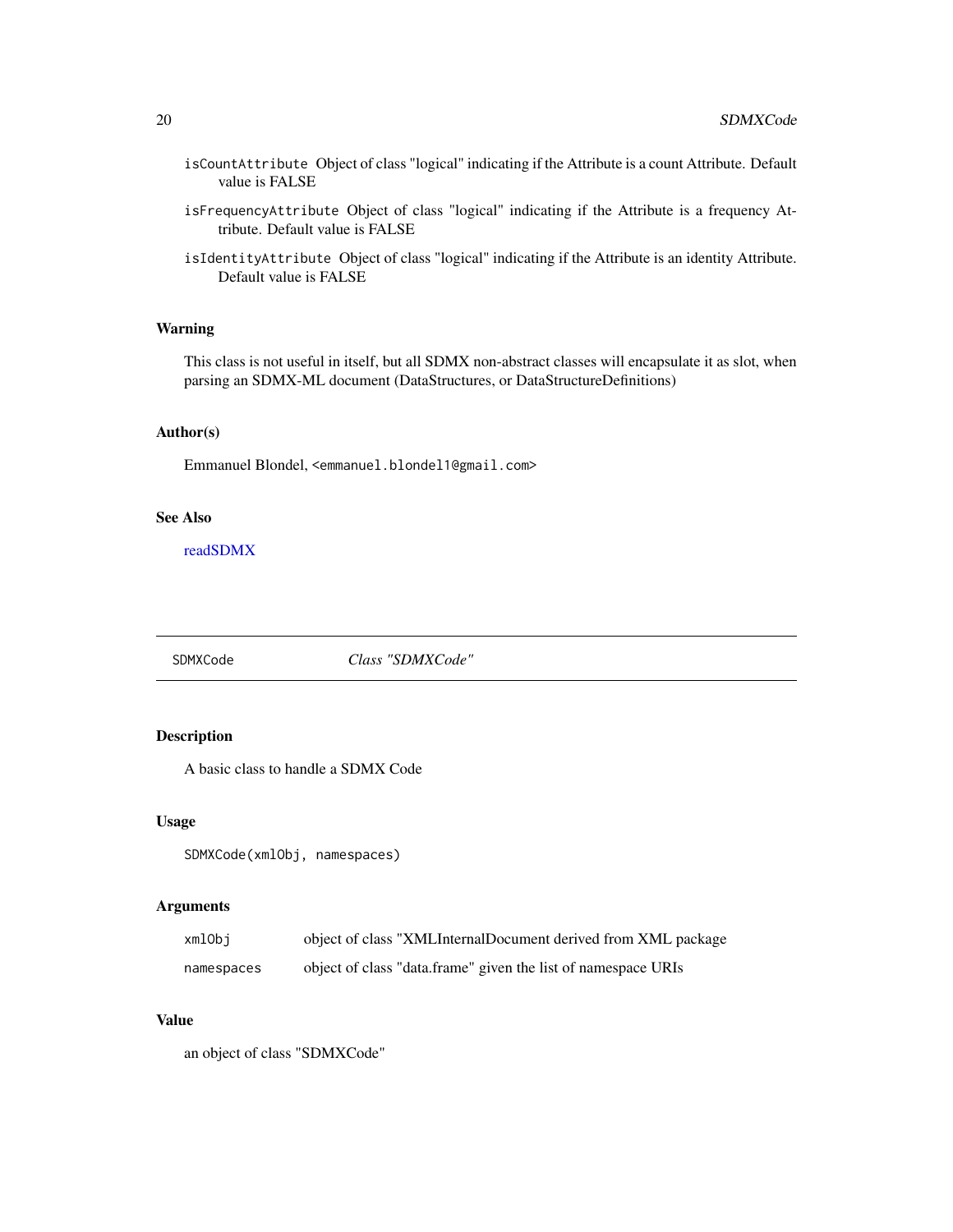### <span id="page-20-0"></span>SDMXCodelist 21

### Slots

- id Object of class "character" giving the ID of the code (required). In SDMX 2.0 documents, this slot will handle the 'value' attribute
- urn Object of class "character" giving the code urn
- parentCode Object of class "character" giving the parent code
- label Object of class "list" giving the code label (by language). In SDMX 2.0, it takes the code 'Description' element vs. 'Name' element in SDMX 2.1. This property deprecated and kept now for backward compatibility.

name Object of class "list" giving the code name (by language).

description Object of class "list" giving the code description (by language).

#### Warning

This class is not useful in itself, but all SDMX non-abstract classes will encapsulate it as slot, when parsing an SDMX-ML document (Codelists, or DataStructureDefinition)

#### Author(s)

Emmanuel Blondel, <emmanuel.blondel1@gmail.com>

#### See Also

[readSDMX](#page-11-1)

SDMXCodelist *Class "SDMXCodelist"*

### Description

A basic class to handle a SDMX Codelist

#### Usage

```
SDMXCodelist(xmlObj, namespaces)
```
#### Arguments

| xmlObi     | object of class "XMLInternalDocument derived from XML package |
|------------|---------------------------------------------------------------|
| namespaces | object of class "data.frame" given the list of namespace URIs |

#### Value

an object of class "SDMXCodelist"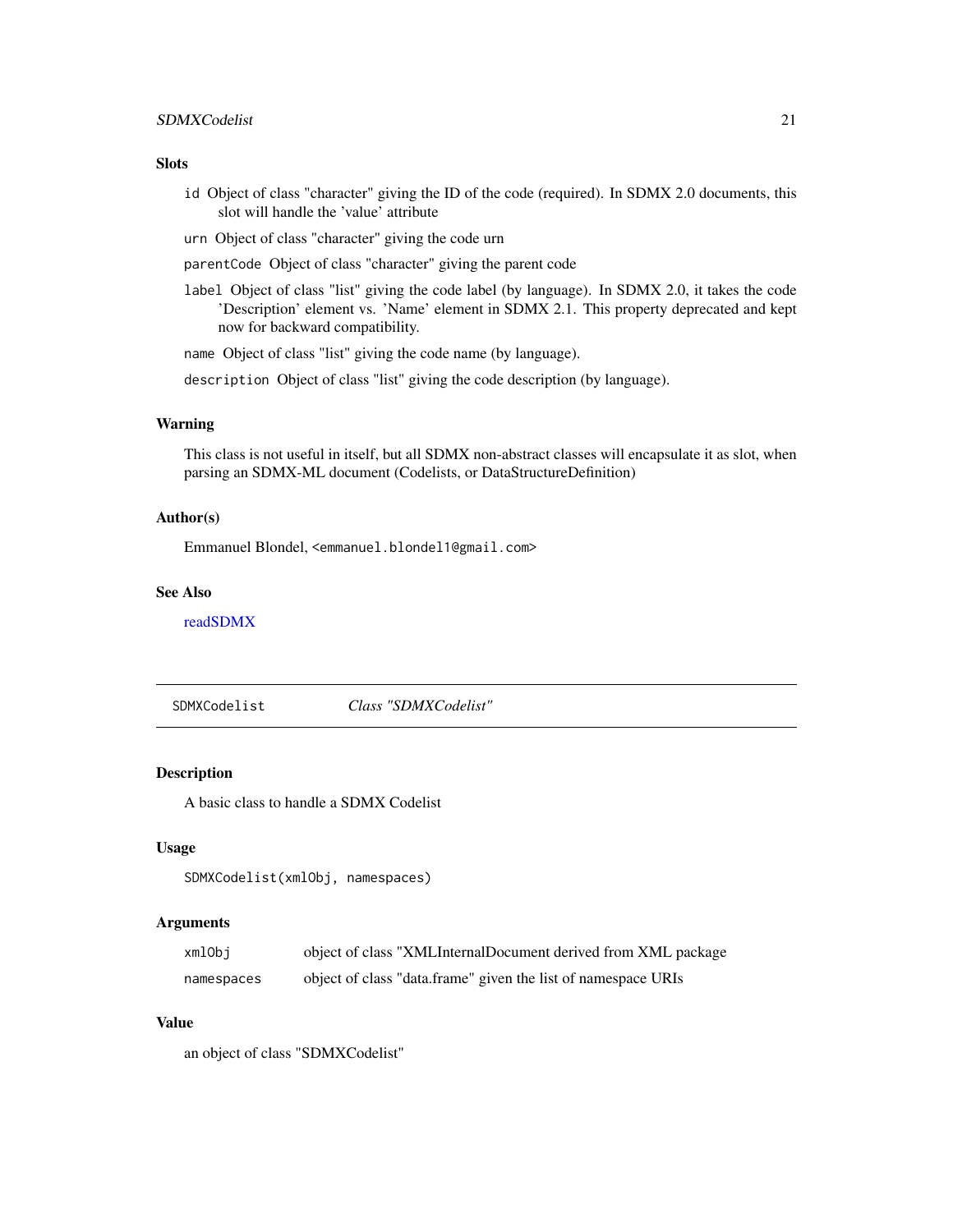### <span id="page-21-0"></span>**Slots**

id Object of class "character" giving the ID of the codelist (required) agencyID Object of class "character" giving the AgencyID version Object of class "character" giving the version uri Object of class "character" giving the codelist uri urn Object of class "character" giving the codelist urn isExternalReference Object of class "logical" indicating if the codelist is an external reference isFinal Object of class "logical" indicating if the codelist is final validFrom Object of class "character" indicating the start validity period validTo Object of class "character" indicating the end validity period Name Object of class "list" giving the codelist (by language) - required Description Object of class "list" giving the codelist description (by language) Code Object of class "list" giving the list of "SDMXCode" objects included in the codelist (see [SDMXCode\)](#page-19-1)

### Warning

This class is not useful in itself, but all SDMX non-abstract classes will encapsulate it as slot, when parsing an SDMX-ML document (Codelists, or DataStructureDefinition)

### Author(s)

Emmanuel Blondel, <emmanuel.blondel1@gmail.com>

#### See Also

[readSDMX](#page-11-1)

<span id="page-21-1"></span>SDMXCodelists *Class "SDMXCodelists"*

### Description

A basic class to handle SDMX Codelists

### Usage

SDMXCodelists(xmlObj, namespaces)

### Arguments

| xmlObi     | object of class "XMLInternalDocument derived from XML package |
|------------|---------------------------------------------------------------|
| namespaces | object of class "data.frame" given the list of namespace URIs |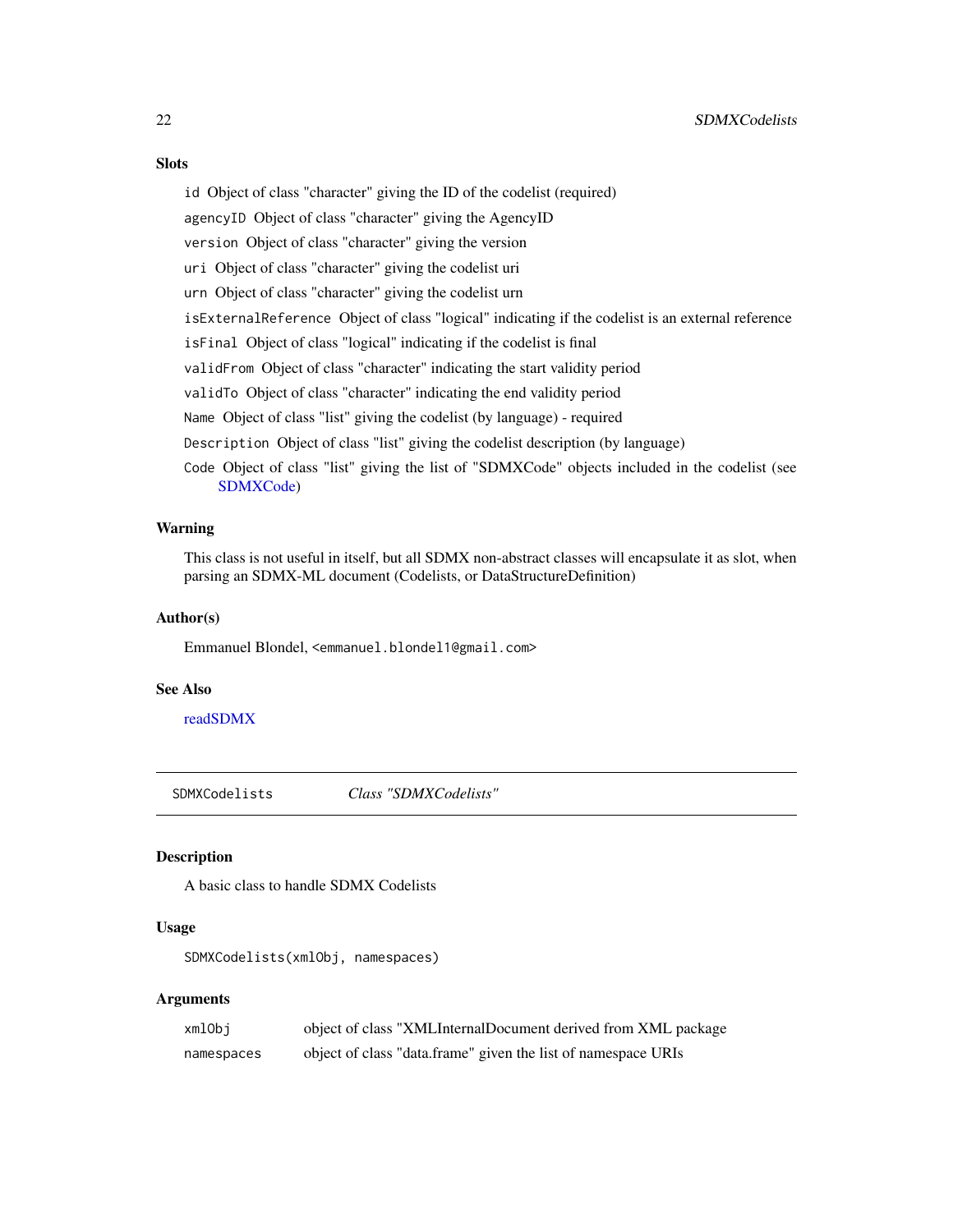### <span id="page-22-0"></span>SDMXCompactData 23

### Value

an object of class "SDMXCodelists"

#### Slots

codelists Object of class "list" giving the list of "SDMXCodelist"

### Warning

This class is not useful in itself, but [SDMXDataStructureDefinition](#page-31-1) objects will encapsulate it as slot, when parsing an SDMX-ML document.

### Author(s)

Emmanuel Blondel, <emmanuel.blondel1@gmail.com>

#### See Also

[readSDMX](#page-11-1)

SDMXCompactData *Class "SDMXCompactData"*

#### Description

A basic class to handle a SDMX-ML compact data set

### Usage

```
SDMXCompactData(xmlObj, namespaces)
```
#### Arguments

| xmlObj     | object of class "XMLInternalDocument derived from XML package |
|------------|---------------------------------------------------------------|
| namespaces | object of class "data.frame" given the list of namespace URIs |

### Value

```
an object of class "SDMXCompactData"
```
### Author(s)

Emmanuel Blondel, <emmanuel.blondel1@gmail.com>

### See Also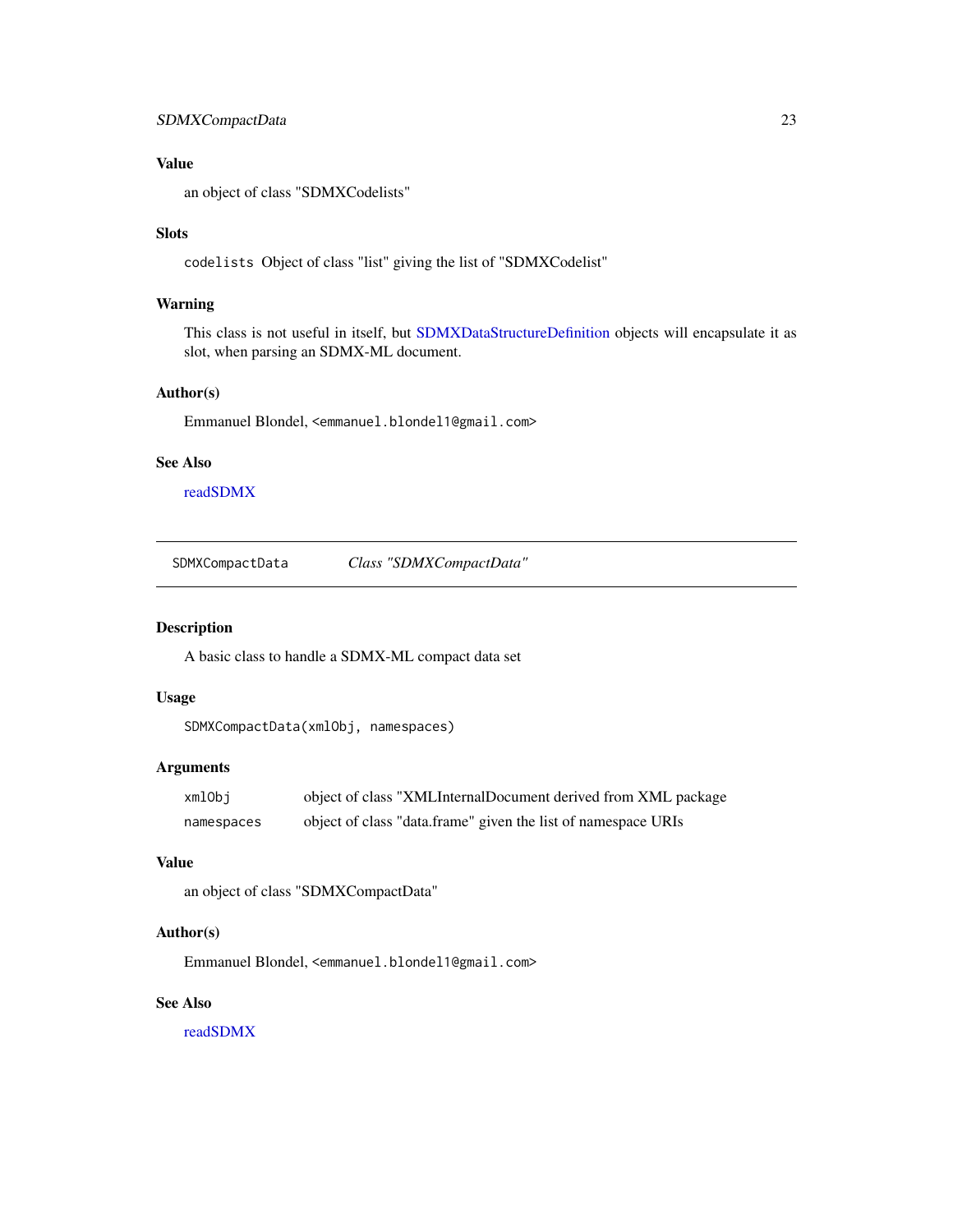<span id="page-23-1"></span><span id="page-23-0"></span>

A basic class to handle SDMX Components

#### Usage

SDMXComponents(xmlObj, namespaces)

### Arguments

| xmlObi     | object of class "XMLInternalDocument derived from XML package |
|------------|---------------------------------------------------------------|
| namespaces | object of class "data.frame" given the list of namespace URIs |

#### Value

an object of class "SDMXComponents"

### Slots

Dimensions Object of class "list" giving the list of dimensions (see [SDMXDimension\)](#page-33-1)

TimeDimension Object of class "SDMXTimeDimension"

PrimaryMeasure Object of class "SDMXPrimaryMeasure"

Attributes Object of class "list" giving the list of attributes (see [SDMXAttribute\)](#page-18-1)

### Warning

This class is not useful in itself, but all SDMX non-abstract classes will encapsulate it as slot, when parsing an SDMX-ML document (DataStructures, or DataStructureDefinitions)

### Author(s)

Emmanuel Blondel, <emmanuel.blondel1@gmail.com>

### See Also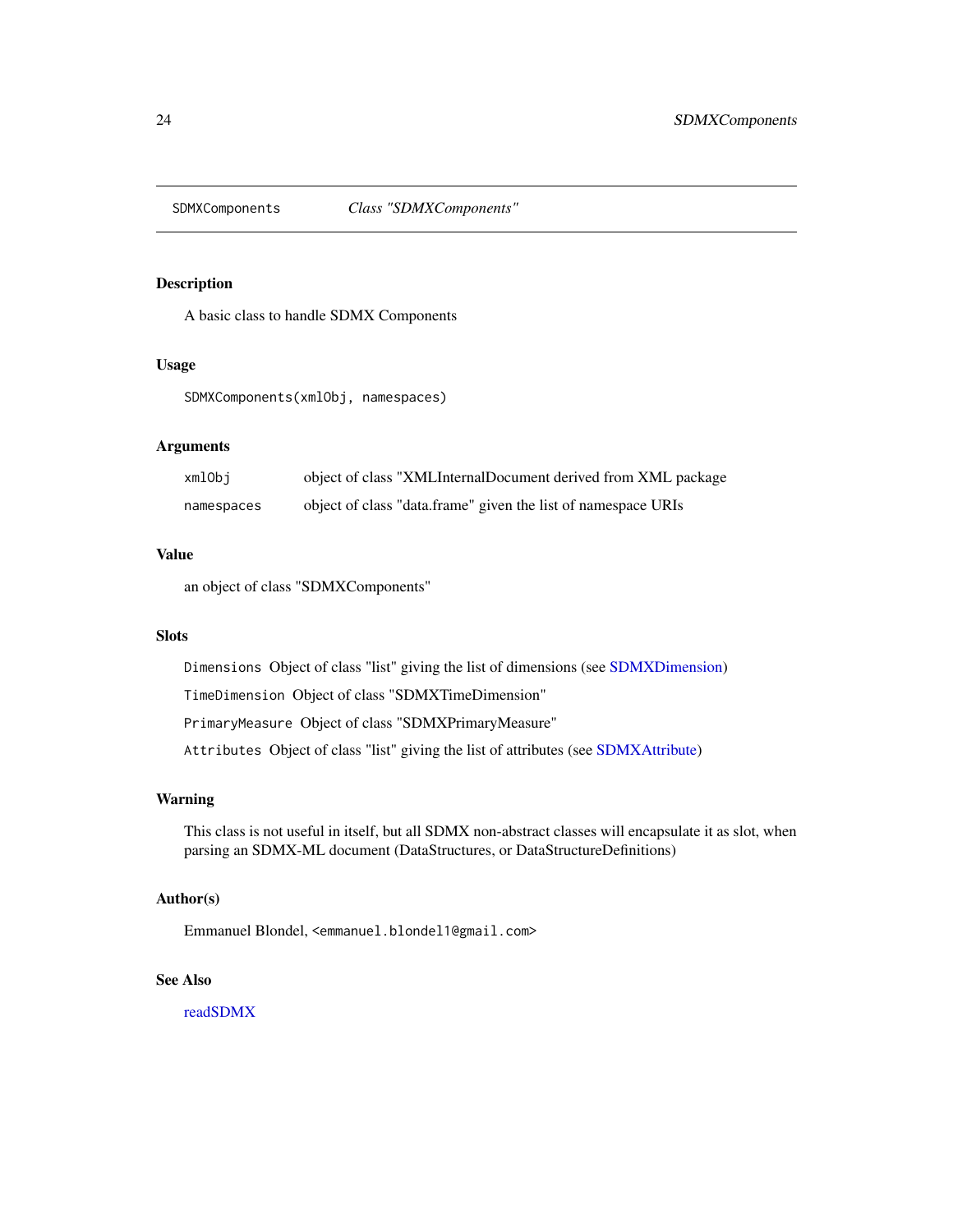<span id="page-24-1"></span><span id="page-24-0"></span>

A basic class to handle a SDMX Concept

### Usage

SDMXConcept(xmlObj, namespaces)

### Arguments

| xmlObj     | object of class "XMLInternalDocument derived from XML package |
|------------|---------------------------------------------------------------|
| namespaces | object of class "data.frame" given the list of namespace URIs |

#### Value

an object of class "SDMXConcept"

### Slots

id Object of class "character" giving the ID of the concept (required) agencyID Object of class "character" giving the AgencyID version Object of class "character" giving the concept version uri Object of class "character" giving the concept uri urn Object of class "character" giving the concept urn isExternalReference Object of class "logical" indicating if the concept is an external reference coreRepresentation Object of class "character" giving the core representation coreRepresentationAgency Object of class "character" giving the core representation agency parent Object of class "character" giving the concept parent parentAgency Object of class "character" giving the parentAgency Name Object of class "list" giving the concept name (by language) - required Description Object of class "list" giving the concept description (by language)

#### Warning

This class is not useful in itself, but all SDMX non-abstract classes will encapsulate it as slot, when parsing an SDMX-ML document (Concepts, or DataStructureDefinition)

#### Author(s)

Emmanuel Blondel, <emmanuel.blondel1@gmail.com>

#### See Also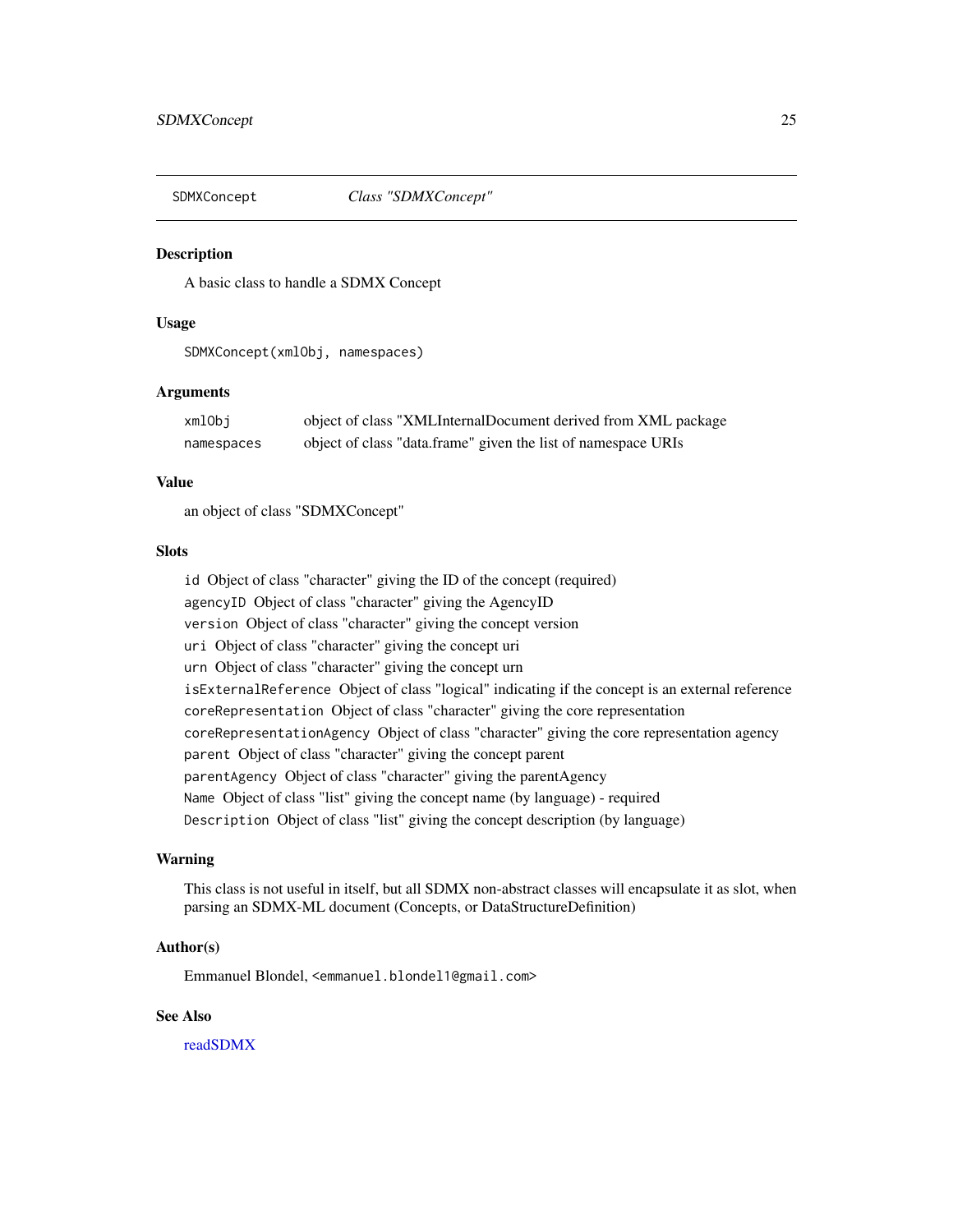<span id="page-25-1"></span><span id="page-25-0"></span>

A basic class to handle SDMX Concepts

#### Usage

SDMXConcepts(xmlObj, namespaces)

### Arguments

| xmlObi     | object of class "XMLInternalDocument derived from XML package |
|------------|---------------------------------------------------------------|
| namespaces | object of class "data.frame" given the list of namespace URIs |

#### Value

an object of class "SDMXConcepts"

#### **Slots**

- concepts Object of class "list" giving the list of "SDMXConcept". This slot is available to ensure backward compatibility with SDMX 1.0 in SDMX 2.0 or 2.1 documents
- conceptSchemes Object of class "list" giving the list of "SDMXConceptScheme", which will encapsulate the list of "SDMXConcept" (defined from SDMX 2.0)

#### Warning

This class is not useful in itself, but all SDMX non-abstract classes will encapsulate it as slot, when parsing an SDMX-ML document (Concepts, or DataStructureDefinition)

#### Author(s)

Emmanuel Blondel, <emmanuel.blondel1@gmail.com>

### See Also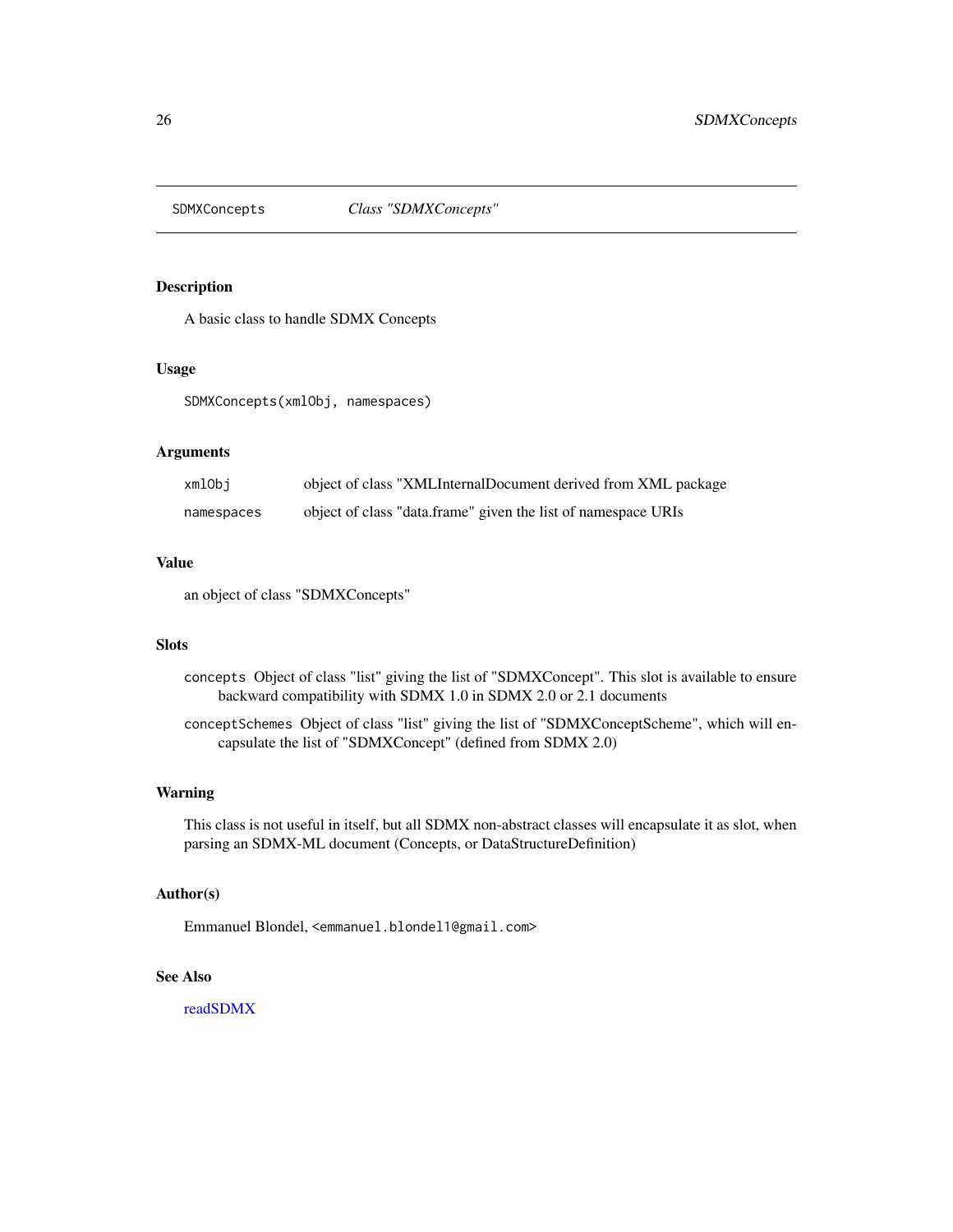<span id="page-26-0"></span>SDMXConceptScheme *Class "SDMXConceptScheme"*

#### Description

A basic class to handle a SDMX Concept scheme

### Usage

SDMXConceptScheme(xmlObj, namespaces)

### Arguments

| xmlObi     | object of class "XMLInternalDocument derived from XML package |
|------------|---------------------------------------------------------------|
| namespaces | object of class "data.frame" given the list of namespace URIs |

### Value

an object of class "SDMXConceptScheme"

#### **Slots**

id Object of class "character" giving the ID of the concept scheme (required)

agencyID Object of class "character" giving the AgencyID

version Object of class "character" giving the version

uri Object of class "character" giving the concept uri

- urn Object of class "character" giving the concept urn
- isExternalReference Object of class "logical" indicating if the concept scheme is an external reference
- isFinal Object of class "logical" indicating if the concept scheme is final
- validFrom Object of class "character" indicating the start validity period
- validTo Object of class "character" indicating the end validity period
- Name Object of class "list" giving the concept scheme name (by language) required
- Description Object of class "list" giving the concept scheme description (by language)
- Concept Object of class "list" giving the list of "SDMXConcept" objects (see [SDMXConcept\)](#page-24-1)

#### Warning

This class is not useful in itself, but all SDMX non-abstract classes will encapsulate it as slot, when parsing an SDMX-ML document (Concepts, or DataStructureDefinition)

### Author(s)

Emmanuel Blondel, <emmanuel.blondel1@gmail.com>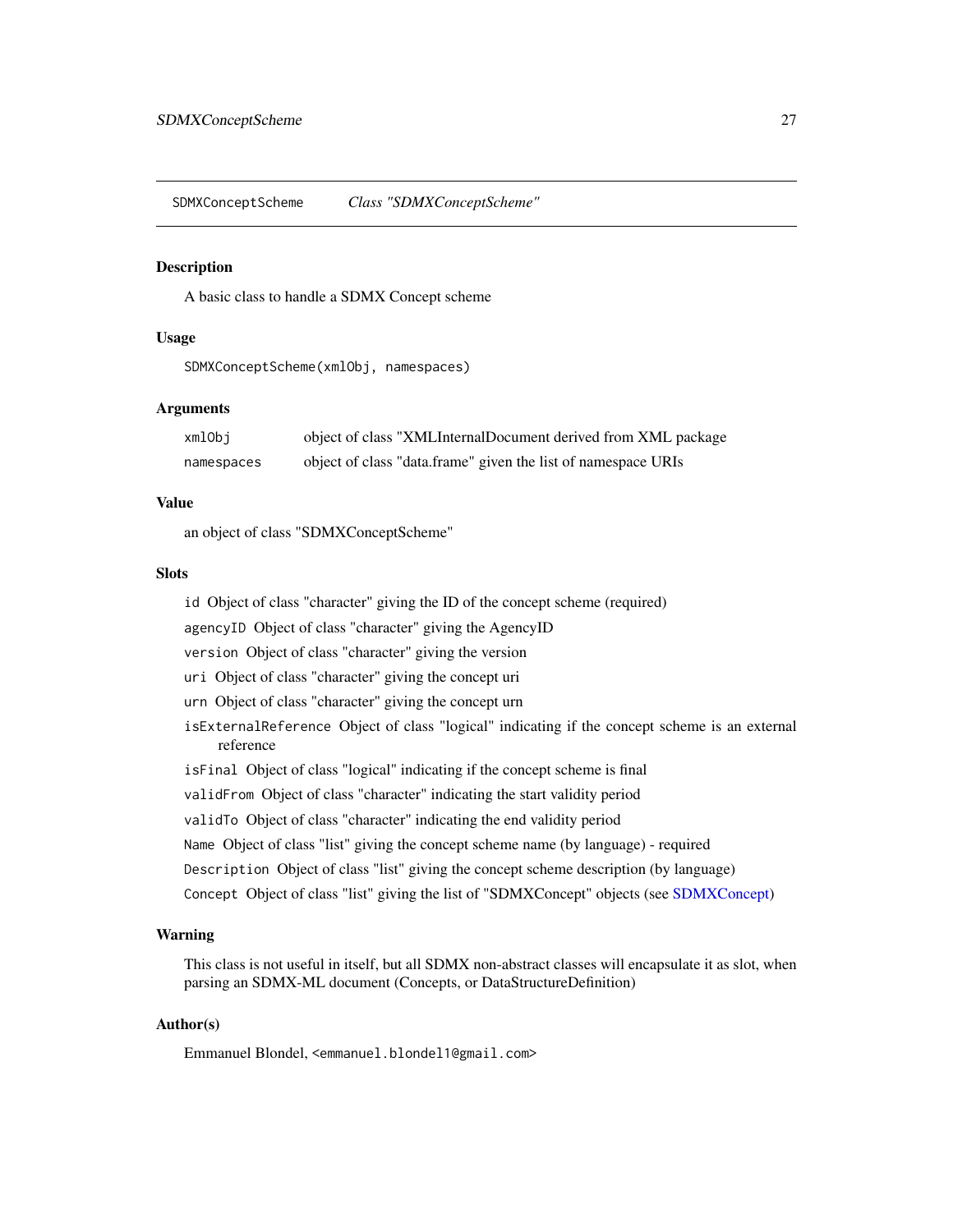### <span id="page-27-0"></span>See Also

[readSDMX](#page-11-1)

```
SDMXCrossSectionalData
```
*Class "SDMXCrossSectionalData"*

### Description

A basic class to handle a SDMX-ML cross sectional data set

### Usage

SDMXCrossSectionalData(xmlObj, namespaces)

### Arguments

| xmlObi     | object of class "XMLInternalDocument derived from XML package |
|------------|---------------------------------------------------------------|
| namespaces | object of class "data.frame" given the list of namespace URIs |

### Value

an object of class "SDMXCrossSectionalData"

### Author(s)

Emmanuel Blondel, <emmanuel.blondel1@gmail.com>

### See Also

[readSDMX](#page-11-1)

SDMXData *Class "SDMXData"*

### <span id="page-27-1"></span>Description

An abstract class from which SDMX Data classes are derived

### Usage

SDMXData(xmlObj, namespaces)

### Arguments

| xmlObi     | object of class "XMLInternalDocument derived from XML package |
|------------|---------------------------------------------------------------|
| namespaces | object of class "data.frame" given the list of namespace URIs |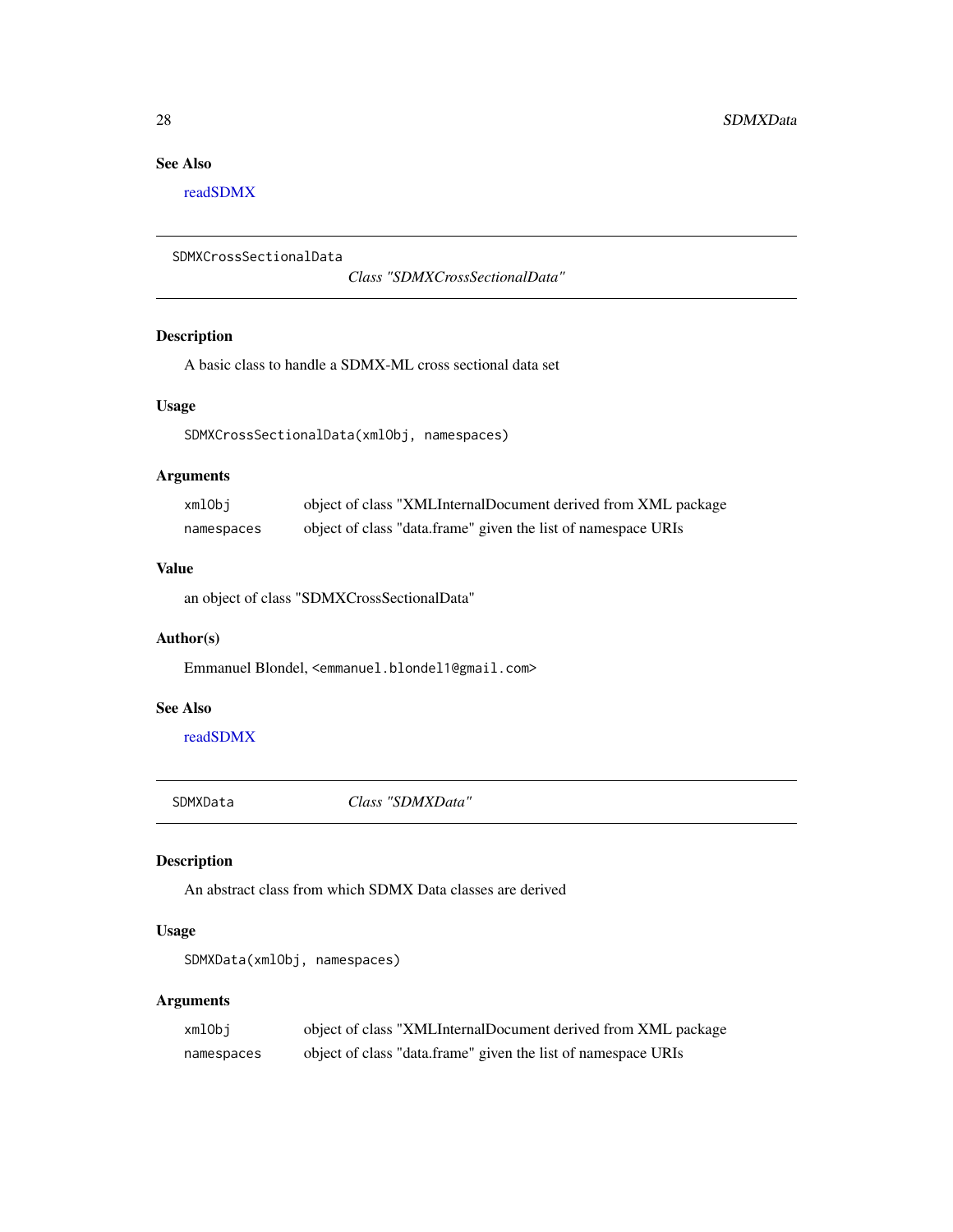### <span id="page-28-0"></span>SDMXDataFlow 29

### Value

an object of class "SDMXData"

#### Slots

dsdRef Object of class "character" giving the DSD Reference dsd Object of class "SDMXDataStructureDefinition"

#### Warning

This class is not useful in itself, but all SDMX Data classes in this package derive from it. @author Emmanuel Blondel, <emmanuel.blondel1@gmail.com>

#### See Also

[readSDMX](#page-11-1)

<span id="page-28-1"></span>SDMXDataFlow *Class "SDMXDataFlow"*

### Description

A basic class to handle a SDMX DataFlow

### Usage

SDMXDataFlow(xmlObj, namespaces)

### Arguments

| xmlObj     | object of class "XMLInternalDocument derived from XML package |
|------------|---------------------------------------------------------------|
| namespaces | object of class "data.frame" given the list of namespace URIs |

### Value

an object of class "SDMXDataFlow"

### Slots

id Object of class "character" giving the ID (required) agencyID Object of class "character" giving the AgencyID version Object of class "character" giving the version uri Object of class "character" giving the uri urn Object of class "character" giving the urn isExternalReference Object of class "logical" indicating if the dataflow is an external reference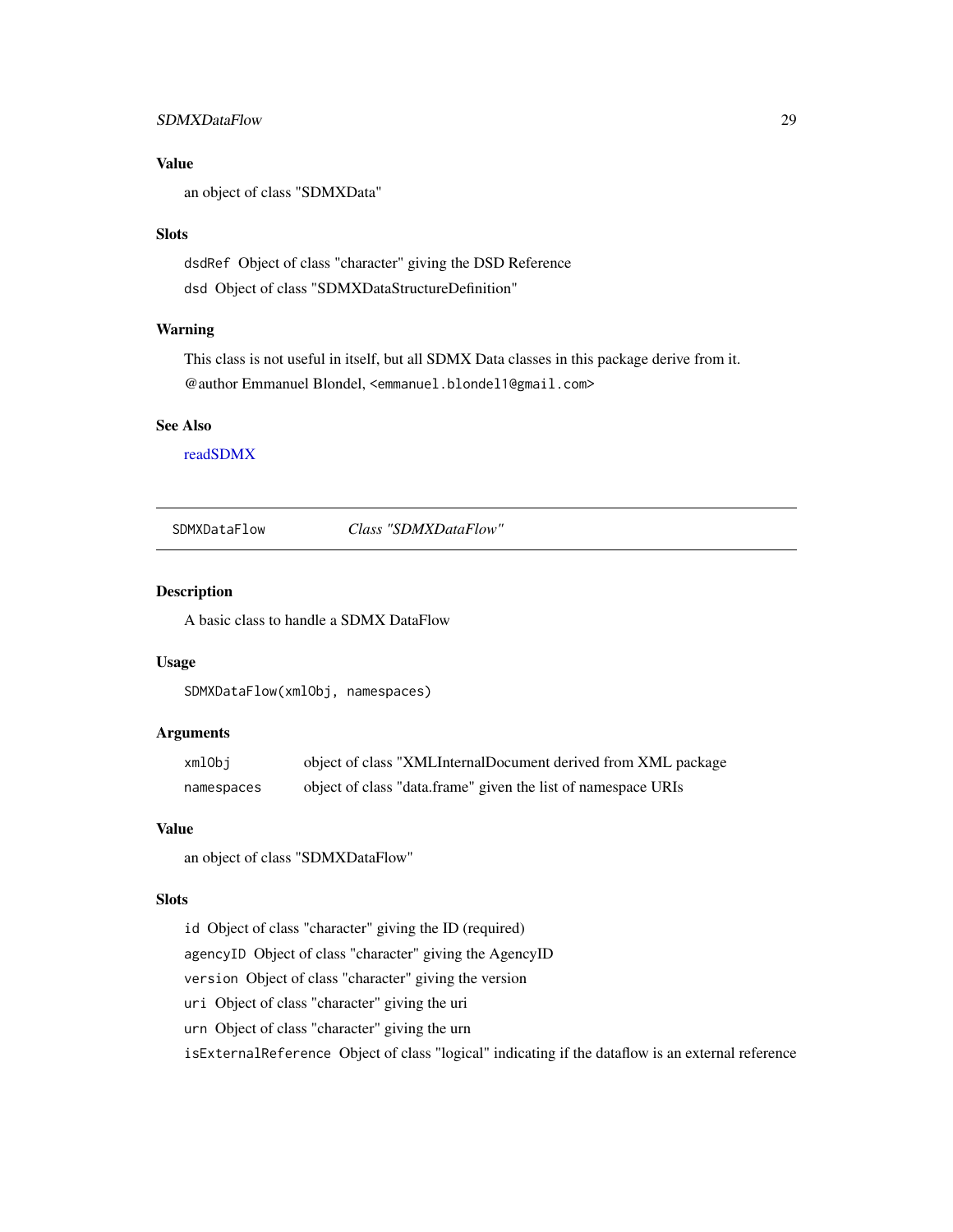<span id="page-29-0"></span>isFinal Object of class "logical" indicating if the dataflow is final validFrom Object of class "character" indicating the start validity period validTo Object of class "character" indicating the end validity period Name Object of class "list" giving the dataflow (by available language) - required Description Object of class "list" giving the dataflow description (by available language) dsdRef Object of class "character" giving the reference datastructure Id dsd Object of class "SDMXDataStructureDefinition"

#### Warning

This class is not useful in itself, but all SDMX non-abstract classes will encapsulate it as slot, when parsing an SDMX-ML document (Concepts, or DataStructureDefinition)

### Author(s)

Emmanuel Blondel, <emmanuel.blondel1@gmail.com>

#### See Also

[readSDMX](#page-11-1)

SDMXDataFlows *Class "SDMXDataFlows"*

### Description

A basic class to handle a SDMX DataFlows

#### Usage

SDMXDataFlows(xmlObj, namespaces)

#### **Arguments**

| xmlObi     | object of class "XMLInternalDocument derived from XML package |
|------------|---------------------------------------------------------------|
| namespaces | object of class "data.frame" given the list of namespace URIs |

### Value

an object of class "SDMXDataFlows"

### **Slots**

dataflows Object of class "list" giving the list of DataFlows (datasets), (see [SDMXDataFlow\)](#page-28-1)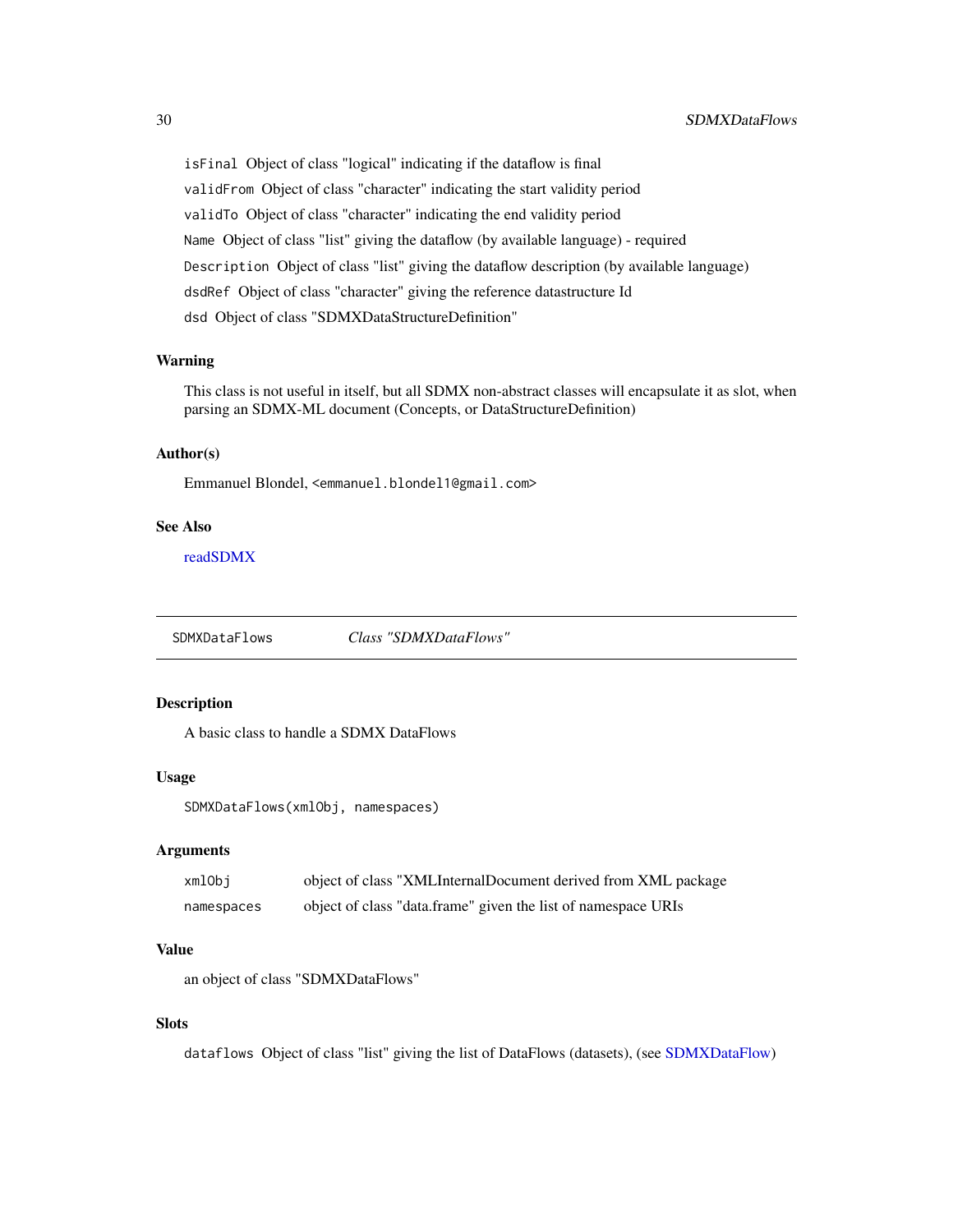### <span id="page-30-0"></span>SDMXDataStructure 31

#### Warning

This class is not useful in itself, but all SDMX non-abstract classes will encapsulate it as slot, when parsing an SDMX-ML document (Concepts, or DataStructureDefinition)

#### Author(s)

Emmanuel Blondel, <emmanuel.blondel1@gmail.com>

#### See Also

[readSDMX](#page-11-1)

<span id="page-30-1"></span>SDMXDataStructure *Class "SDMXDataStructure"*

### Description

A basic class to handle a SDMX DataStructure (or KeyFamily)

#### Usage

SDMXDataStructure(xmlObj, namespaces)

#### Arguments

| xmlObi     | object of class "XMLInternalDocument derived from XML package |
|------------|---------------------------------------------------------------|
| namespaces | object of class "data.frame" given the list of namespace URIs |

### Value

an object of class "SDMXDataStructure"

### **Slots**

id Object of class "character" giving the ID (required)

agencyID Object of class "character" giving the AgencyID

version Object of class "character" giving the version

- uri Object of class "character" giving the uri
- urn Object of class "character" giving the urn
- isExternalReference Object of class "logical" indicating if the datastructure / keyfamily is an external reference
- isFinal Object of class "logical" indicating if the datastructure / keyfamily is final
- validFrom Object of class "character" indicating the start validity period
- validTo Object of class "character" indicating the end validity period
- Name Object of class "list" giving the codelist (by language) required

Description Object of class "list" giving the codelist description (by language)

Components Object of class "SDMXComponents" (see [SDMXComponents\)](#page-23-1)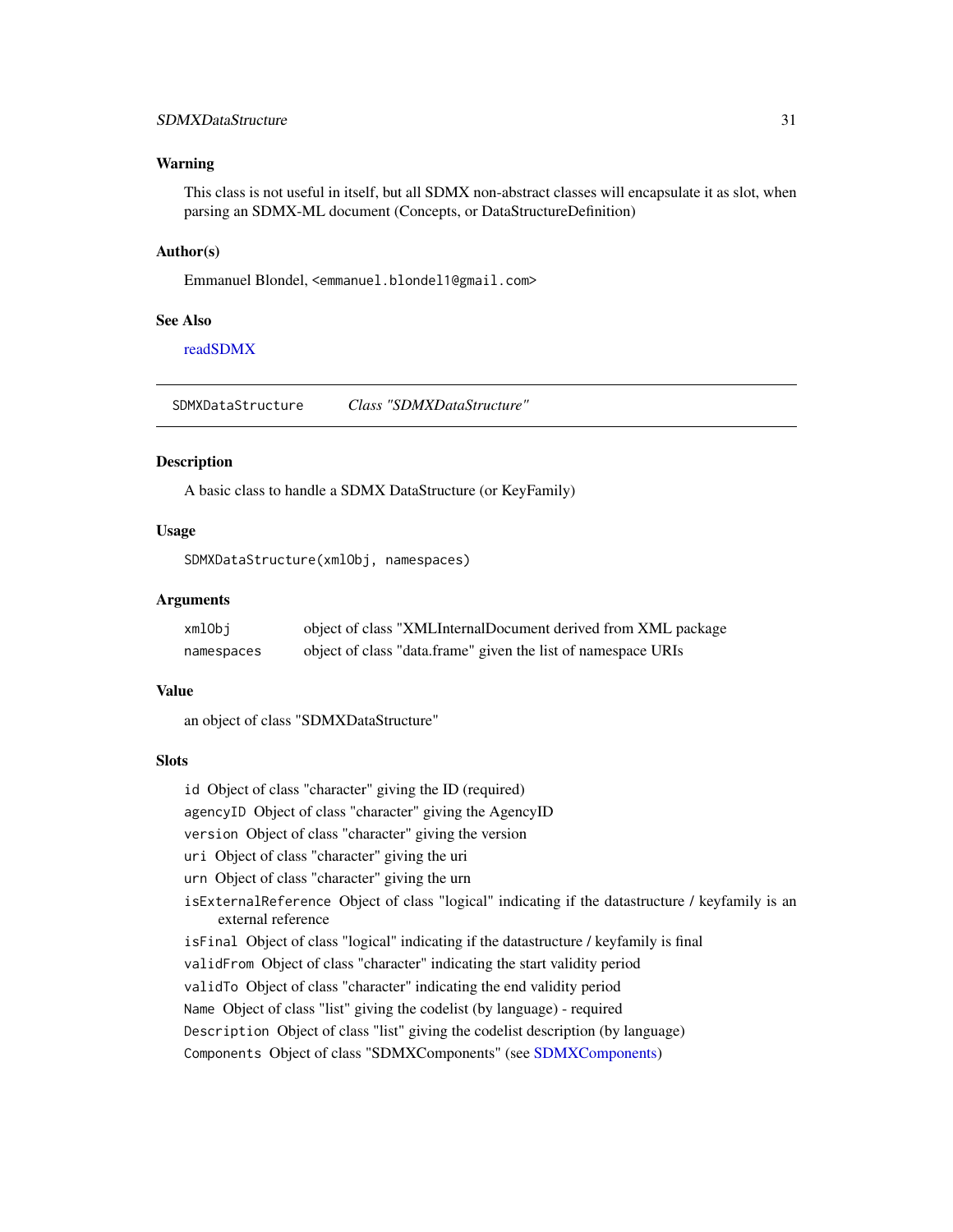#### <span id="page-31-0"></span>Warning

This class is not useful in itself, but all SDMX non-abstract classes will encapsulate it as slot, when parsing an SDMX-ML document (Concepts, or DataStructureDefinition)

#### Author(s)

Emmanuel Blondel, <emmanuel.blondel1@gmail.com>

#### See Also

[readSDMX](#page-11-1)

<span id="page-31-1"></span>SDMXDataStructureDefinition

*Class "SDMXDataStructureDefinition"*

### Description

A basic class to handle a SDMX DataStructureDefinition (DSD)

#### Usage

SDMXDataStructureDefinition(xmlObj, namespaces)

#### Arguments

| xmlObi     | object of class "XMLInternalDocument derived from XML package |
|------------|---------------------------------------------------------------|
| namespaces | object of class "data.frame" given the list of namespace URIs |

### Value

an object of class "SDMXDataStructureDefinition"

### Slots

- organisationSchemes Object of class "SDMXOrganisationSchemes" giving the list of agencies (see [SDMXAgencyScheme](#page-17-1) and [SDMXAgency\)](#page-16-1)
- concepts Object of class "SDMXConcepts" giving the list of concepts or conceptSchemes (see [SDMXConcepts\)](#page-25-1)
- codelists Object of class "SDMXCodelists" giving the list of codelists (see [SDMXCodelists\)](#page-21-1)

datastructures Object of class "SDMXDataStructures" giving the list of datastructures /key families (see [SDMXDataStructures\)](#page-32-1)

#### Warning

This class is not useful in itself, but all SDMX non-abstract classes will encapsulate it as slot, when parsing an SDMX-ML document (Concepts, or DataStructureDefinition)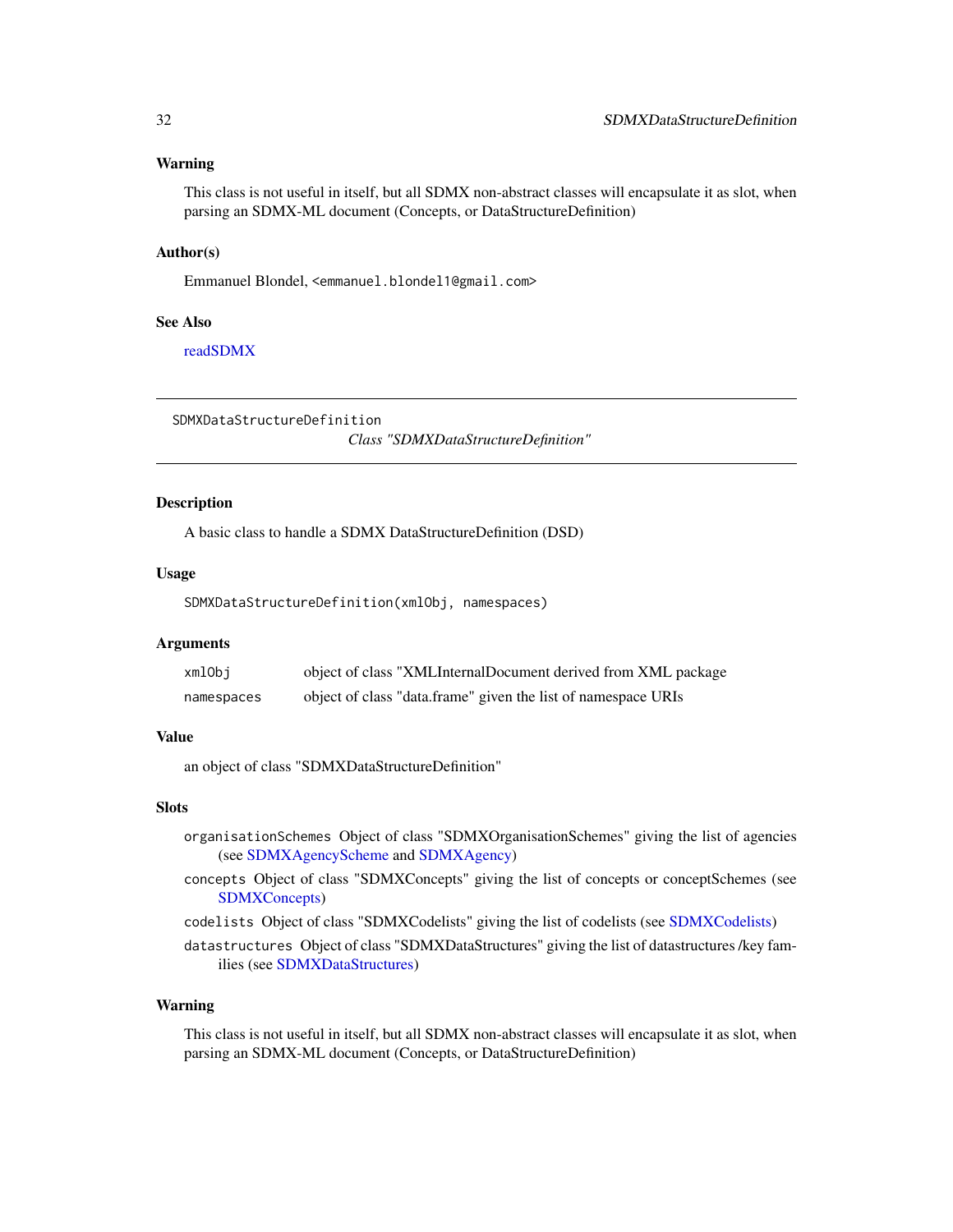### <span id="page-32-0"></span>SDMXDataStructures 33

#### Author(s)

Emmanuel Blondel, <emmanuel.blondel1@gmail.com>

### See Also

[readSDMX](#page-11-1)

<span id="page-32-1"></span>SDMXDataStructures *Class "SDMXDataStructures"*

### Description

A basic class to handle a SDMX DataStructures (or KeyFamilies)

#### Usage

SDMXDataStructures(xmlObj, namespaces)

#### Arguments

| xmlObi     | object of class "XMLInternalDocument derived from XML package |
|------------|---------------------------------------------------------------|
| namespaces | object of class "data.frame" given the list of namespace URIs |

#### Value

an object of class "SDMXDataStructures"

### **Slots**

datastructures Object of class "list" giving the list of DataStructures, (see [SDMXDataStructure\)](#page-30-1)

#### Warning

This class is not useful in itself, but all SDMX non-abstract classes will encapsulate it as slot, when parsing an SDMX-ML document (Concepts, or DataStructureDefinition)

### Author(s)

Emmanuel Blondel, <emmanuel.blondel1@gmail.com>

### See Also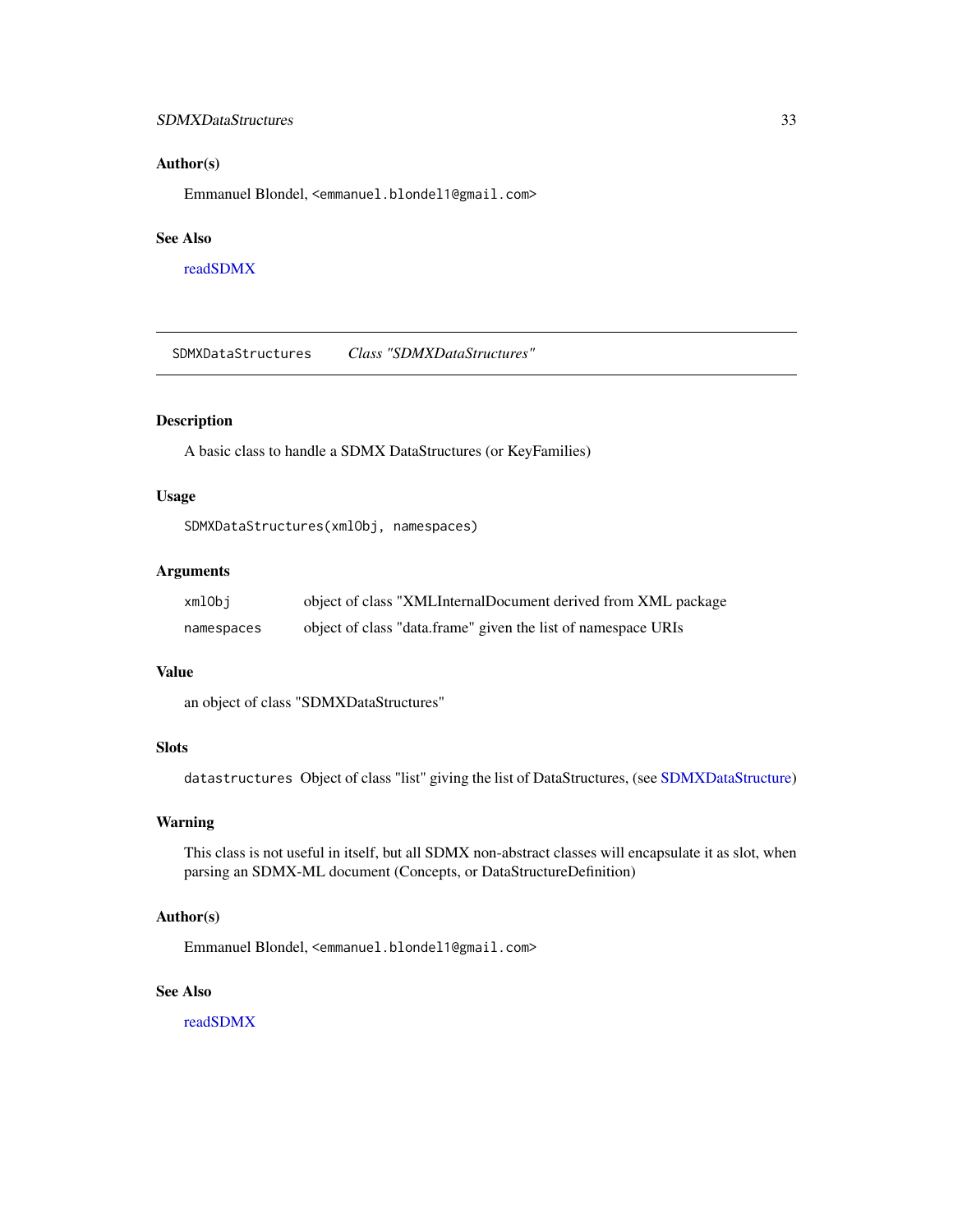<span id="page-33-1"></span><span id="page-33-0"></span>

A basic class to handle a SDMX Dimension

#### Usage

SDMXDimension(xmlObj, namespaces)

#### Arguments

| xmlObi     | object of class "XMLInternalDocument derived from XML package |
|------------|---------------------------------------------------------------|
| namespaces | object of class "data.frame" given the list of namespace URIs |

### Value

an object of class "SDMXDimension"

### **Slots**

conceptRef Object of class "character" giving the dimension conceptRef (required) conceptVersion Object of class "character" giving the dimension concept version conceptAgency Object of class "character" giving the dimension concept agency conceptSchemeRef Object of class "character" giving the dimension conceptScheme ref conceptSchemeAgency Object of class "character" giving the dimension conceptScheme agency codelist Object of class "character" giving the codelist ref name codelistVersion Object of class "character" giving the codelist ref version codelistAgency Object of class "character" giving the codelist ref agency isMeasureDimension Object of class "logical" indicating if the dimension is a measure dimension. Default value is FALSE isFrequencyDimension Object of class "logical" indicating if the dimension is a frequency dimension. Default value is FALSE isEntityDimension Object of class "logical" indicating if the dimension is an entity dimension. Default value is FALSE isCountDimension Object of class "logical" indicating if the dimension is a count dimension. Default value is FALSE isNonObservationTimeDimension Object of class "logical" indicating if the dimension is a nonobservation dimension. Default value is FALSE

isIdentityDimension Object of class "logical" indicating if the dimension is an identity dimension. Default value is FALSE

crossSectionalAttachDataset Object of class "logical"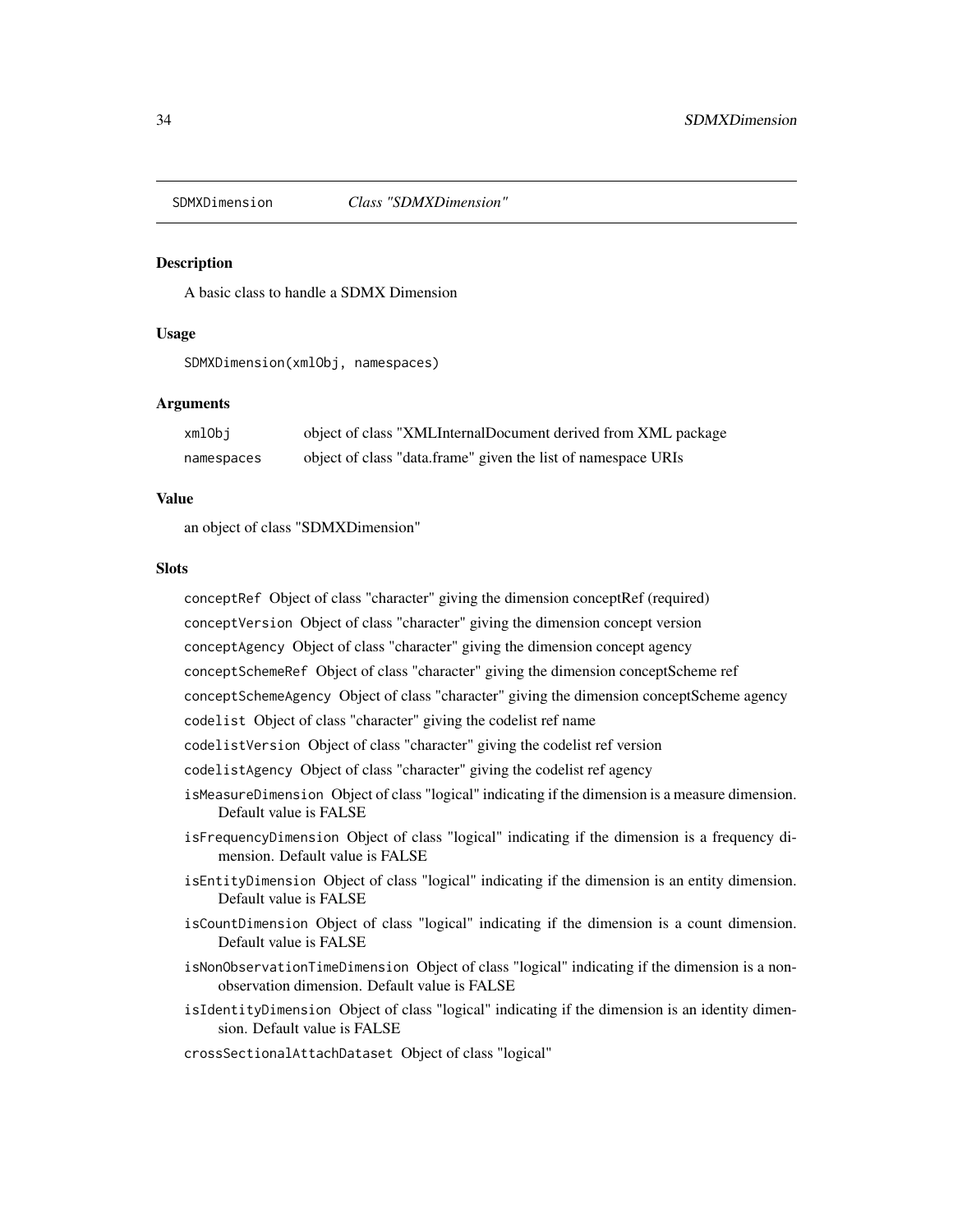<span id="page-34-0"></span>crossSectionalAttachGroup Object of class "logical" crossSectionalAttachSection Object of class "logical" crossSectionalAttachObservation Object of class "logical"

### Warning

This class is not useful in itself, but all SDMX non-abstract classes will encapsulate it as slot, when parsing an SDMX-ML document (Concepts, or DataStructureDefinition)

#### Author(s)

Emmanuel Blondel, <emmanuel.blondel1@gmail.com>

### See Also

[readSDMX](#page-11-1)

<span id="page-34-1"></span>SDMXDotStatRequestBuilder

*Class "SDMXDotStatRequestBuilder"*

### Description

A experimental class to handle a SDMX DotStat (\*.Stat) service request builder

### Usage

```
SDMXDotStatRequestBuilder(regUrl, repoUrl, accessKey, unsupportedResources,
                           skipProviderId, forceProviderId)
```
### Arguments

| regUrl               | an object of class "character" giving the base Url of the SDMX service registry                                                                                                                                        |  |  |
|----------------------|------------------------------------------------------------------------------------------------------------------------------------------------------------------------------------------------------------------------|--|--|
| repoUrl              | an object of class "character" giving the base Url of the SDMX service reposi-<br>tory                                                                                                                                 |  |  |
| accessKey            | an object of class "character" indicating the name of request parameter for which<br>an authentication or subscription user key/token has to be provided to perform<br>requests                                        |  |  |
| unsupportedResources |                                                                                                                                                                                                                        |  |  |
|                      | an object of class "list" giving eventual unsupported REST resources. Default is<br>an empty list object                                                                                                               |  |  |
| skipProviderId       | an object of class "logical" indicating that the provider agency Idshould be skipped.<br>Used to control lack of strong SDMX REST compliance from data providers.<br>For now, it applies only for the "data" resource. |  |  |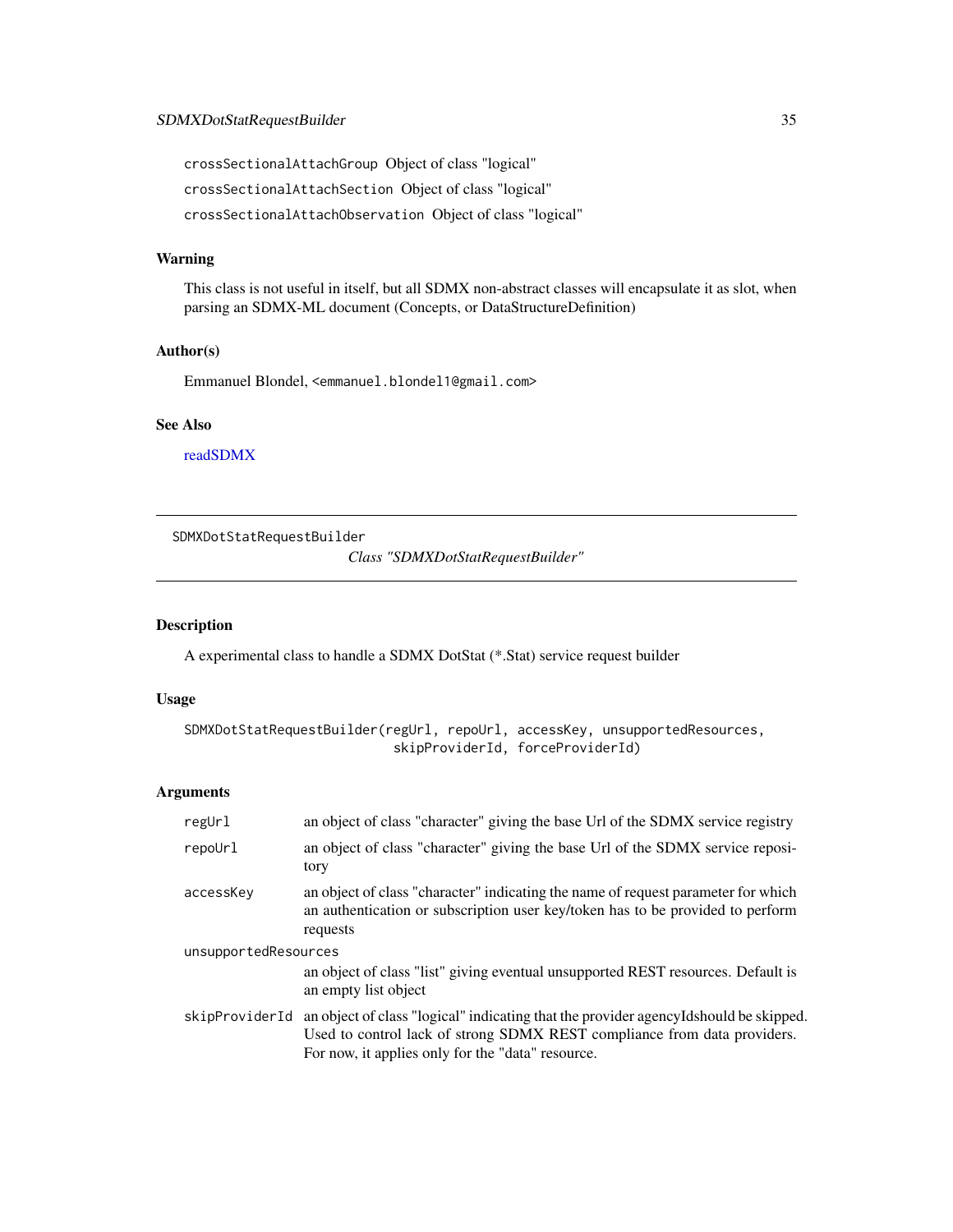#### <span id="page-35-0"></span>forceProviderId

an object of class "logical" indicating if the provider agencyId has to be added at the end of the request. Default value is FALSE. For some providers, the all value for the provider agency id is not allowed, in this case, the agencyId of the data provider has to be forced in the web-request

### **Slots**

- regUrl an object of class "character" giving the base Url of the SDMX service registry
- repoUrl an object of class "character" giving the base Url of the SDMX service repository
- accessKey an object of class "character" indicating the name of request parameter for which an authentication or subscription user key/token has to be provided to perform requests
- compliant an object of class "logical" indicating if the request builder is somehow compliant with a service specification

#### Warning

This class is not useful in itself, but all SDMX non-abstract classes will encapsulate it as slot, when parsing an SDMX-ML document.

#### Author(s)

Emmanuel Blondel, <emmanuel.blondel1@gmail.com>

<span id="page-35-1"></span>SDMXFooter *Class "SDMXFooter"*

### **Description**

A basic class to handle the footer of a SDMX-ML document

### Usage

```
SDMXFooter(xmlObj, namespaces)
```
#### Arguments

| xmlObj     | object of class "XMLInternalDocument derived from XML package |
|------------|---------------------------------------------------------------|
| namespaces | object of class "data.frame" given the list of namespace URIs |

#### Value

an object of class "SDMXFooter"

#### Slots

messages Object of class "SDMXFooterMessage" giving the list of messages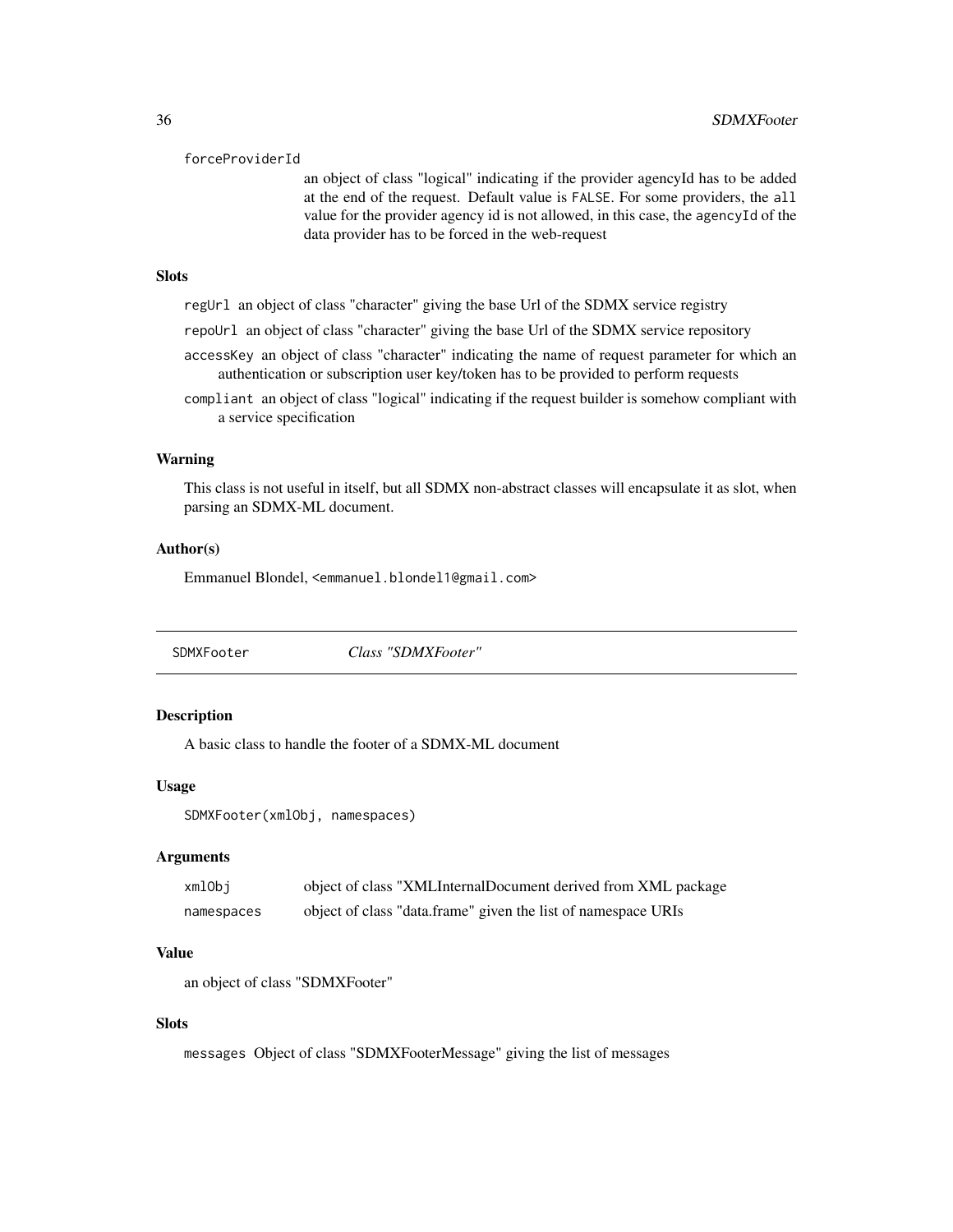#### <span id="page-36-0"></span>Warning

This class is not useful in itself, but all SDMX non-abstract classes will encapsulate it as slot, when parsing an SDMX-ML document.

### Note

This class is especially useful for SDMX 2.1 compliant documents. Footer messages are not supported in SDMX 2.0standard format. In this case, the footer will return an empty message list().

According to the SDMX 2.1 standard, the message severity takes one of the following values: "Error", "Warning","Information". Given the possible typos handled by data providers, rsdmx adopts a permissive strategy and does not validate the object according to such controlled terms.

#### Author(s)

Emmanuel Blondel, <emmanuel.blondel1@gmail.com>

#### See Also

[readSDMX](#page-11-1)

SDMXFooterMessage *Class "SDMXFooterMessage"*

#### Description

A basic class to handle a footer message of a SDMX-ML document

#### Usage

```
SDMXFooterMessage(xmlObj)
```
#### Arguments

xmlObj object of class "XMLInternalDocument derived from XML package

#### Value

an object of class "SDMXFooterMessage"

#### Slots

code Object of class "character" giving the status code severity Object of class "character" giving the severity of the message messages Object of class "list" giving the list of messages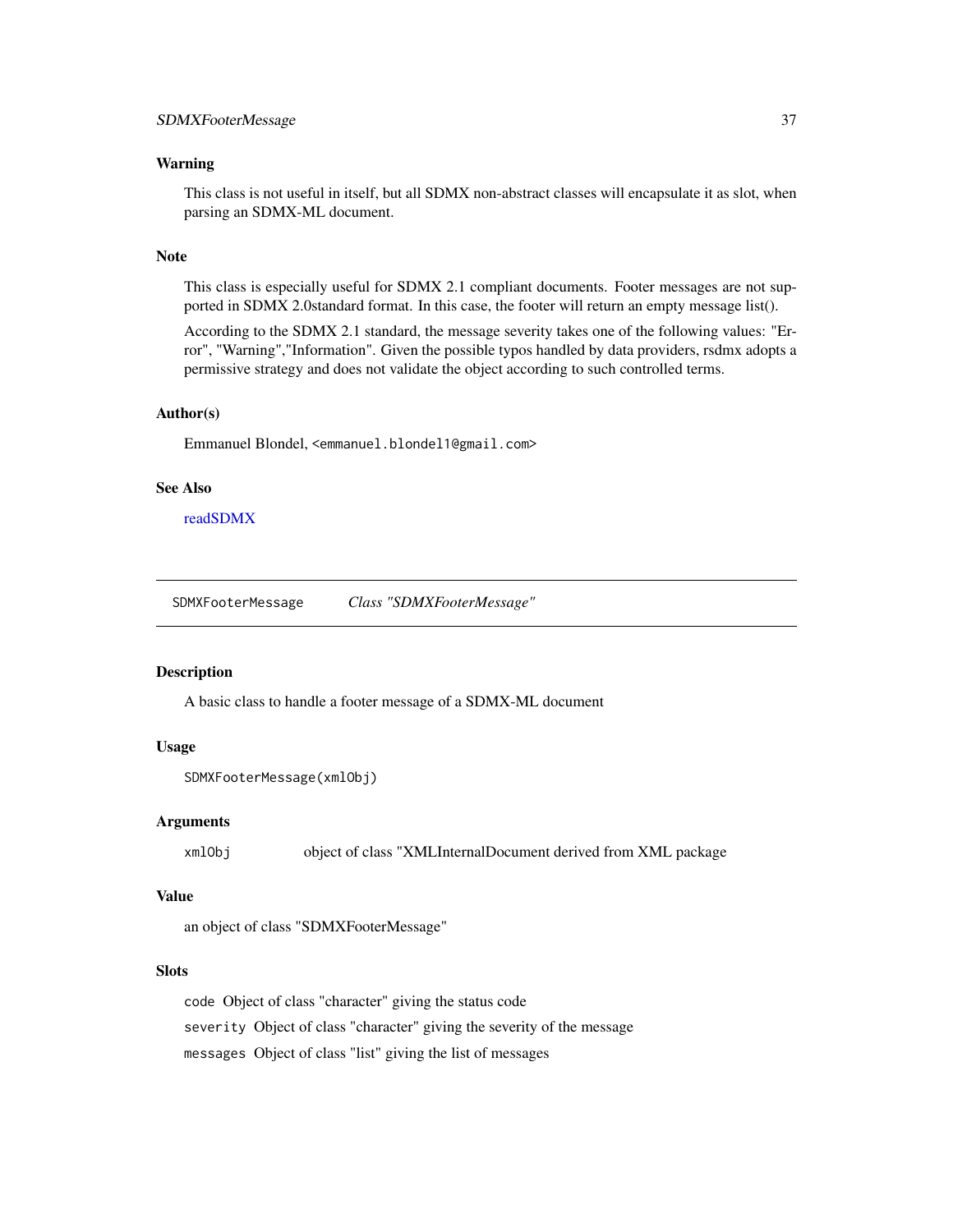#### <span id="page-37-0"></span>Warning

This class is not useful in itself, but all SDMX non-abstract classes will encapsulate it as slot, when parsing an SDMX-ML document

### Note

This class is especially useful for SDMX 2.1 compliant documents. Footer messages are not supported in SDMX 2.0 standard format.

According to the SDMX 2.1 standard, the message severity takes one of the following values: "Error", "Warning",Information". Given the possible typos handled by data providers, rsdmx adopts a permissive strategy and does not validate the object according to such controlled terms.

#### Author(s)

Emmanuel Blondel, <emmanuel.blondel1@gmail.com>

### See Also

[SDMXFooter](#page-35-1) [readSDMX](#page-11-1)

SDMXGenericData *Class "SDMXGenericData"*

#### Description

A basic class to handle a SDMX-ML Generic data set

### Usage

```
SDMXGenericData(xmlObj, namespaces)
```
#### **Arguments**

| xmlObi     | object of class "XMLInternalDocument derived from XML package |
|------------|---------------------------------------------------------------|
| namespaces | object of class "data.frame" given the list of namespace URIs |

### Value

```
an object of class "SDMXGenericData"
```
#### Warning

This class is not useful in itself, but all SDMX non-abstract classes will encapsulate it as slot, when parsing an SDMX-ML document.

### Author(s)

Emmanuel Blondel, <emmanuel.blondel1@gmail.com>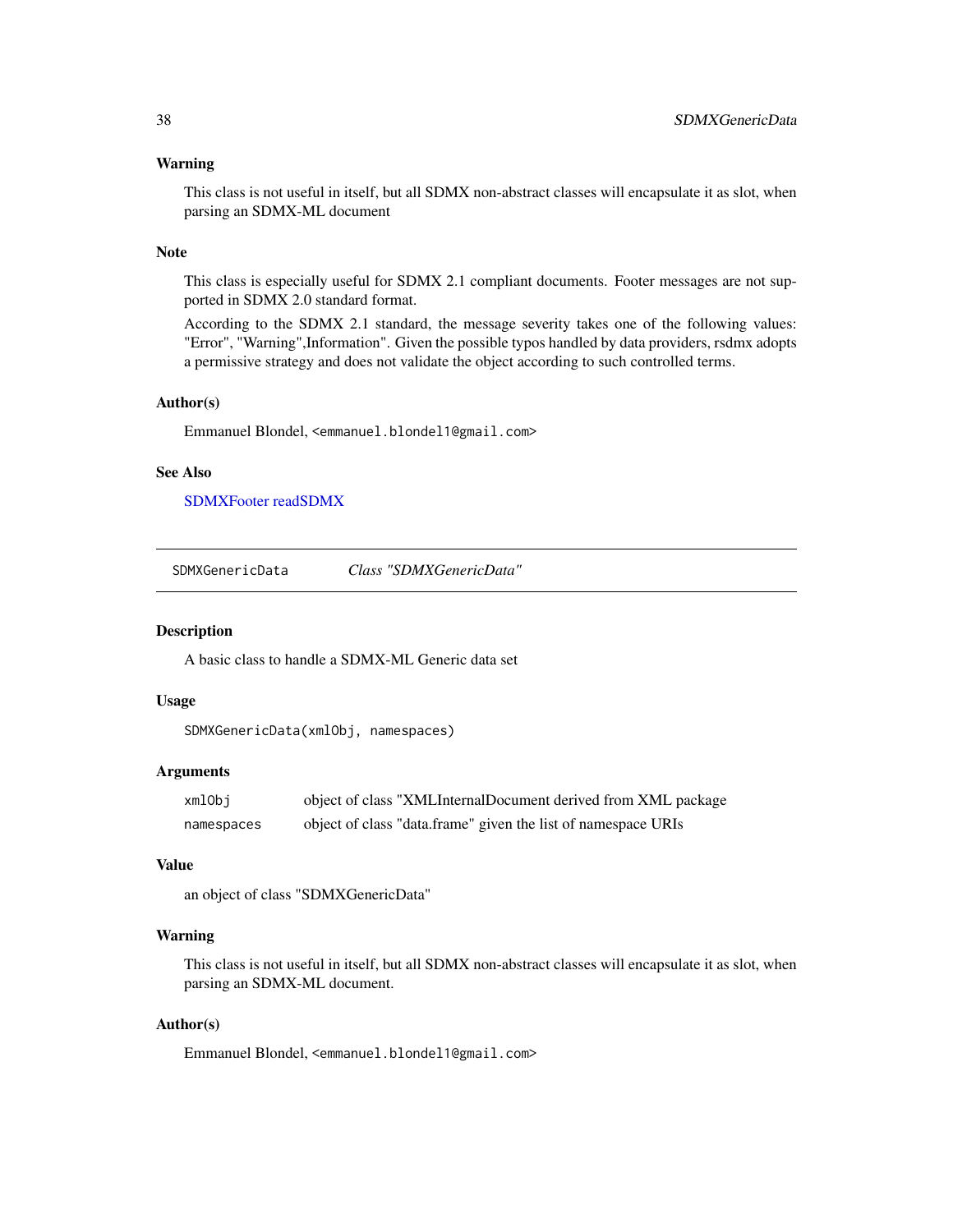### <span id="page-38-0"></span>SDMXHeader 39

#### See Also

[readSDMX](#page-11-1)

SDMXHeader *Class "SDMXHeader"*

#### Description

A basic class to handle the header of a SDMX-ML document

#### Usage

SDMXHeader(xmlObj, namespaces)

#### Arguments

| xmlObi     | object of class "XMLInternalDocument derived from XML package |
|------------|---------------------------------------------------------------|
| namespaces | object of class "data.frame" given the list of namespace URIs |

#### Value

an object of class "SDMXHeader"

#### **Slots**

|  |  | ID Object of class "character" giving the ID of the SDMX-ML document |  |  |  |  |  |  |
|--|--|----------------------------------------------------------------------|--|--|--|--|--|--|
|--|--|----------------------------------------------------------------------|--|--|--|--|--|--|

- Test Object of class "logical" indicating if the SDMX-ML document is disseminated for test purpose
- Truncated Object of class "logical" indicating if the SDMX-ML document is truncated

Name Object of class "character" giving the name of SDMX-ML document

- Sender Object of class "list" giving the id of the sender and eventually its in name, possibly in multi-languages
- Receiver Object of class "list" giving the id of the receiver and eventually its in name, possibly in multi-languages
- Prepared Object of class "POSIXlt" giving the preparation date of the SDMX-ML document
- Extracted Object of class "POSIXlt" giving the extraction date of the SDMX-ML document
- ReportingBegin Object of class "POSIXlt" giving the reporting begin date for the data retrieved in the SDMX-ML document
- ReportingEnd Object of class "POSIXlt" giving the reporting end date for the data retrieved in the SDMX-ML document

### Source Object of class "character" giving the source of the SDMX-ML document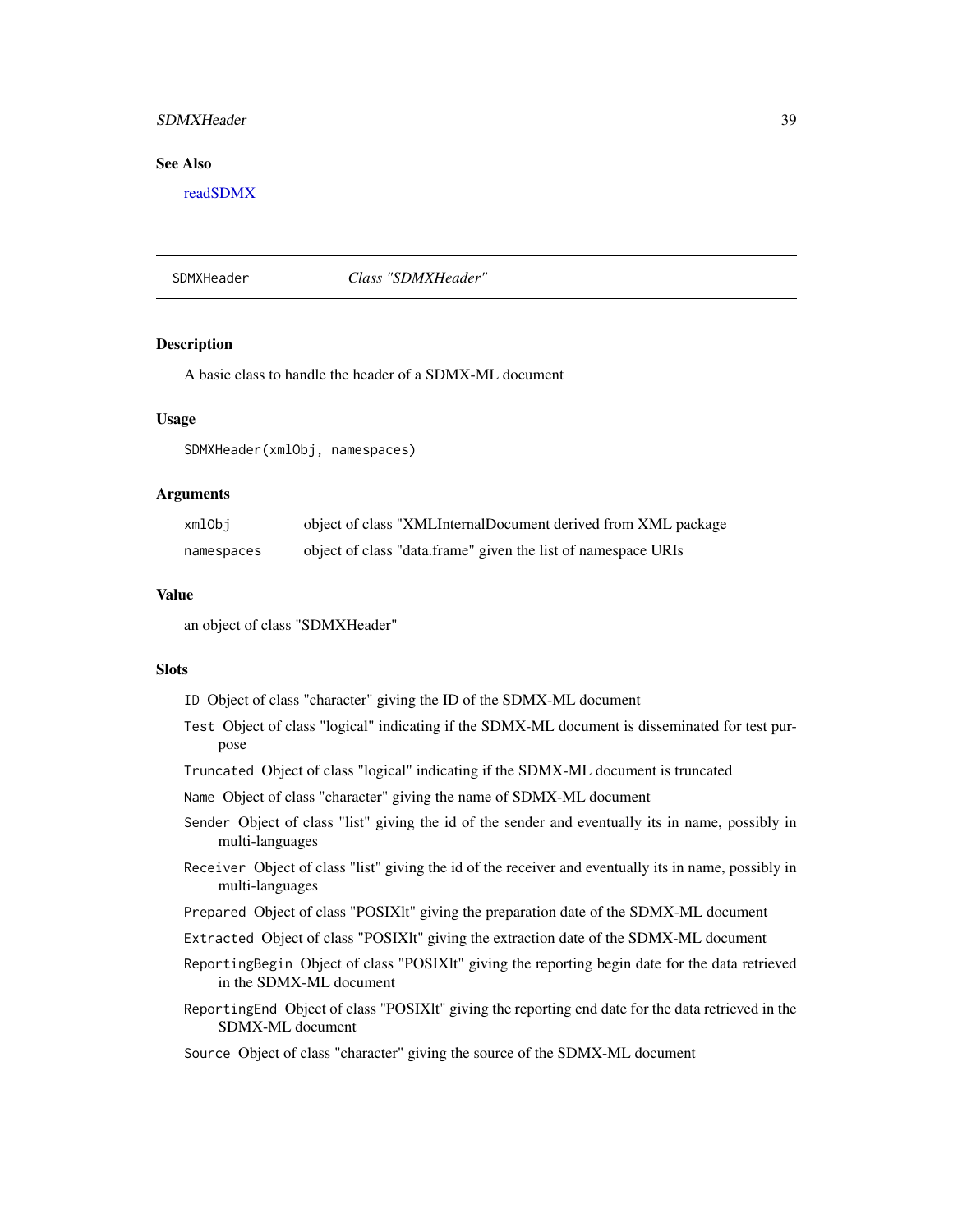#### <span id="page-39-0"></span>Warning

This class is not useful in itself, but all SDMX non-abstract classes will encapsulate it as slot, when parsing an SDMX-ML document

### Note

Some SDMXHeader properties are not yet supported and thus not available as "slots". These are "KeyFamilyRef", "KeyFamilyAgency", "DataSetAgency", "DataSetID", "DataSetAction".

#### Author(s)

Emmanuel Blondel, <emmanuel.blondel1@gmail.com>

#### See Also

[readSDMX](#page-11-1)

SDMXItemScheme *Class "SDMXItemScheme"*

### Description

A basic abstract class to handle a SDMXItemScheme

### Warning

This class is not useful in itself, but all SDMX non-abstract "scheme" classes should implement it. Added for the sake of complying with the SDMX information structure model

### Author(s)

Emmanuel Blondel, <emmanuel.blondel1@gmail.com>

SDMXMessageGroup *Class "SDMXMessageGroup"*

### Description

A basic class to handle a SDMX-ML MessageGroup data set

#### Usage

SDMXMessageGroup(xmlObj, namespaces)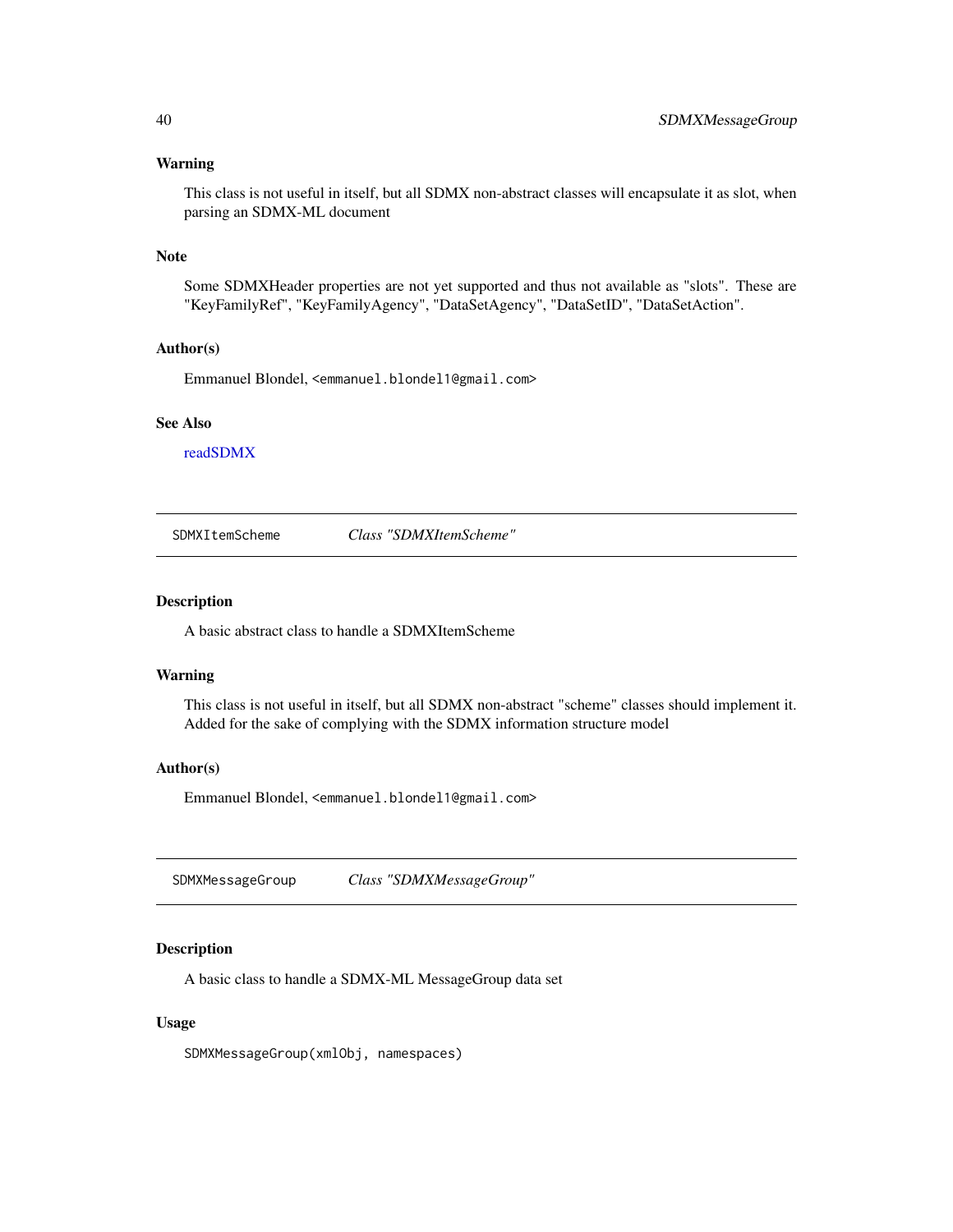### <span id="page-40-0"></span>SDMXOrganisation 41

#### Arguments

| xmlObi     | object of class "XMLInternalDocument derived from XML package |
|------------|---------------------------------------------------------------|
| namespaces | object of class "data.frame" given the list of namespace URIs |

### Value

an object of class "SDMXMessageGroup"

### Warning

This class is not useful in itself, but all SDMX non-abstract classes will encapsulate it as slot, when parsing an SDMX-ML document.

#### Author(s)

Emmanuel Blondel, <emmanuel.blondel1@gmail.com>

### See Also

[readSDMX](#page-11-1)

SDMXOrganisation *Class "SDMXOrganisation"*

#### Description

A basic class to handle a SDMX Concept

### Usage

SDMXOrganisation(xmlObj, namespaces)

### Arguments

| xmlObj     | object of class "XMLInternalDocument derived from XML package |
|------------|---------------------------------------------------------------|
| namespaces | object of class "data.frame" given the list of namespace URIs |

#### Value

an object of class "SDMXOrganisation"

### Slots

id Object of class "character" giving the ID of the concept (required)

uri Object of class "character" giving the concept uri

urn Object of class "character" giving the concept urn

Name Object of class "list" giving the organisation name (by language) - required

Description Object of class "list" giving the organisation description (by language)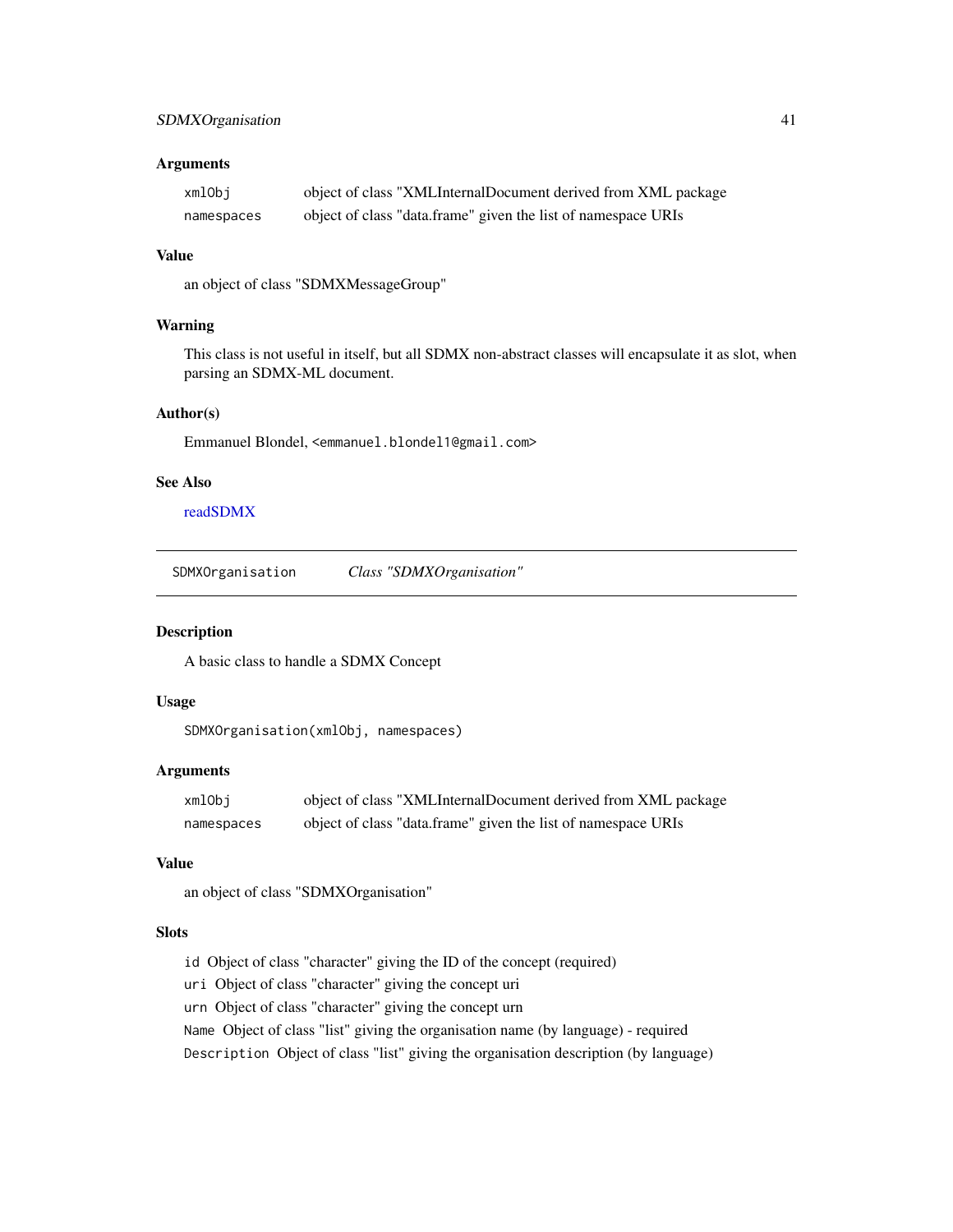#### <span id="page-41-0"></span>Warning

This class is not useful in itself, but other classes such as [SDMXAgency](#page-16-1) will implement it.

#### Author(s)

Emmanuel Blondel, <emmanuel.blondel1@gmail.com>

### See Also

[readSDMX](#page-11-1)

SDMXOrganisationScheme

*Class "SDMXOrganisationScheme"*

#### Description

A basic abstract class to handle a SDMXOrganisationScheme

### Information

This class is implemented in both SDMX 2.0 and 2.1. In the latter, it is extended by other specific classes such as AgencyScheme, DataConsumerScheme, DataProviderScheme and OrganisationUnitScheme. rsdmx covers the support in SDMX 2.1

### Author(s)

Emmanuel Blondel, <emmanuel.blondel1@gmail.com>

SDMXOrganisationSchemes

*Class "SDMXOrganisationSchemes"*

#### Description

A basic class to handle a SDMX OrganisationSchemes

### Usage

SDMXOrganisationSchemes(xmlObj, namespaces)

### Arguments

| xmlObi     | object of class "XMLInternalDocument derived from XML package |
|------------|---------------------------------------------------------------|
| namespaces | object of class "data.frame" given the list of namespace URIs |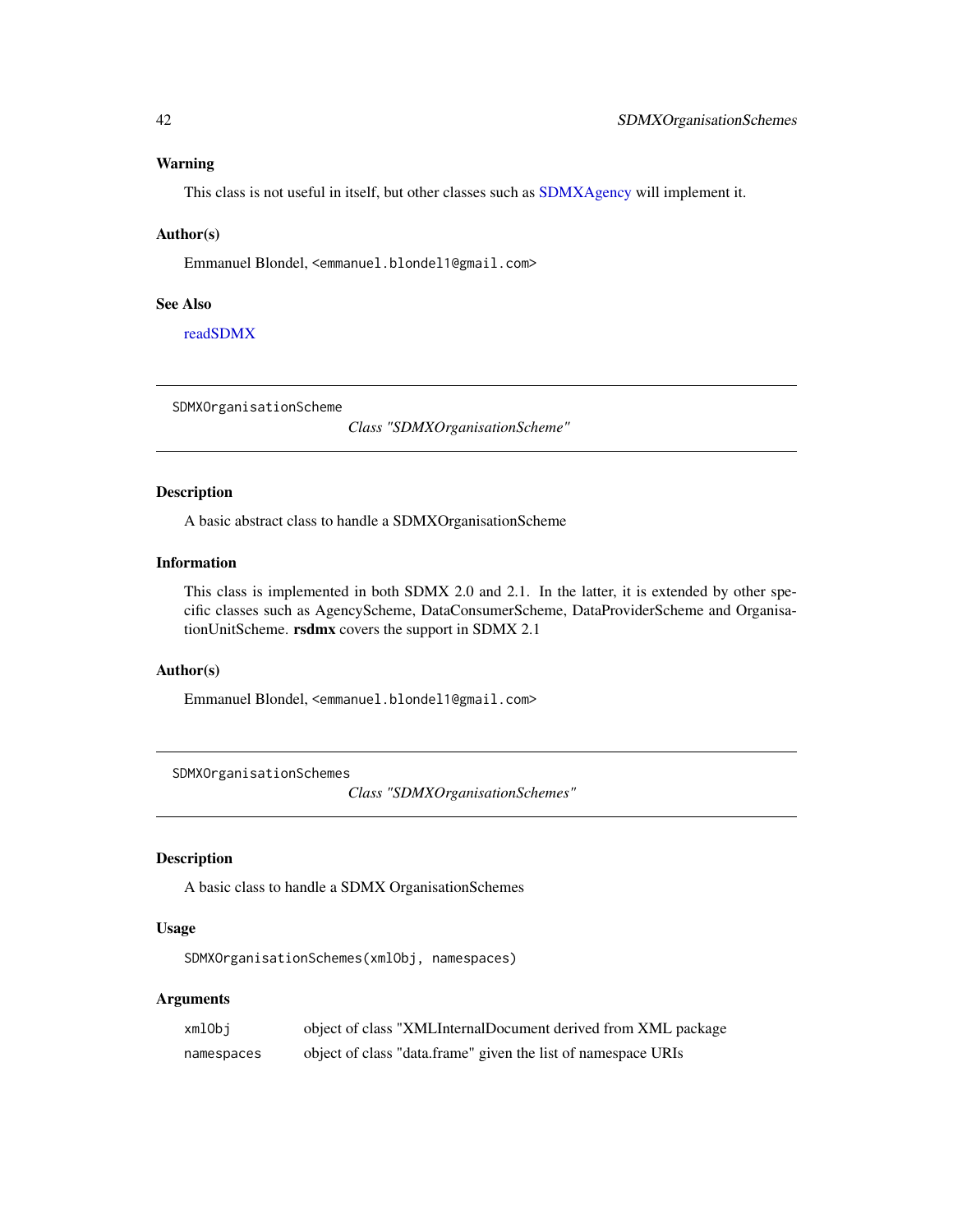### <span id="page-42-0"></span>Value

an object of class "OrganisationSchemes"

### Slots

organisationSchemes Object of class "list" giving the list of [SDMXAgencyScheme](#page-17-1)

### Warning

This class is not useful in itself, but all SDMX non-abstract classes will encapsulate it as slot, when parsing an SDMX-ML document

### Author(s)

Emmanuel Blondel, <emmanuel.blondel1@gmail.com>

### See Also

[readSDMX](#page-11-1)

SDMXPrimaryMeasure *Class "SDMXPrimaryMeasure*

### Description

A basic class to handle a SDMX PrimaryMeasure

#### Usage

```
SDMXPrimaryMeasure(xmlObj, namespaces)
```
### Arguments

| xmlObi     | object of class "XMLInternalDocument derived from XML package |
|------------|---------------------------------------------------------------|
| namespaces | object of class "data.frame" given the list of namespace URIs |

### Value

an object of class "SDMXPrimaryMeasure"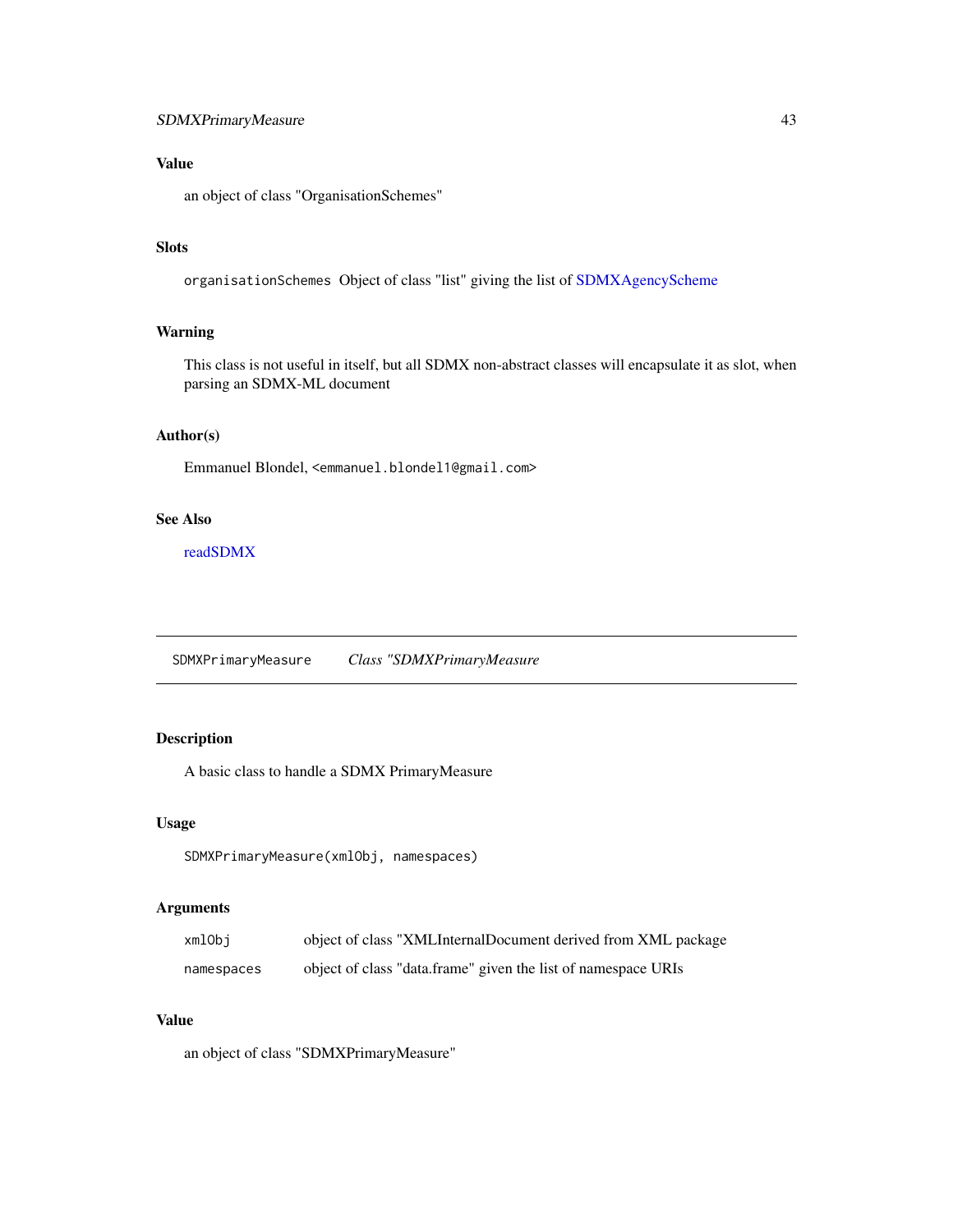### <span id="page-43-0"></span>Slots

conceptRef Object of class "character" giving the dimension conceptRef (required) conceptVersion Object of class "character" giving the dimension concept version conceptAgency Object of class "character" giving the dimension concept agency conceptSchemeRef Object of class "character" giving the dimension conceptScheme ref conceptSchemeAgency Object of class "character" giving the dimension conceptScheme agency codelist Object of class "character" giving the codelist ref name codelistVersion Object of class "character" giving the codelist ref version codelistAgency Object of class "character" giving the codelist ref agency

#### Warning

This class is not useful in itself, but all SDMX non-abstract classes will encapsulate it as slot, when parsing an SDMX-ML document.

#### Author(s)

Emmanuel Blondel, <emmanuel.blondel1@gmail.com>

### See Also

[readSDMX](#page-11-1)

SDMXRequestBuilder *Class "SDMXRequestBuilder"*

### Description

A basic class to handle a SDMX service request builder

#### Usage

```
SDMXRequestBuilder(regUrl, repoUrl, accessKey,
                   formatter, handler, compliant, unsupportedResources)
```
### Arguments

| regUrl    | an object of class "character" giving the base Url of the SDMX service registry                                                                                                 |
|-----------|---------------------------------------------------------------------------------------------------------------------------------------------------------------------------------|
| repoUrl   | an object of class "character" giving the base Url of the SDMX service reposi-<br>tory                                                                                          |
| accessKey | an object of class "character" indicating the name of request parameter for which<br>an authentication or subscription user key/token has to be provided to perform<br>requests |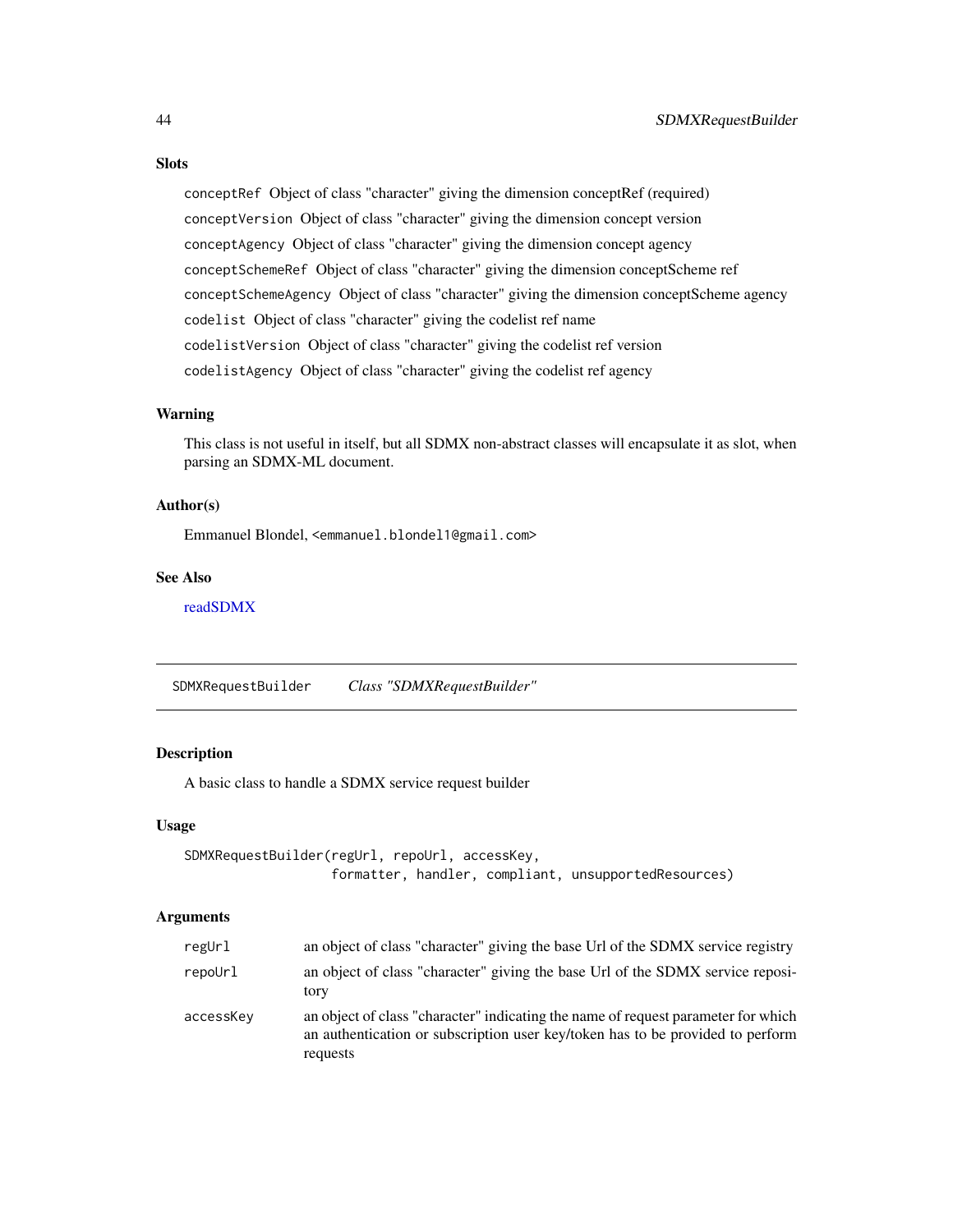<span id="page-44-0"></span>

| formatter            | an object of class "list" giving a formatting function (for each resource) that<br>takes an object of class "SDMXRequestParams" as single argument. Such pa-<br>rameter allows to customize eventual params (e.g. specific data provider rules) |  |
|----------------------|-------------------------------------------------------------------------------------------------------------------------------------------------------------------------------------------------------------------------------------------------|--|
| handler              | an object of class "list" that will be in charge of build a web request.                                                                                                                                                                        |  |
| compliant            | an object of class "logical" indicating if the request builder is somehow compli-<br>ant with a service specification                                                                                                                           |  |
| unsupportedResources |                                                                                                                                                                                                                                                 |  |
|                      | an object of class "list" giving one or more resources not supported by the Re-<br>quest builder for a given provider                                                                                                                           |  |

#### Details

The handler function will list the resource methods. Each method will accept a single object of class [SDMXRequestParams](#page-45-1) as argument. This object will give the different request params as slots (baseUrl, agencyId, resource, resourceId, version, flowRef, key, start, end, compliant) to build the output (a string representing the web request to build).

The rsdmx package will as much as possible try to handler generic handlers. At now, the available embedded builders are: [SDMXREST20RequestBuilder](#page-47-1) (connector for SDMX 2.0 web-services), [SDMXREST21RequestBuilder](#page-48-1) (connector for SDMX 2.1 web-services), [SDMXDotStatRequest-](#page-34-1)[Builder](#page-34-1) (connector for SDMX .Stat web-services implementations)

#### **Slots**

regUrl an object of class "character" giving the base Url of the SDMX service registry

repoUrl an object of class "character" giving the base Url of the SDMX service repository

- accessKey an object of class "character" indicating the name of request parameter for which an authentication or subscription user key/token has to be provided to perform requests
- formatter an object of class "list" giving a formatting function (for each resource) that takes an object of class "SDMXRequestParams" as single argument. Such parameter allows to customize eventual params (e.g. specific data provider rules)
- handler an object of class "list" that will be in charge of build a web request.
- compliant an object of class "logical" indicating if the request builder is somehow compliant with a service specification
- unsupportedResources an object of class "character" giving one or more resources not supported by the Request builder for a given provider

#### Warning

This class is not useful in itself, but all SDMX non-abstract classes will encapsulate it as slot, when parsing an SDMX-ML document (Concepts, or DataStructureDefinition)

### Author(s)

Emmanuel Blondel, <emmanuel.blondel1@gmail.com>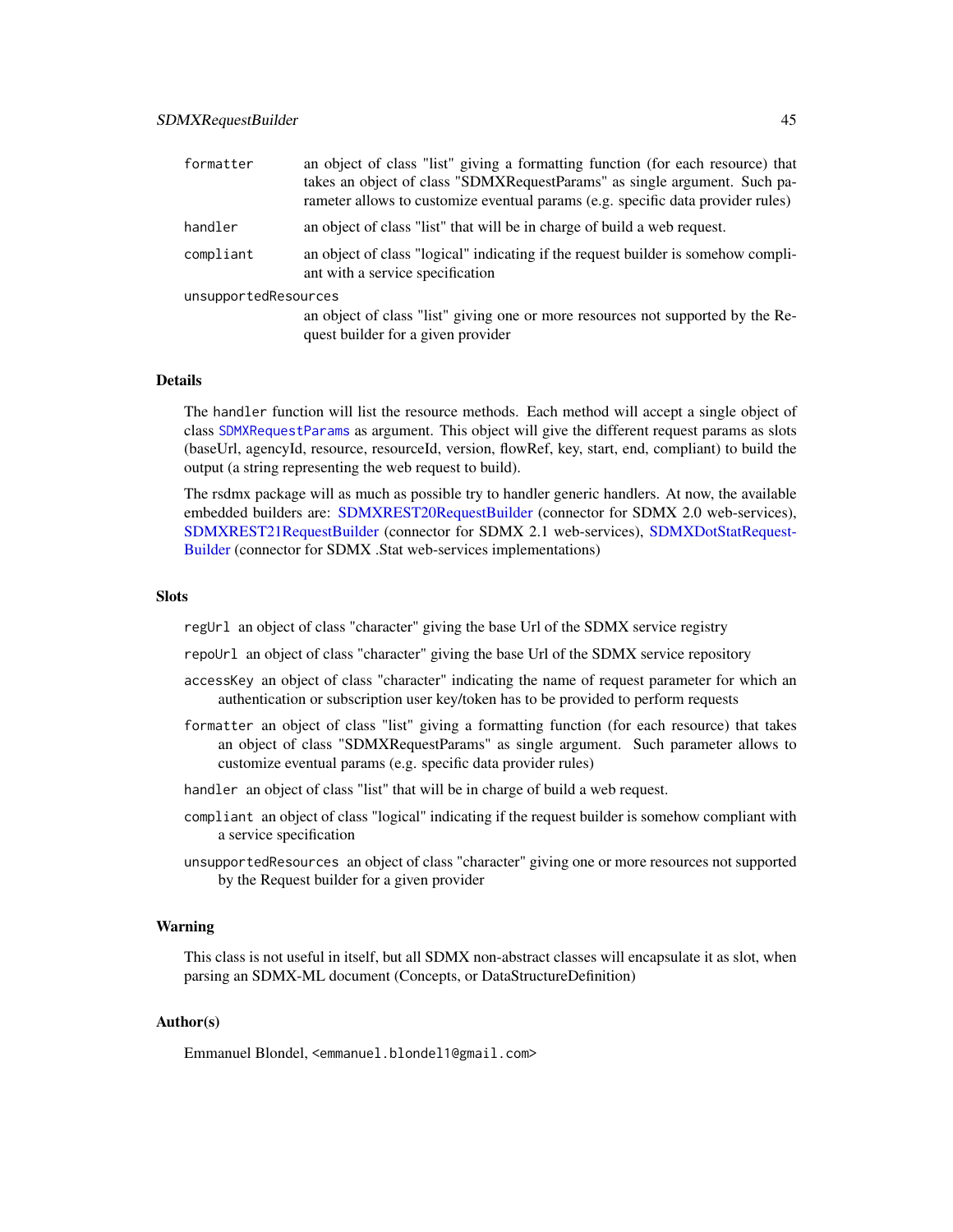### Examples

```
#default formatter
myFormatter = list(
  dataflow = function(obj){
    #format some obj slots here
    return(obj)
  },
  datastructure = function(obj){
   #format some obj slots here
    return(obj)
  },
  data = function(obj)#format some obj slots here
    return(obj)
  }
)
#an handler
#where each element of the list is a function taking as argument an object
#of class "SDMXRequestParams"
myHandler <- list(
  "dataflow" = function(obj){return(obj@regUrl)},
  "datastructure" = function(obj){return(obj@regUrl)},
  "data" = function(obj){return(obj@repoUrl)}
\lambda#how to create a SDMXRequestBuilder
requestBuilder <- SDMXRequestBuilder(
 regUrl = "http://www.myorg.org/registry",
  repoUrl = "http://www.myorg.org/repository",
  accessKey = NULL,
  formatter = myFormatter, handler = myHandler, compliant = FALSE)
```
<span id="page-45-1"></span>SDMXRequestParams *Class "SDMXRequestParams"*

#### Description

A class to handle a SDMX service request params

#### Usage

```
SDMXRequestParams(regUrl, repoUrl, accessKey,
                  providerId, agencyId, resource, resourceId, version,
                   flowRef, key, start, end, compliant)
```
<span id="page-45-0"></span>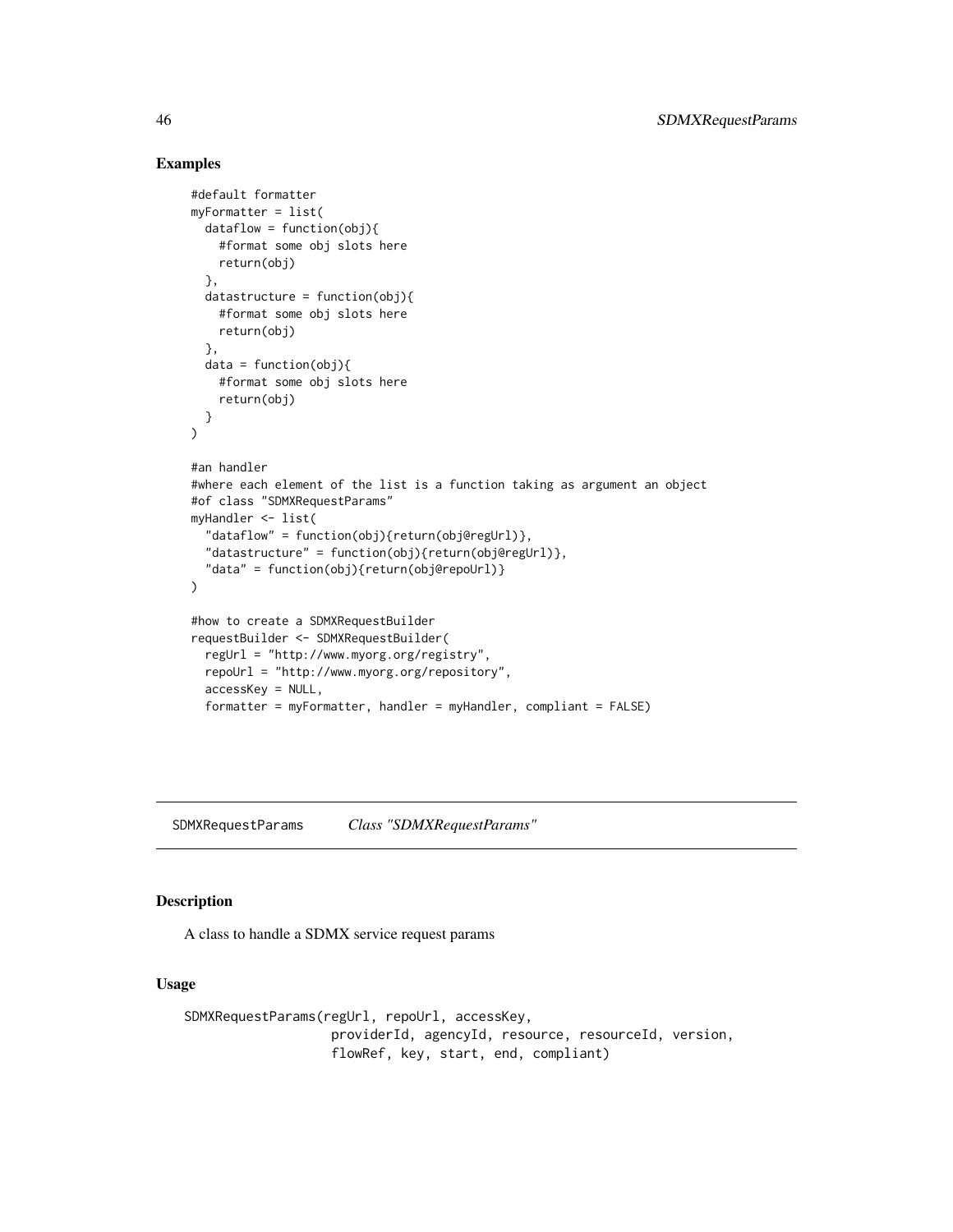#### **Arguments**

| regUrl     | an object of class "character" giving the base Url of the SDMX service registry                                                                                                                                   |
|------------|-------------------------------------------------------------------------------------------------------------------------------------------------------------------------------------------------------------------|
| repoUrl    | an object of class "character" giving the base Url of the SDMX service reposi-<br>tory                                                                                                                            |
| accessKey  | an oject of class "character" giving the eventual authentication or subscription<br>user key (or token) to provide in order to perform the SDMX request. This key<br>may be mandatory for some service providers. |
| providerId | an object of class "character" giving the provider agency id                                                                                                                                                      |
| agencyId   | an object of class "character" giving an agency id                                                                                                                                                                |
| resource   | an object of class "character" giving the type of resource to be queried                                                                                                                                          |
| resourceId | an object of class "character" giving the resource to be queried                                                                                                                                                  |
| version    | an object of class "character" giving the resource version                                                                                                                                                        |
| flowRef    | an object of class "character" giving the flowRef to be queried                                                                                                                                                   |
| key        | an object of class "character" giving the key (SDMX url formatted) to be used<br>for the query                                                                                                                    |
| start      | an object of class "character" giving the start time                                                                                                                                                              |
| end        | an object of class "character" giving the end time                                                                                                                                                                |
| compliant  | an object of class "logical" indicating if the web-service is compliant with the<br><b>SDMX REST</b> web-service specifications                                                                                   |

#### **Slots**

regUrl an object of class "character" giving the base Url of the SDMX service registry repoUrl an object of class "character" giving the base Url of the SDMX service repository accessKey an object of class "character" indicating the name of request parameter for which an authentication or subscription user key/token has to be provided to perform requests providerId an object of class "character" giving the provider agency Id agencyId an object of class "character" giving an agency Id resource an object of class "character" giving the type of resource to be queried resourceId an object of class "character" giving the resource to be queried version an object of class "character" giving the resource version flowRef an object of class "character" giving the flowRef to be queried key an object of class "character" giving the key (SDMX url formatted) to be used for the query start an object of class "character" giving the start time end an object of class "character" giving the end time compliant an object of class "logical" indicating if the web-service is compliant with the SDMX REST web-service specifications

### Warning

This class is not useful in itself, but all SDMX non-abstract classes will encapsulate it as slot, when parsing an SDMX-ML document.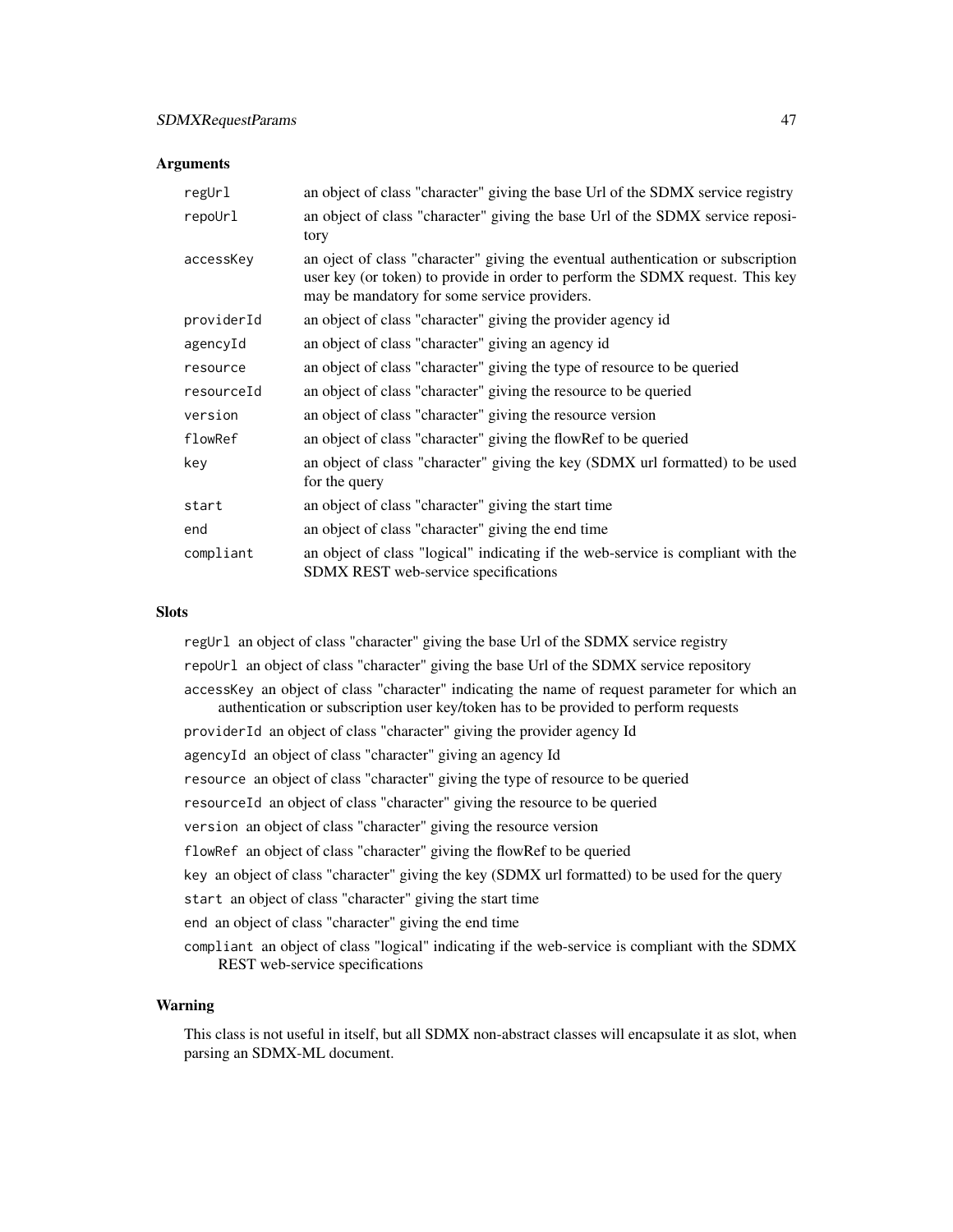### Author(s)

Emmanuel Blondel, <emmanuel.blondel1@gmail.com>

#### Examples

```
#how to create a SDMXRequestParams object
params <- SDMXRequestParams(
regUrl = "", repoUrl ="", accessKey = NULL,
 providerId = "", agencyId ="", resource = "data", resourceId = "",
 version = "", flowRef = "", key = NULL, start = NULL, end = NULL, compliant = FALSE
\lambda
```

```
SDMXREST20RequestBuilder
```
*Class "SDMXREST20RequestBuilder"*

### Description

A experimental class to handle a SDMX 2.0 service request builder

### Usage

```
SDMXREST20RequestBuilder(regUrl, repoUrl, accessKey, compliant, unsupportedResources,
                        skipProviderId, forceProviderId)
```
#### Arguments

| regUrl               | an object of class "character" giving the base Url of the SDMX service registry                                                                                                                                                                                                                                 |  |
|----------------------|-----------------------------------------------------------------------------------------------------------------------------------------------------------------------------------------------------------------------------------------------------------------------------------------------------------------|--|
| repoUrl              | an object of class "character" giving the base Url of the SDMX service reposi-<br>tory                                                                                                                                                                                                                          |  |
| accessKey            | an object of class "character" indicating the name of request parameter for which<br>an authentication or subscription user key/token has to be provided to perform<br>requests                                                                                                                                 |  |
| compliant            | an object of class "logical" indicating if the web-service is compliant with the<br>SDMX REST web-service specifications                                                                                                                                                                                        |  |
| unsupportedResources |                                                                                                                                                                                                                                                                                                                 |  |
|                      | an object of class "list" giving eventual unsupported REST resources. Default is<br>an empty list object                                                                                                                                                                                                        |  |
| skipProviderId       | an object of class "logical" indicating that the provider agency Idshould be skipped.<br>Used to control lack of strong SDMX REST compliance from data providers.<br>For now, it applies only for the "data" resource.                                                                                          |  |
| forceProviderId      |                                                                                                                                                                                                                                                                                                                 |  |
|                      | an object of class "logical" indicating if the provider agency Id has to be added<br>at the end of the request. Default value is FALSE. For some providers, the all<br>value for the provider agency id is not allowed, in this case, the agency Id of the<br>data provider has to be forced in the web-request |  |

<span id="page-47-0"></span>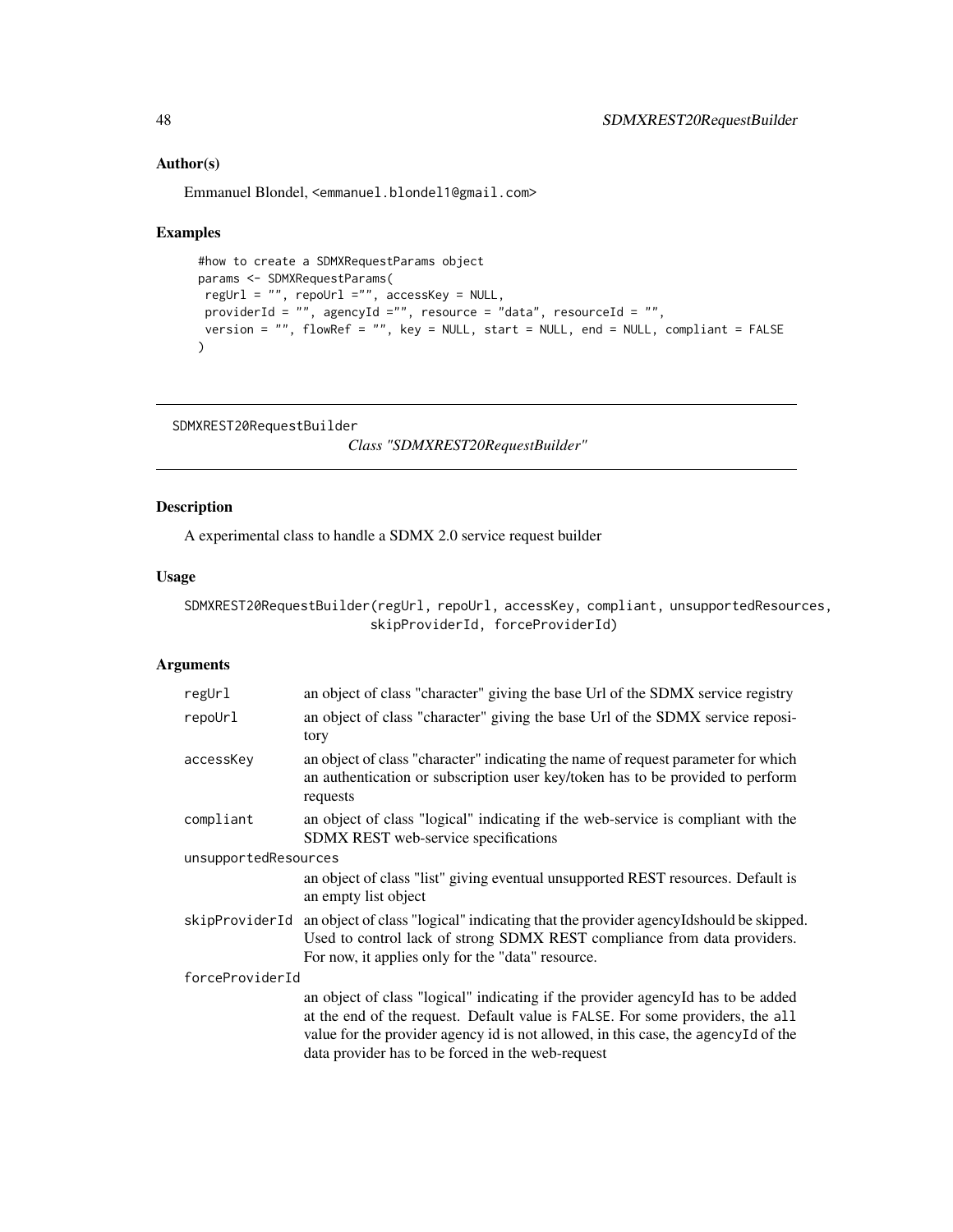### <span id="page-48-0"></span>Slots

regUrl an object of class "character" giving the base Url of the SDMX service registry

repoUrl an object of class "character" giving the base Url of the SDMX service repository

- accessKey an object of class "character" indicating the name of request parameter for which an authentication or subscription user key/token has to be provided to perform requests
- compliant an object of class "logical" indicating if the web-service is compliant with the SDMX REST web-service specifications

### Warning

This class is not useful in itself, but all SDMX non-abstract classes will encapsulate it as slot, when parsing an SDMX-ML document.

#### Author(s)

Emmanuel Blondel, <emmanuel.blondel1@gmail.com>

### Examples

```
#how to create a SDMXREST20RequestBuilder
requestBuilder <- SDMXREST20RequestBuilder(
  regUrl = "http://www.myorg/registry",
  repoUrl = "http://www.myorg/repository", compliant = FALSE)
```
<span id="page-48-1"></span>SDMXREST21RequestBuilder

*Class "SDMXREST21RequestBuilder"*

#### Description

A experimental class to handle a SDMX 2.1 service request builder

#### Usage

SDMXREST21RequestBuilder(regUrl, repoUrl, accessKey, compliant, unsupportedResources, skipProviderId, forceProviderId)

#### Arguments

| regUrl    | an object of class "character" giving the base Url of the SDMX service registry                                                                                                 |
|-----------|---------------------------------------------------------------------------------------------------------------------------------------------------------------------------------|
| repoUrl   | an object of class "character" giving the base Url of the SDMX service reposi-<br>tory                                                                                          |
| accessKey | an object of class "character" indicating the name of request parameter for which<br>an authentication or subscription user key/token has to be provided to perform<br>requests |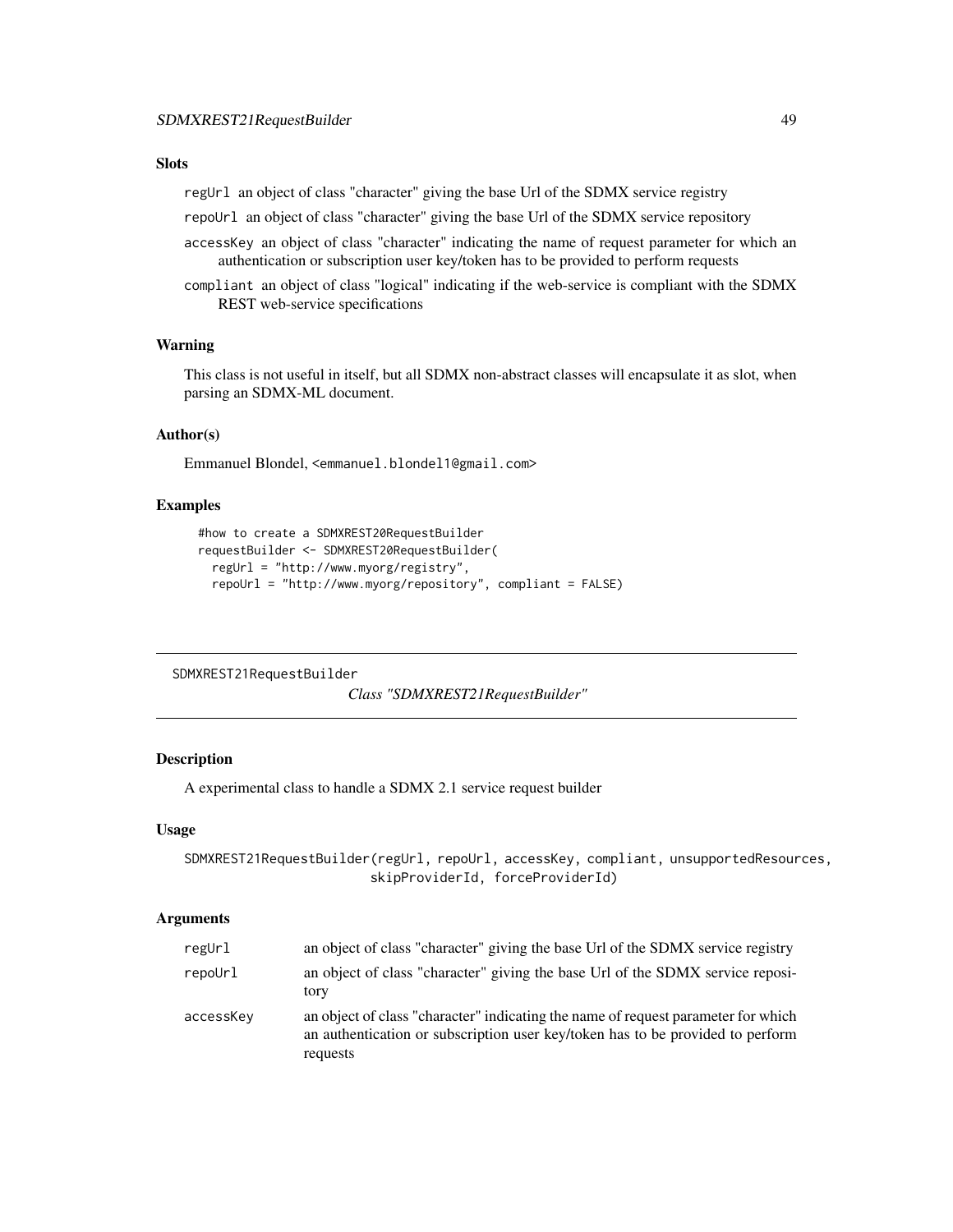| compliant            | an object of class "logical" indicating if the web-service is compliant with the<br>SDMX REST web-service specifications                                                                                                                                                                                        |
|----------------------|-----------------------------------------------------------------------------------------------------------------------------------------------------------------------------------------------------------------------------------------------------------------------------------------------------------------|
| unsupportedResources | an object of class "list" giving eventual unsupported REST resources. Default is<br>an empty list object                                                                                                                                                                                                        |
|                      | skipProviderId an object of class "logical" indicating that the provider agencyIdshould be skipped.<br>Used to control lack of strong SDMX REST compliance from data providers.<br>For now, it applies only for the "data" resource.                                                                            |
| forceProviderId      | an object of class "logical" indicating if the provider agency of has to be added<br>at the end of the request. Default value is FALSE. For some providers, the all<br>value for the provider agency id is not allowed, in this case, the agency Id of the<br>data provider has to be forced in the web-request |

### Slots

- regUrl an object of class "character" giving the base Url of the SDMX service registry
- repoUrl an object of class "character" giving the base Url of the SDMX service repository
- accessKey an object of class "character" indicating the name of request parameter for which an authentication or subscription user key/token has to be provided to perform requests
- compliant an object of class "logical" indicating if the web-service is compliant with the SDMX REST web-service specifications

### Warning

This class is not useful in itself, but all SDMX non-abstract classes will encapsulate it as slot, when parsing an SDMX-ML document.

### Author(s)

Emmanuel Blondel, <emmanuel.blondel1@gmail.com>

### Examples

```
#how to create a SDMXREST21RequestBuilder
requestBuilder <- SDMXREST21RequestBuilder(
  regUrl = "http://www.myorg/registry",
  repoUrl = "http://www.myorg/repository",
  compliant = TRUE)
```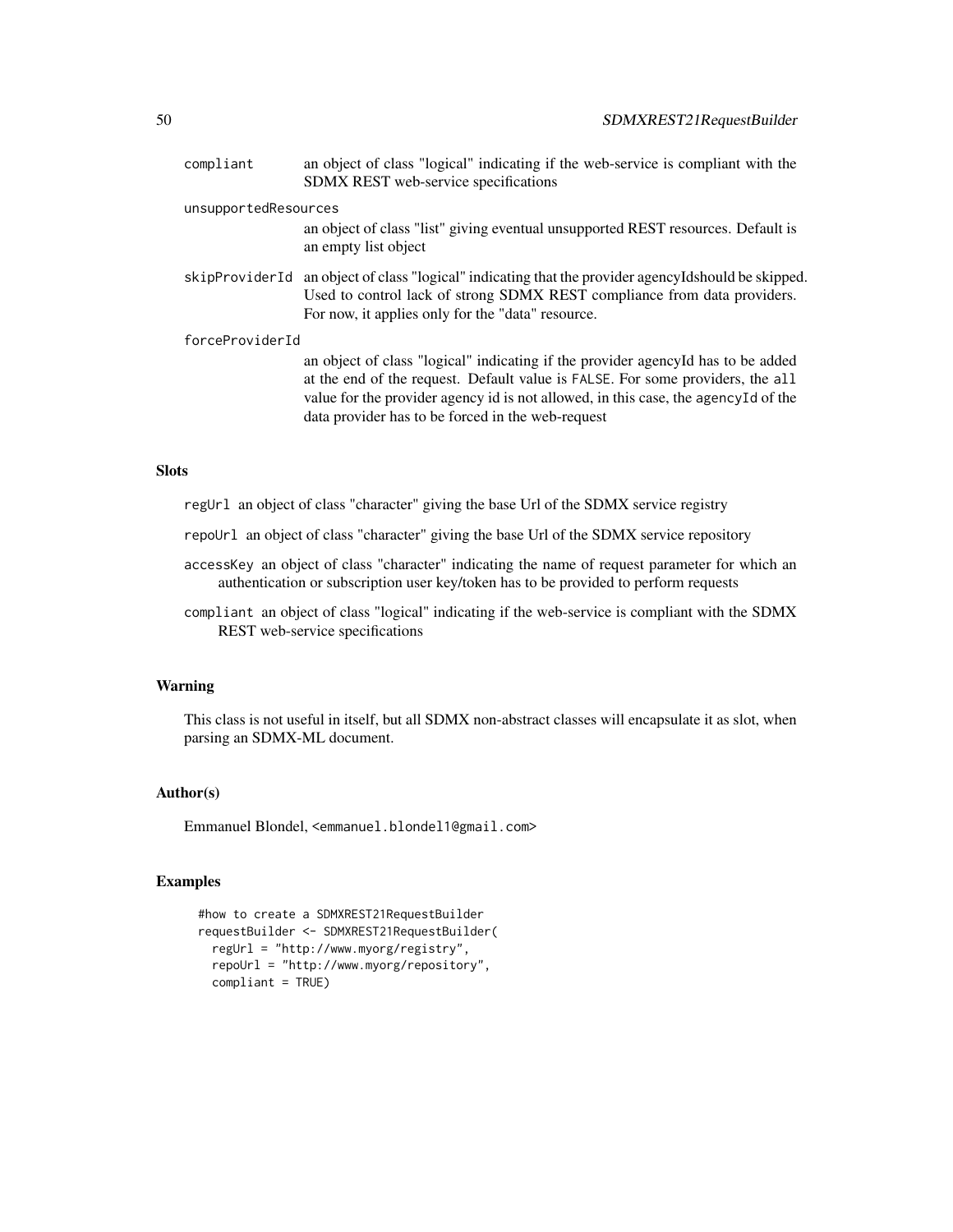<span id="page-50-0"></span>

A basic class to handle the version of the SDMX-ML Schema

#### Usage

SDMXSchema(xmlObj, namespaces)

### Arguments

| xmlObi     | object of class "XMLInternalDocument derived from XML package |
|------------|---------------------------------------------------------------|
| namespaces | object of class "data.frame" given the list of namespace URIs |

### Value

an object of class "SDMXSchema"

### **Slots**

version Object of class "character" giving the SDMX-ML schema version

### Warning

this class is not useful in itself, but all SDMX non-abstract classes will encapsulate it as slot, when parsing an SDMX-ML document.

### Author(s)

Emmanuel Blondel, <emmanuel.blondel1@gmail.com>

### See Also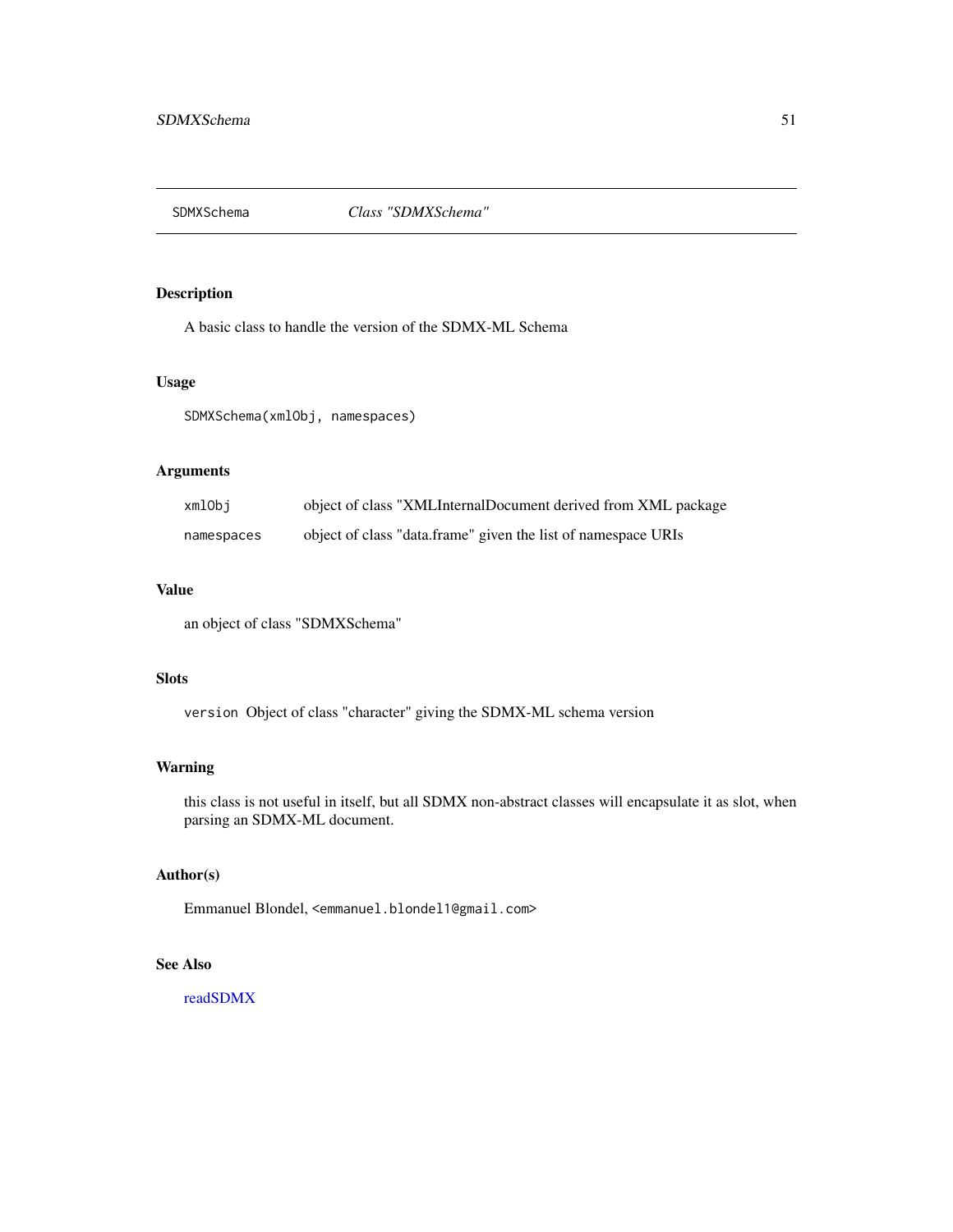<span id="page-51-1"></span><span id="page-51-0"></span>SDMXServiceProvider *Class "SDMXServiceProvider"*

#### Description

A basic class to handle a SDMX service provider

#### Usage

SDMXServiceProvider(agencyId, name, scale, country, builder)

### Arguments

| agencyId | an object of class "character" giving the a provider identifier                                                                                 |
|----------|-------------------------------------------------------------------------------------------------------------------------------------------------|
| name     | an object of class "character" giving the name of the provider                                                                                  |
| scale    | an object of class "character" giving the scale of the datasource, either "interna-<br>tional" or "national". Default value is "international". |
| country  | an object of class "character" giving the ISO 3-alpha code of the country (if scale<br>is "national"). Default value is NA                      |
| builder  | an object of class "SDMXRequestBuilder" that will performs the web request<br>building for this specific provider                               |

### Value

an object of class "SDMXServiceProvider"

### Slots

agencyId an object of class "character" giving the a provider identifier

name an object of class "character" giving the name of the provider

- scale an object of class "character" giving the scale of the datasource, either "international" or "national"
- country an object of class "character" giving the ISO 3-alpha code of the country (if scale is "national")

builder an object of class "SDMXRequestBuilder" that will performs the web request building

### Author(s)

Emmanuel Blondel, <emmanuel.blondel1@gmail.com>

Emmanuel Blondel, <emmanuel.blondel1@gmail.com>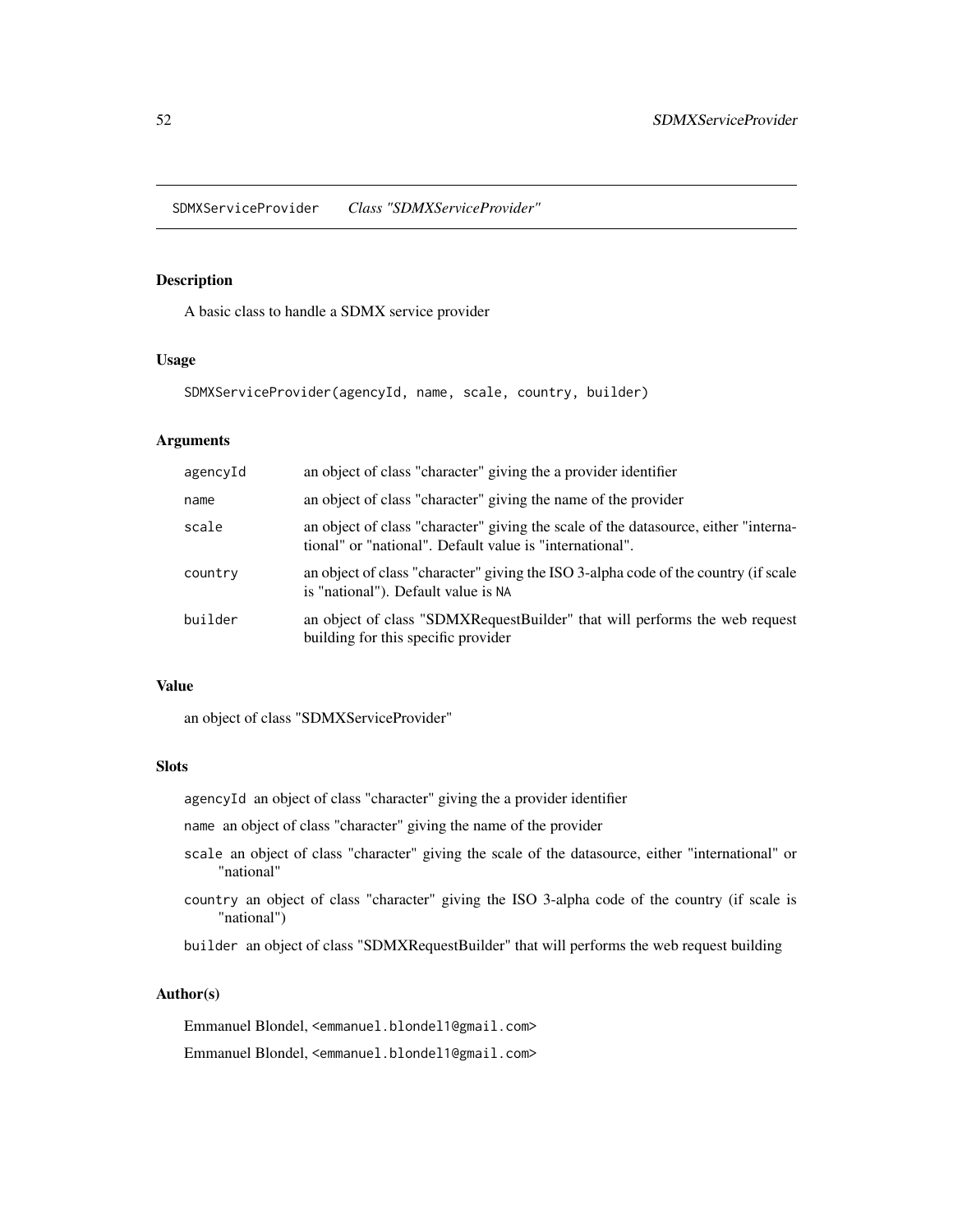### <span id="page-52-0"></span>SDMXServiceProviders 53

### Examples

```
#let's create a SDMXRESTRequestBuilder
#(assuming that "My Organization" implements SDMX REST web-services)
myBuilder <- SDMXREST20RequestBuilder(regUrl = "http://www.myorg.org/registry",
                                    repoUrl = "http://www.myorg.org/repository",
                                    compliant = TRUE)
#create a SDMXServiceProvider
provider <- SDMXServiceProvider(agencyId = "MYORG", name = "My Organization",
                                builder = myBuilder)
```
SDMXServiceProviders *Class "SDMXServiceProviders"*

#### Description

A class to wrap a list of SDMX service providers

#### Usage

SDMXServiceProviders(providers)

### Arguments

providers an object of class "list" (of [SDMXServiceProvider\)](#page-51-1) configured by default and/or at runtime in rsdmx

### Value

an object of class "SDMXServiceProviders"

### **Slots**

providers an object of class "list" (of [SDMXServiceProvider\)](#page-51-1) configured by default and/or at runtime in rsdmx

#### Warning

this class is not useful in itself, but all SDMX non-abstract classes will encapsulate it as slot, when parsing an SDMX-ML document.

### Author(s)

Emmanuel Blondel, <emmanuel.blondel1@gmail.com>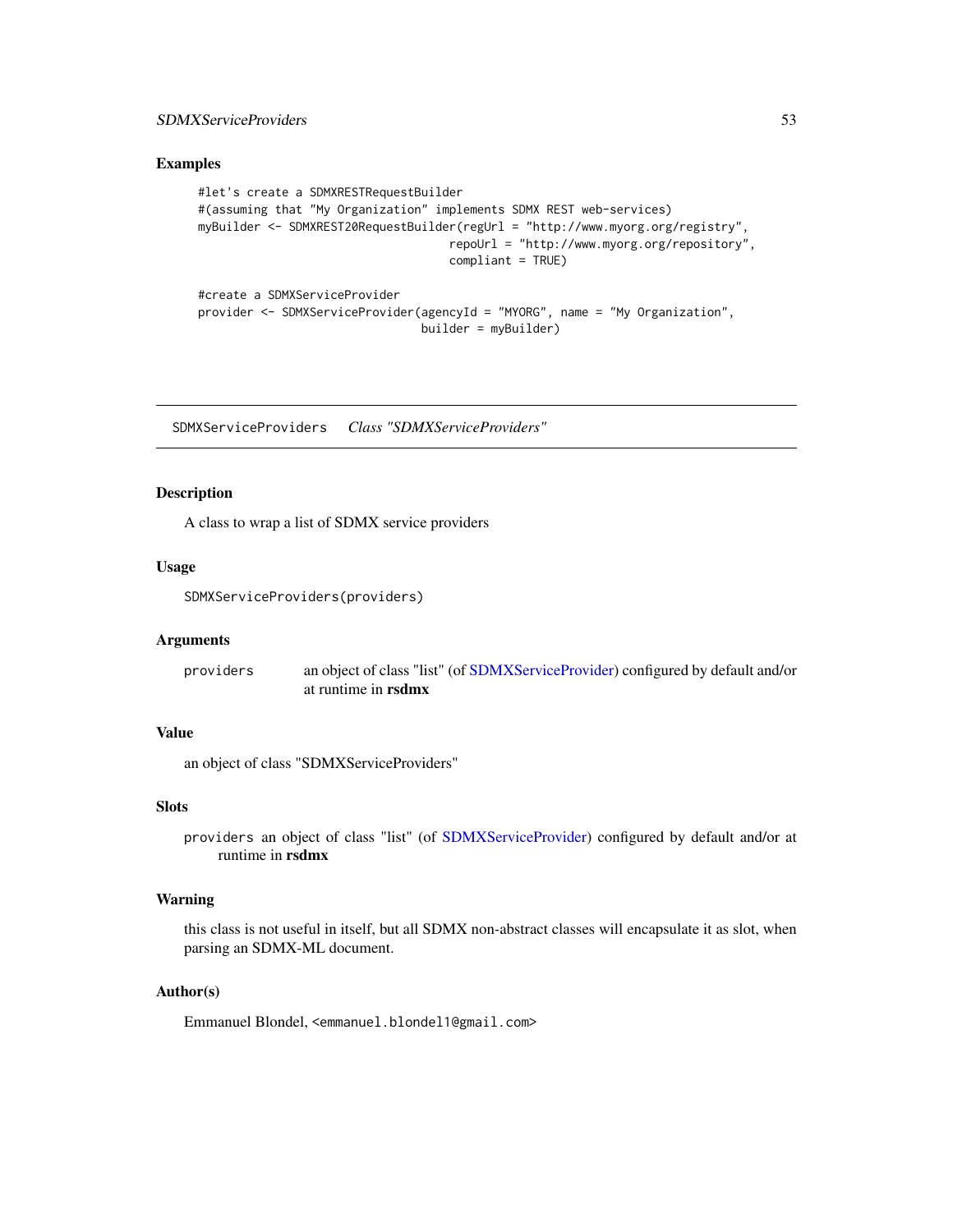<span id="page-53-0"></span>SDMXStructureSpecificData

*Class "SDMXStructureSpecificData"*

#### Description

A basic class to handle a SDMX-ML StructureSpecificData data set

#### Usage

SDMXStructureSpecificData(xmlObj, namespaces)

### Arguments

| xmlObj     | object of class "XMLInternalDocument derived from XML package |
|------------|---------------------------------------------------------------|
| namespaces | object of class "data.frame" given the list of namespace URIs |

### Value

an object of class "SDMXStructureSpecificData"

### Warning

This class is not useful in itself, but all SDMX non-abstract classes will encapsulate it as slot, when parsing an SDMX-ML document.

### Author(s)

Emmanuel Blondel, <emmanuel.blondel1@gmail.com>

### See Also

[readSDMX](#page-11-1)

SDMXStructureSpecificTimeSeriesData *Class "SDMXStructureSpecificTimeSeriesData"*

### Description

A basic class to handle a SDMX-ML StructureSpecificTimeSeriesData data set

#### Usage

SDMXStructureSpecificTimeSeriesData(xmlObj, namespaces)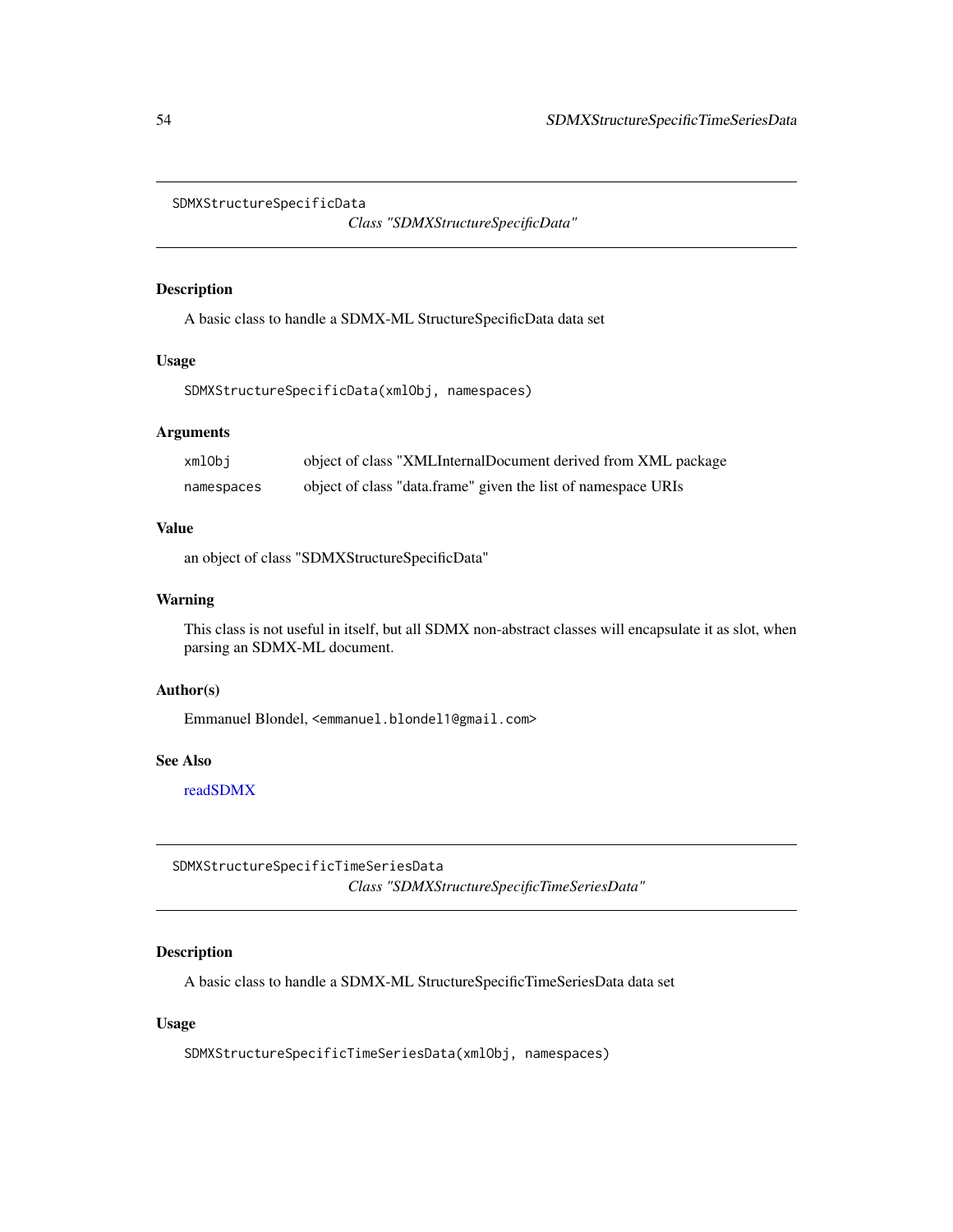### <span id="page-54-0"></span>Arguments

| xmlObi     | object of class "XMLInternalDocument derived from XML package |
|------------|---------------------------------------------------------------|
| namespaces | object of class "data.frame" given the list of namespace URIs |

### Value

an object of class "SDMXStructureSpecificTimeSeriesData"

### Warning

This class is not useful in itself, but all SDMX non-abstract classes will encapsulate it as slot, when parsing an SDMX-ML document.

### Author(s)

Emmanuel Blondel, <emmanuel.blondel1@gmail.com>

### See Also

[readSDMX](#page-11-1)

SDMXStructureType *Class "SDMXStructureType"*

### <span id="page-54-1"></span>Description

A basic class to handle the type of a SDMX-ML Structure document

### Usage

```
SDMXStructureType(xmlObj, namespaces, resource)
```
### Arguments

| xmlObi     | object of class "XMLInternalDocument derived from XML package                   |
|------------|---------------------------------------------------------------------------------|
| namespaces | object of class "data.frame" given the list of namespace URIs                   |
| resource   | object of class "character" giving the REST resource to be queried (required to |
|            | distinguish between dataflows and datastructures in SDMX 2.0)                   |

### Value

an object of class "SDMXStructureType"

#### Warning

This class is not useful in itself, but it will be used by [readSDMX](#page-11-1) to deal with SDMX-ML Structure documents.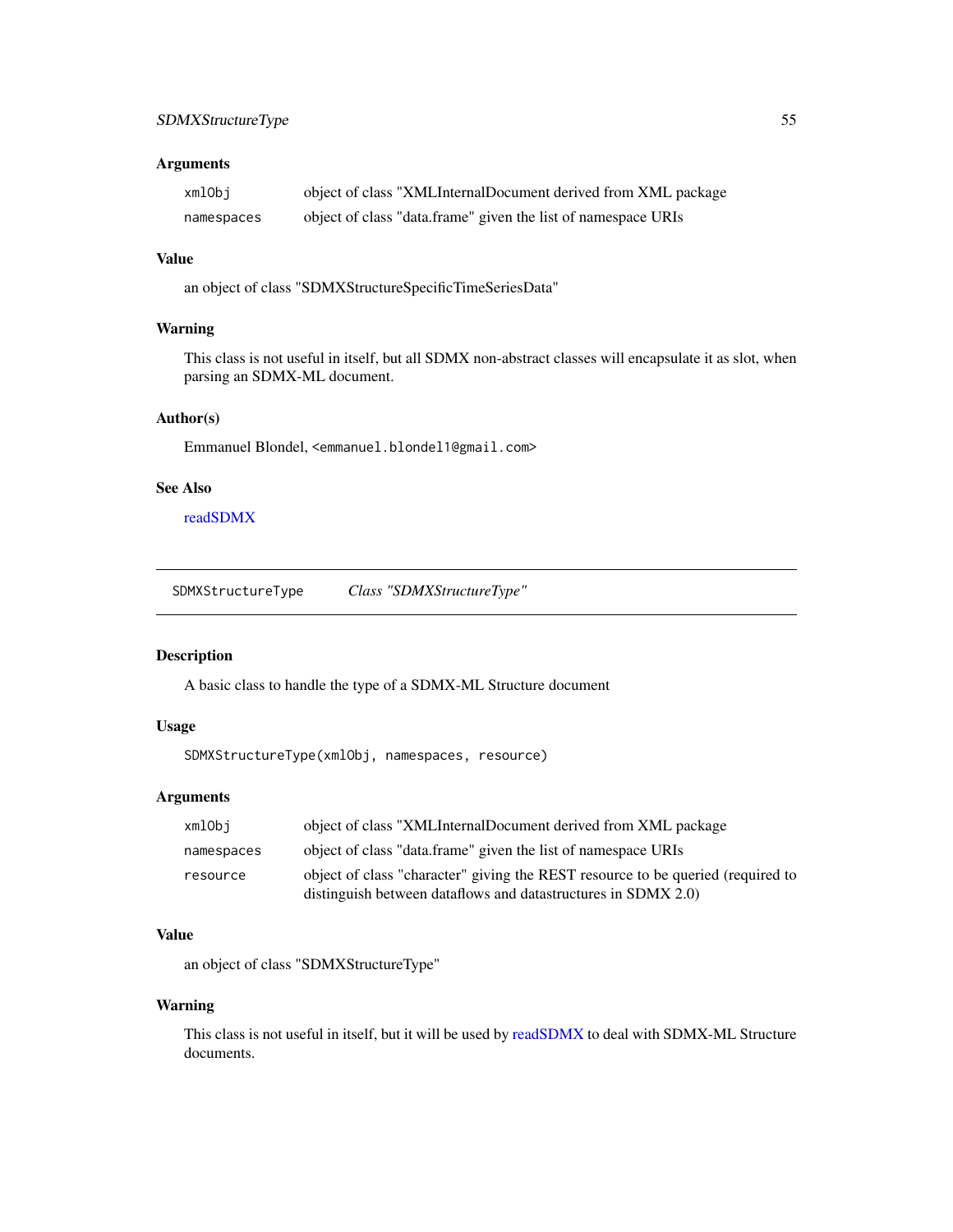#### <span id="page-55-0"></span>Author(s)

Emmanuel Blondel, <emmanuel.blondel1@gmail.com>

#### See Also

[readSDMX](#page-11-1)

SDMXTimeDimension *Class "SDMXTimeDimension"*

#### Description

A basic class to handle a SDMX TimeDimension

#### Usage

SDMXTimeDimension(xmlObj, namespaces)

### Arguments

| xmlObi     | object of class "XMLInternalDocument derived from XML package |
|------------|---------------------------------------------------------------|
| namespaces | object of class "data.frame" given the list of namespace URIs |

#### Value

an object of class "SDMXTimeDimension"

#### Slots

conceptRef Object of class "character" giving the dimension conceptRef (required) conceptVersion Object of class "character" giving the dimension concept version conceptAgency Object of class "character" giving the dimension concept agency conceptSchemeRef Object of class "character" giving the dimension conceptScheme ref conceptSchemeAgency Object of class "character" giving the dimension conceptScheme agency codelist Object of class "character" giving the codelist ref name codelistVersion Object of class "character" giving the codelist ref version codelistAgency Object of class "character" giving the codelist ref agency crossSectionalAttachDataset Object of class "logical" crossSectionalAttachGroup Object of class "logical" crossSectionalAttachSection Object of class "logical" crossSectionalAttachObservation Object of class "logical"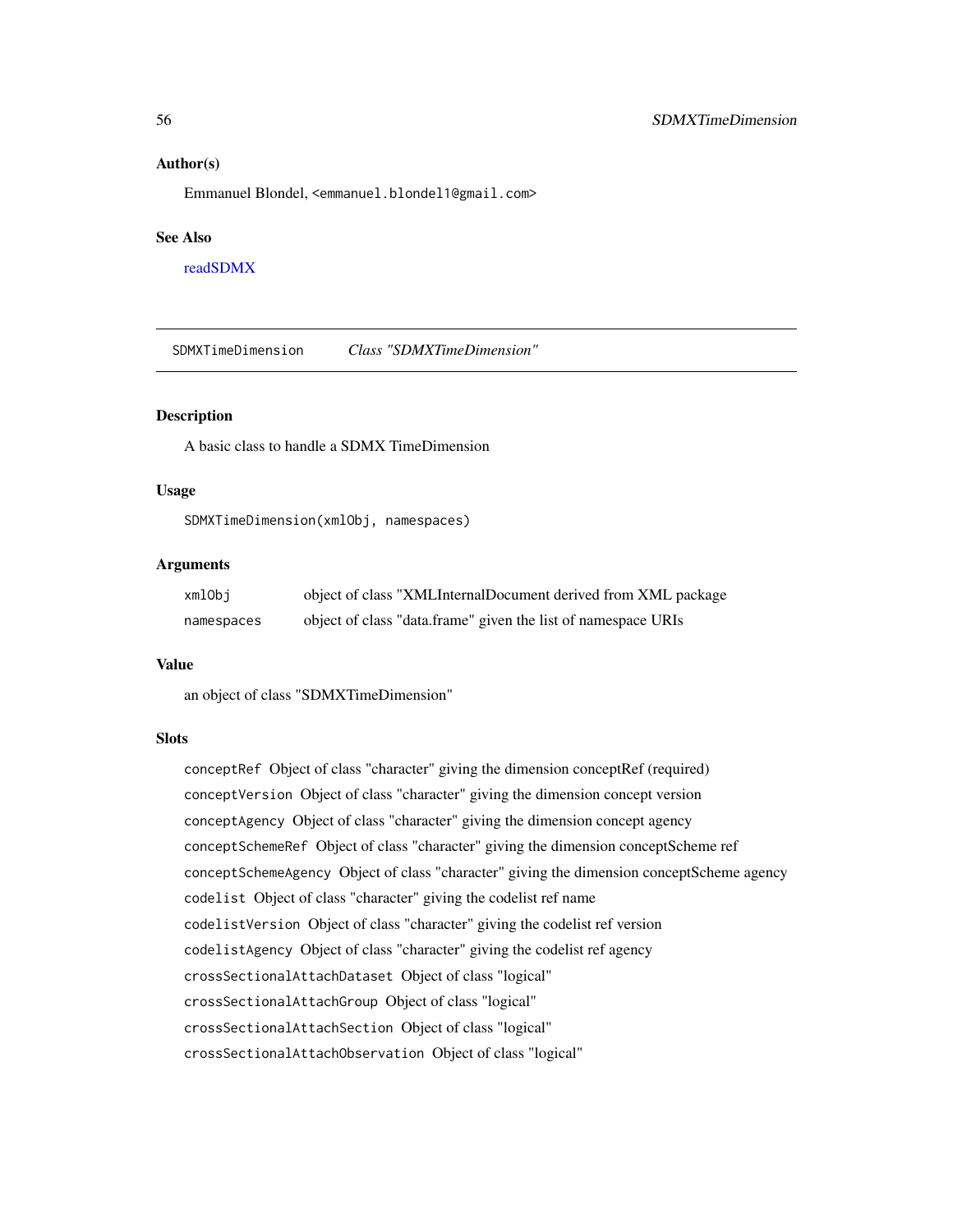### <span id="page-56-0"></span>SDMXType 57

#### Warning

This class is not useful in itself, but non-abstract classes willencapsulate it as slot, when parsing an SDMX-ML document (Concepts, or DataStructureDefinition)

#### Author(s)

Emmanuel Blondel, <emmanuel.blondel1@gmail.com>

#### See Also

[readSDMX](#page-11-1)

| SDMXType | Class "SDMXType" |
|----------|------------------|
|          |                  |

### <span id="page-56-1"></span>Description

A basic class to handle the type of a SDMX-ML document

### Usage

SDMXType(xmlObj)

#### Arguments

xmlObj object of class "XMLInternalDocument derived from XML package

#### Value

an object of class "SDMXType"

### Slots

type Object of class "character" giving the type of the SDMX-ML document

### Warning

this class is not useful in itself, but all SDMX non-abstract classes will encapsulate it as slot, when parsing an SDMX-ML document.

### Note

At now, the following types have been implemented and successfully tested: - StructureType, - GenericDataType, - CompactDataType, - StructureSpecificDataType, - CrossSectionalDataType, - UtilityDataType, - MessageGroupType

### Author(s)

Emmanuel Blondel, <emmanuel.blondel1@gmail.com>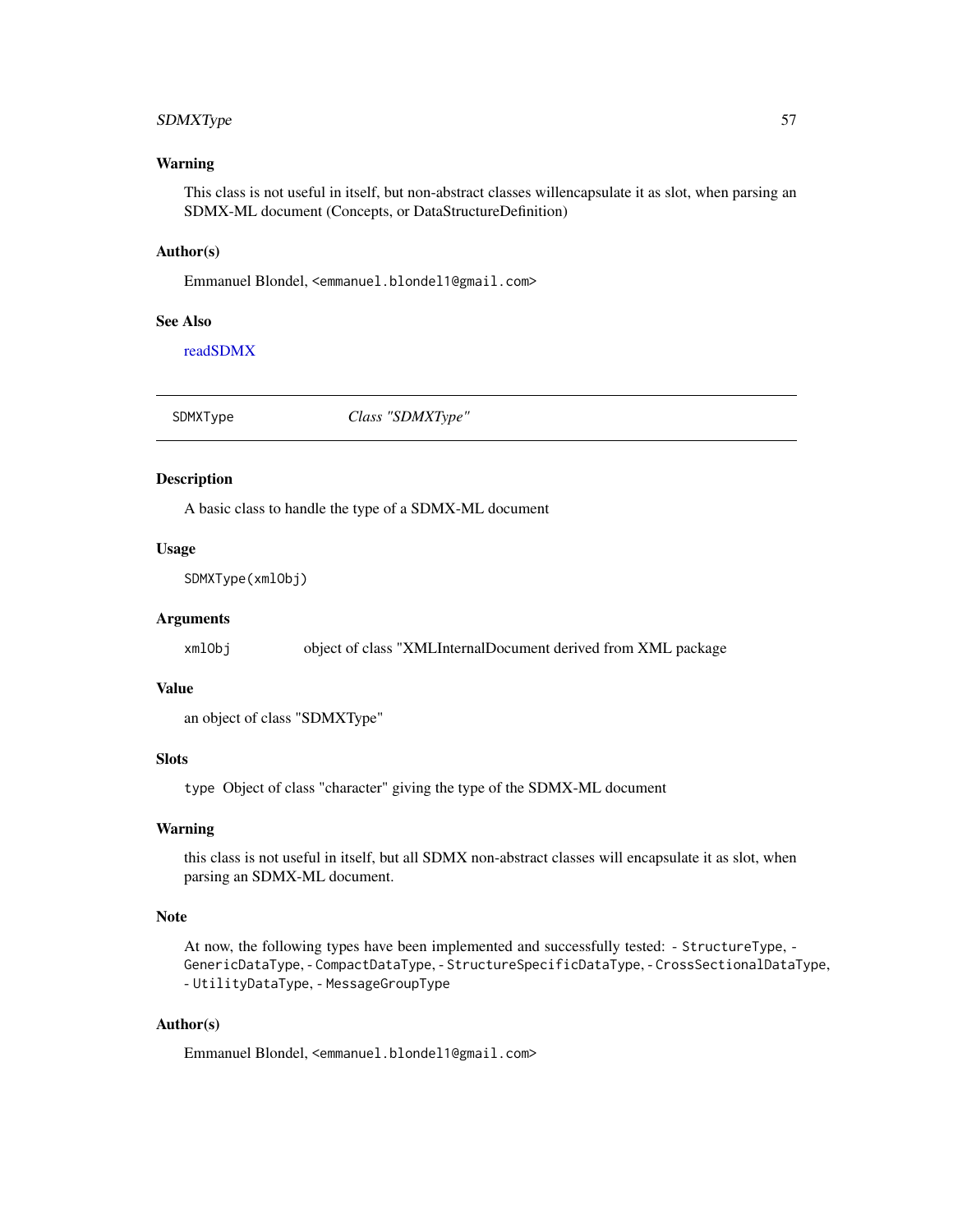### <span id="page-57-0"></span>See Also

[readSDMX](#page-11-1)

SDMXUtilityData *Class "SDMXUtilityData"*

### Description

A basic class to handle a SDMX-ML UtilityData data set

### Usage

SDMXUtilityData(xmlObj, namespaces)

### Arguments

| xmlObi     | object of class "XMLInternalDocument derived from XML package |
|------------|---------------------------------------------------------------|
| namespaces | object of class "data.frame" given the list of namespace URIs |

### Value

an object of class "SDMXUtilityData"

#### Warning

This class is not useful in itself, but all SDMX non-abstract classes will encapsulate it as slot, when parsing an SDMX-ML document.

### Author(s)

Emmanuel Blondel, <emmanuel.blondel1@gmail.com>

### See Also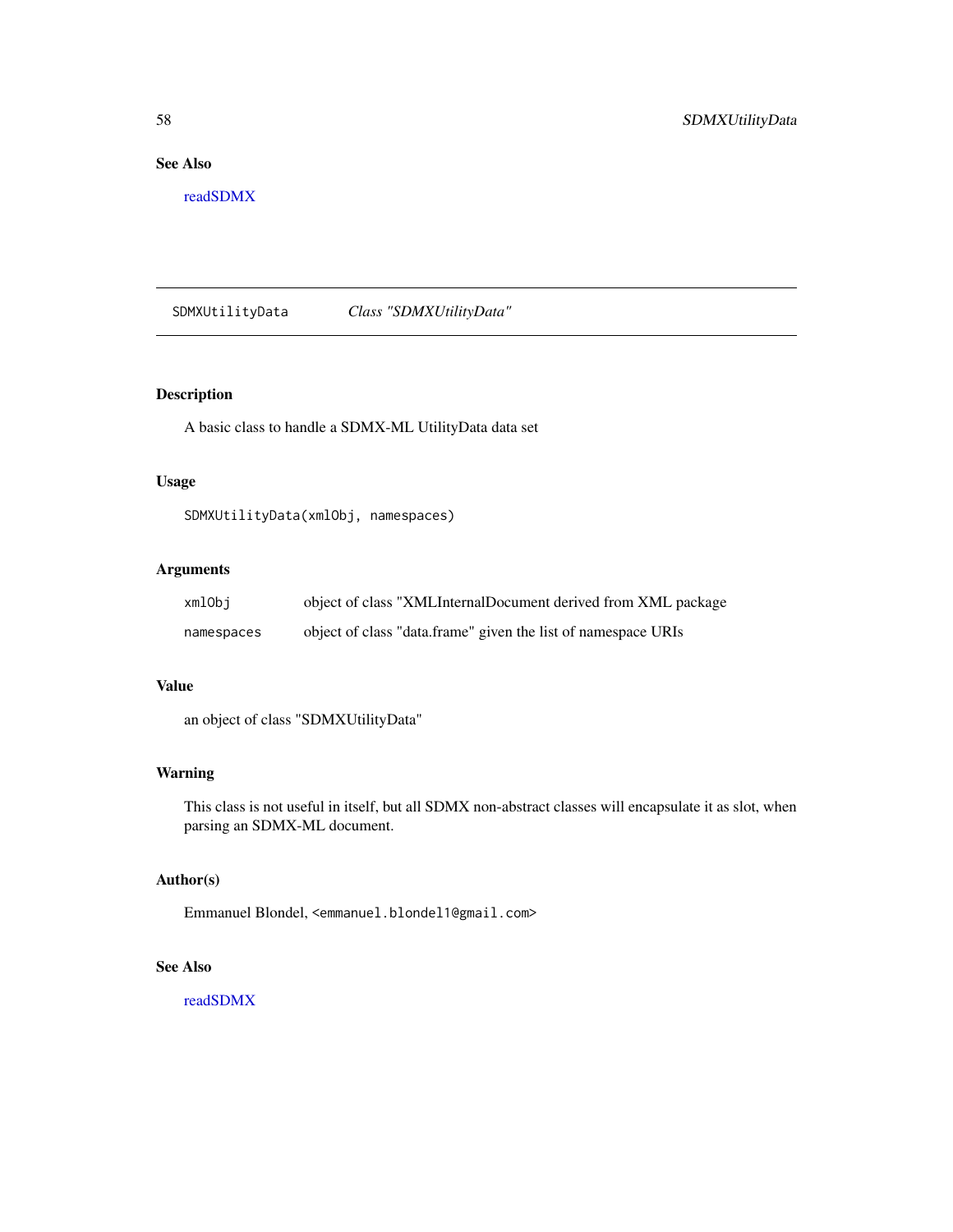<span id="page-58-0"></span>setDSD *setDSD*

### Description

set the 'dsd' slot of a SDMXData object

#### Usage

setDSD(obj, dsd)

#### Arguments

| obi | An object deriving from class "SDMXData"         |
|-----|--------------------------------------------------|
| dsd | An object of class "SDMXDataStructureDefinition" |

#### Value

the 'obj' object of class "SDMXData" enriched with the dsd

#### Author(s)

Emmanuel Blondel, <emmanuel.blondel1@gmail.com>

### See Also

[SDMXData-class](#page-27-1)

setSDMXServiceProviders

*setSDMXServiceProviders*

### **Description**

function used internally by rsdmx, when loading the package, to set the list of [SDMXService-](#page-51-1)[Provider](#page-51-1) known by rsdmx (hence known by [readSDMX](#page-11-1) to query data/metadata in an easier way). For internal use only (this function does not provide any value for the end user, but it is here documented for transparency, and to explain how the package works.)

### Usage

```
setSDMXServiceProviders()
```
### Author(s)

Emmanuel Blondel, <emmanuel.blondel1@gmail.com>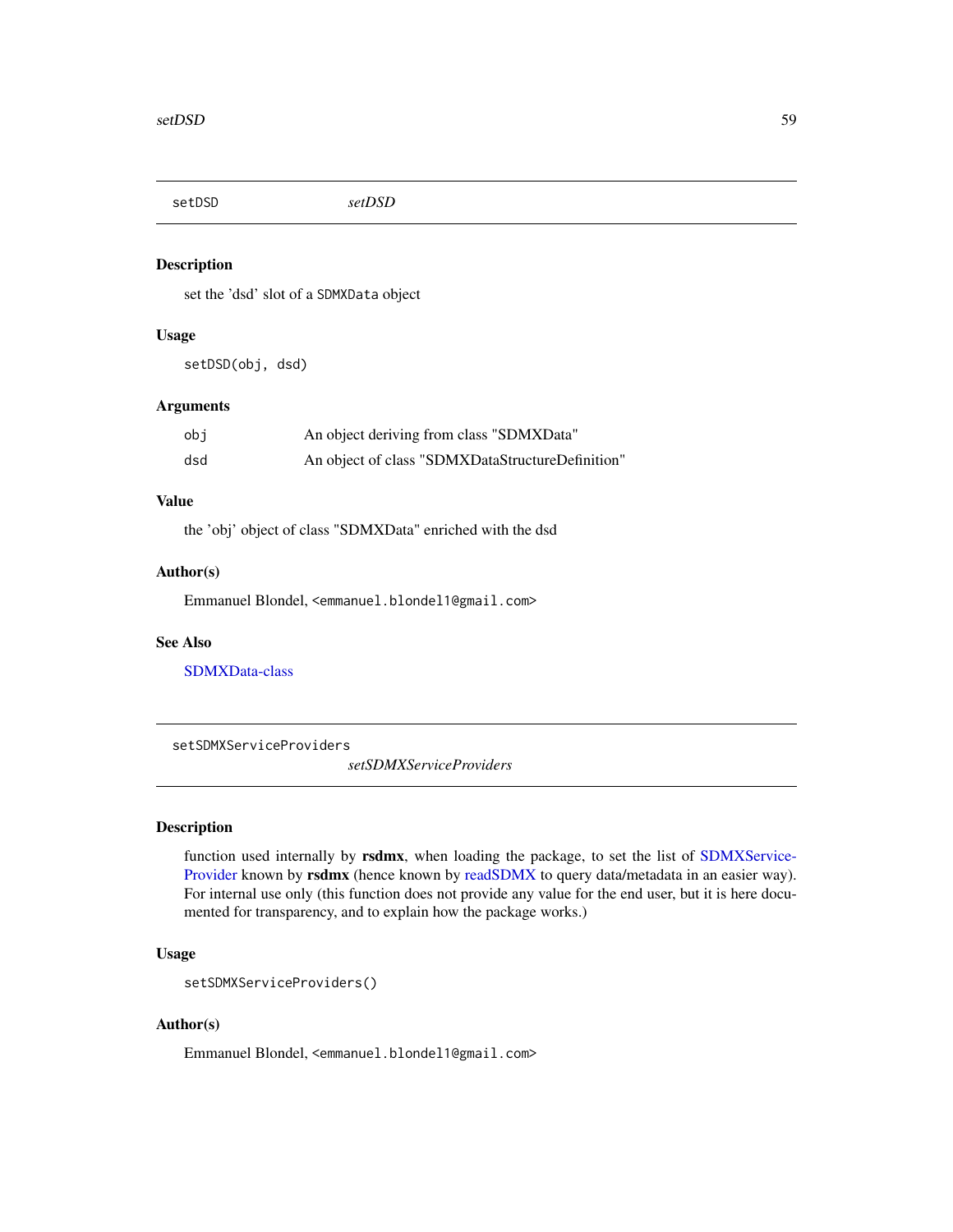### <span id="page-59-0"></span>See Also

### [getSDMXServiceProviders](#page-6-1) [addSDMXServiceProvider](#page-3-1) [findSDMXServiceProvider](#page-4-1) [readSDMX](#page-11-1)

dataflow' resource (path="dataset/resourceId/def.sdmx.xml") datastructure' resource (path="dataset/resourceID.structure.sdr data' resource (path="dataset/resourceID.generic.sdmx.xml") dataflow' resource (path="/") datastructure' resource (path="/resourceID) data' resource (path="getdata?dataflow=flowRef&key=key) dataflow' resource (path="/") datastructure' resource (path="/resourceID) data' resource (path="getdata?dataflow=flowRef&l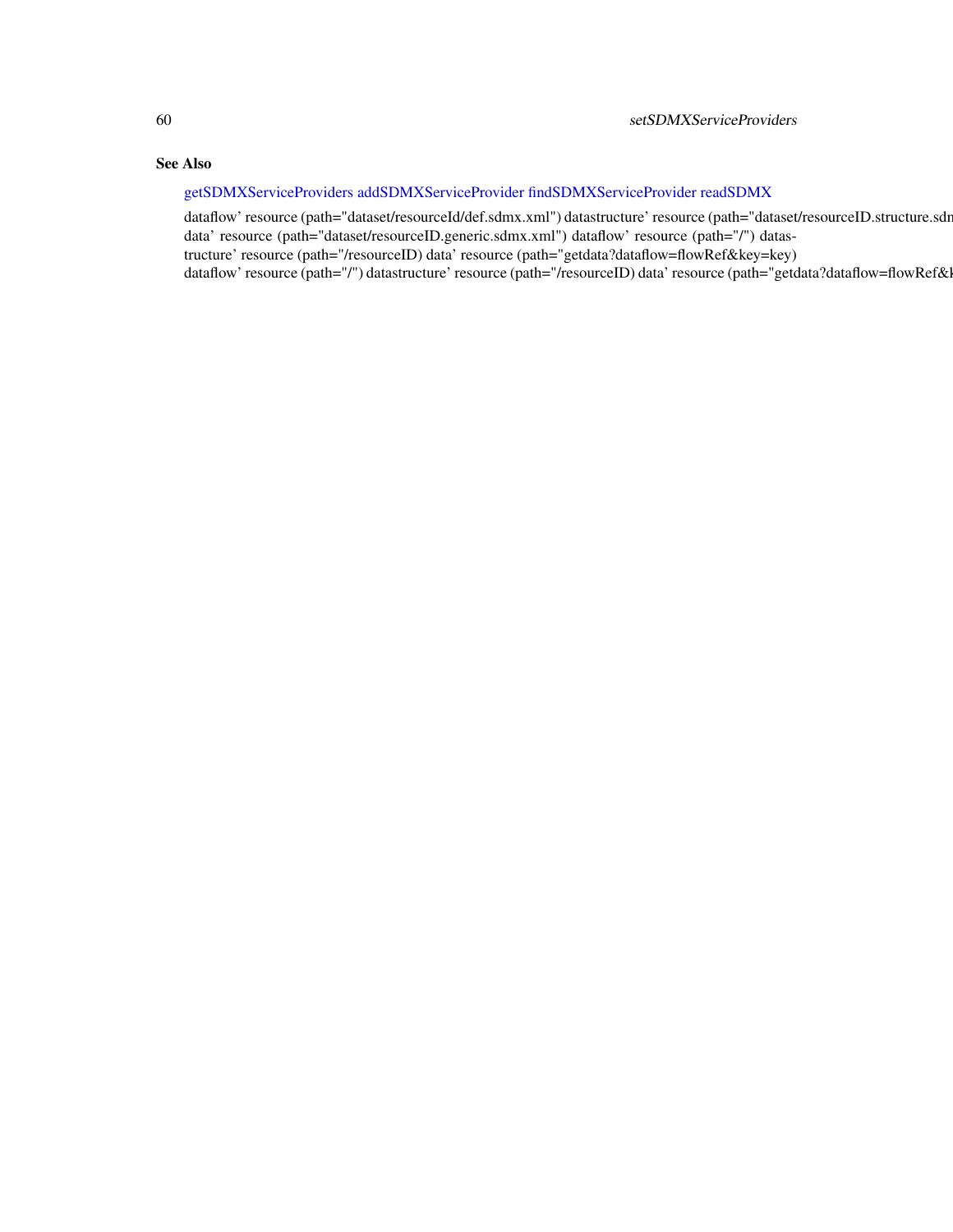# <span id="page-60-0"></span>**Index**

∗Topic methods getStructureType-methods, [9](#page-8-0) addSDMXServiceProvider, [4,](#page-3-0) *[6–](#page-5-0)[8](#page-7-0)*, *[60](#page-59-0)* findNamespace, [5](#page-4-0) findSDMXServiceProvider, *[4](#page-3-0)*, [5,](#page-4-0) *[8](#page-7-0)*, *[60](#page-59-0)* getNamespaces, *[5](#page-4-0)*, [6,](#page-5-0) *[11](#page-10-0)* getNamespaces,SDMX-method *(*getNamespaces*)*, [6](#page-5-0) getRegistryInterfaceResult, [7](#page-6-0) getSDMXServiceProviders, *[4](#page-3-0)*, *[6](#page-5-0)*, [7,](#page-6-0) *[60](#page-59-0)* getSoapRequestResult, [8](#page-7-0) getStructureType *(*getStructureType-methods*)*, [9](#page-8-0) getStructureType,SDMXStructureType-method *(*getStructureType-methods*)*, [9](#page-8-0) getStructureType-methods, [9](#page-8-0) isRegistryInterfaceEnvelope, [9](#page-8-0) isSoapRequestEnvelope, [10](#page-9-0) namespaces.SDMX, [11](#page-10-0) readSDMX, *[4](#page-3-0)[–8](#page-7-0)*, *[10,](#page-9-0) [11](#page-10-0)*, [12,](#page-11-0) *[17,](#page-16-0) [18](#page-17-0)*, *[20–](#page-19-0)[26](#page-25-0)*, *[28](#page-27-0)[–33](#page-32-0)*, *[35](#page-34-0)*, *[37–](#page-36-0)[44](#page-43-0)*, *[51](#page-50-0)*, *[54–](#page-53-0)[60](#page-59-0)* rsdmx, [14,](#page-13-0) *[17](#page-16-0)* rsdmx-package *(*rsdmx*)*, [14](#page-13-0) saveSDMX, *[12](#page-11-0)*, [15](#page-14-0) SDMX, [16](#page-15-0) SDMX,SDMX-method *(*SDMX*)*, [16](#page-15-0) SDMX-class, *[5](#page-4-0)[–8](#page-7-0)*, *[10,](#page-9-0) [11](#page-10-0)* SDMX-class *(*SDMX*)*, [16](#page-15-0) SDMXAgency, [17,](#page-16-0) *[32](#page-31-0)*, *[42](#page-41-0)* SDMXAgency,SDMXAgency-method *(*SDMXAgency*)*, [17](#page-16-0) SDMXAgency-class *(*SDMXAgency*)*, [17](#page-16-0) SDMXAgencyScheme, [18,](#page-17-0) *[32](#page-31-0)*, *[43](#page-42-0)*

SDMXAgencyScheme, SDMXAgencyScheme-method *(*SDMXAgencyScheme*)*, [18](#page-17-0) SDMXAgencyScheme-class *(*SDMXAgencyScheme*)*, [18](#page-17-0) SDMXAttribute, [19,](#page-18-0) *[24](#page-23-0)* SDMXAttribute,SDMXAttribute-method *(*SDMXAttribute*)*, [19](#page-18-0) SDMXAttribute-class *(*SDMXAttribute*)*, [19](#page-18-0) SDMXCode, [20,](#page-19-0) *[22](#page-21-0)* SDMXCode,SDMXCode-method *(*SDMXCode*)*, [20](#page-19-0) SDMXCode-class *(*SDMXCode*)*, [20](#page-19-0) SDMXCodelist, [21](#page-20-0) SDMXCodelist,SDMXCodelist-method *(*SDMXCodelist*)*, [21](#page-20-0) SDMXCodelist-class *(*SDMXCodelist*)*, [21](#page-20-0) SDMXCodelists, [22,](#page-21-0) *[32](#page-31-0)* SDMXCodelists,SDMXCodelists-method *(*SDMXCodelists*)*, [22](#page-21-0) SDMXCodelists-class *(*SDMXCodelists*)*, [22](#page-21-0) SDMXCompactData, [23](#page-22-0) SDMXCompactData,SDMXCompactData-method *(*SDMXCompactData*)*, [23](#page-22-0) SDMXCompactData-class *(*SDMXCompactData*)*, [23](#page-22-0) SDMXComponents, [24,](#page-23-0) *[31](#page-30-0)* SDMXComponents,SDMXComponents-method *(*SDMXComponents*)*, [24](#page-23-0) SDMXComponents-class *(*SDMXComponents*)*, [24](#page-23-0) SDMXConcept, [25,](#page-24-0) *[27](#page-26-0)* SDMXConcept,SDMXConcept-method *(*SDMXConcept*)*, [25](#page-24-0) SDMXConcept-class *(*SDMXConcept*)*, [25](#page-24-0) SDMXConcepts, [26,](#page-25-0) *[32](#page-31-0)* SDMXConcepts,SDMXConcepts-method *(*SDMXConcepts*)*, [26](#page-25-0) SDMXConcepts-class *(*SDMXConcepts*)*, [26](#page-25-0) SDMXConceptScheme, [27](#page-26-0) SDMXConceptScheme,SDMXConceptScheme-method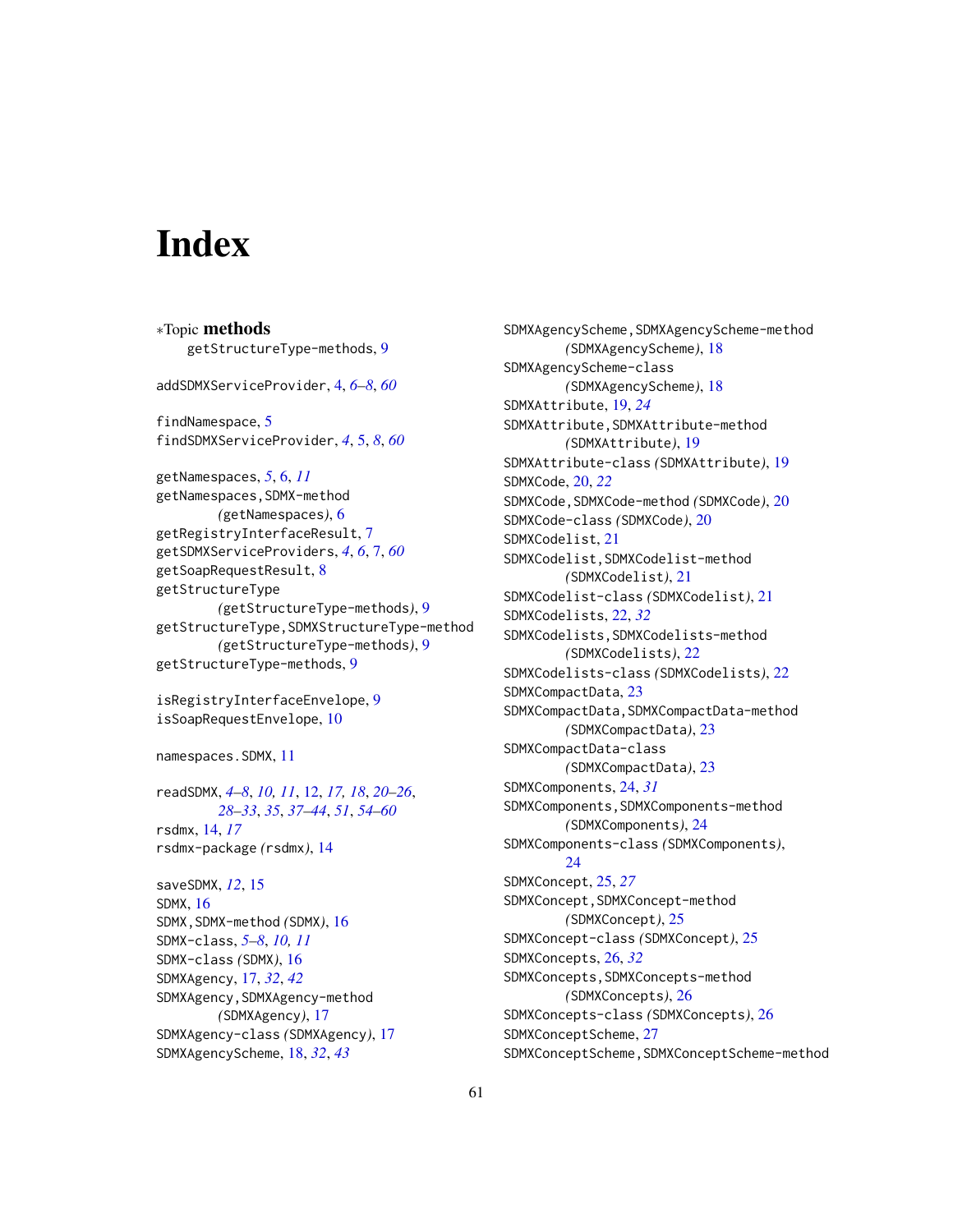*(*SDMXConceptScheme*)*, [27](#page-26-0) SDMXConceptScheme-class *(*SDMXConceptScheme*)*, [27](#page-26-0) SDMXCrossSectionalData, [28](#page-27-0) SDMXCrossSectionalData,SDMXCrossSectionalData-method *(*SDMXFooterMessage*)*, [37](#page-36-0) *(*SDMXCrossSectionalData*)*, [28](#page-27-0) SDMXCrossSectionalData-class *(*SDMXCrossSectionalData*)*, [28](#page-27-0) SDMXData, [28](#page-27-0) SDMXData,SDMXData-method *(*SDMXData*)*, [28](#page-27-0) SDMXData-class, *[59](#page-58-0)* SDMXData-class *(*SDMXData*)*, [28](#page-27-0) SDMXDataFlow, [29,](#page-28-0) *[30](#page-29-0)* SDMXDataFlow,SDMXDataFlow-method *(*SDMXDataFlow*)*, [29](#page-28-0) SDMXDataFlow-class *(*SDMXDataFlow*)*, [29](#page-28-0) SDMXDataFlows, [30](#page-29-0) SDMXDataFlows,SDMXDataFlows-method *(*SDMXDataFlows*)*, [30](#page-29-0) SDMXDataFlows-class *(*SDMXDataFlows*)*, [30](#page-29-0) SDMXDataStructure, [31,](#page-30-0) *[33](#page-32-0)* SDMXDataStructure,SDMXDataStructure-method *(*SDMXDataStructure*)*, [31](#page-30-0) SDMXDataStructure-class *(*SDMXDataStructure*)*, [31](#page-30-0) SDMXDataStructureDefinition, *[23](#page-22-0)*, [32](#page-31-0) SDMXDataStructureDefinition, SDMXDataStructureDefiniti**(SiDMX@thgat**hisation), [41](#page-40-0) *(*SDMXDataStructureDefinition*)*, [32](#page-31-0) SDMXDataStructureDefinition-class *(*SDMXDataStructureDefinition*)*,  $32$ SDMXDataStructures, *[32](#page-31-0)*, [33](#page-32-0) SDMXDataStructures,SDMXDataStructures-method SDMXOrganisationSchemes,SDMXOrganisationSchemes-method *(*SDMXDataStructures*)*, [33](#page-32-0) SDMXDataStructures-class *(*SDMXDataStructures*)*, [33](#page-32-0) SDMXDimension, *[24](#page-23-0)*, [34](#page-33-0) SDMXDimension,SDMXDimension-method *(*SDMXDimension*)*, [34](#page-33-0) SDMXDimension-class *(*SDMXDimension*)*, [34](#page-33-0) SDMXDotStatRequestBuilder, [35,](#page-34-0) *[45](#page-44-0)* SDMXDotStatRequestBuilder, SDMXDotStatRequestBSDNXRequestbBuilder, [44](#page-43-0) *(*SDMXDotStatRequestBuilder*)*, [35](#page-34-0) SDMXDotStatRequestBuilder-class *(*SDMXDotStatRequestBuilder*)*, [35](#page-34-0) SDMXFooter, [36,](#page-35-0) *[38](#page-37-0)* SDMXFooter,SDMXFooter-method *(*SDMXFooter*)*, [36](#page-35-0) SDMXFooter-class *(*SDMXFooter*)*, [36](#page-35-0) SDMXFooterMessage, [37](#page-36-0) SDMXFooterMessage, SDMXFooterMessage-method SDMXFooterMessage-class *(*SDMXFooterMessage*)*, [37](#page-36-0) SDMXGenericData, [38](#page-37-0) SDMXGenericData,SDMXGenericData-method *(*SDMXGenericData*)*, [38](#page-37-0) SDMXGenericData-class *(*SDMXGenericData*)*, [38](#page-37-0) SDMXHeader, [39](#page-38-0) SDMXHeader,SDMXHeader-method *(*SDMXHeader*)*, [39](#page-38-0) SDMXHeader-class *(*SDMXHeader*)*, [39](#page-38-0) SDMXItemScheme, [40](#page-39-0) SDMXItemScheme-class *(*SDMXItemScheme*)*, [40](#page-39-0) SDMXMessageGroup, [40](#page-39-0) SDMXMessageGroup,SDMXMessageGroup-method *(*SDMXMessageGroup*)*, [40](#page-39-0) SDMXMessageGroup-class *(*SDMXMessageGroup*)*, [40](#page-39-0) SDMXOrganisation, [41](#page-40-0) SDMXOrganisation,SDMXOrganisation-method SDMXOrganisation-class *(*SDMXOrganisation*)*, [41](#page-40-0) SDMXOrganisationScheme, [42](#page-41-0) SDMXOrganisationScheme-class *(*SDMXOrganisationScheme*)*, [42](#page-41-0) SDMXOrganisationSchemes, [42](#page-41-0) *(*SDMXOrganisationSchemes*)*, [42](#page-41-0) SDMXOrganisationSchemes-class *(*SDMXOrganisationSchemes*)*, [42](#page-41-0) SDMXPrimaryMeasure, [43](#page-42-0) SDMXPrimaryMeasure,SDMXPrimaryMeasure-method *(*SDMXPrimaryMeasure*)*, [43](#page-42-0) SDMXPrimaryMeasure-class *(*SDMXPrimaryMeasure*)*, [43](#page-42-0) SDMXRequestBuilder,SDMXRequestBuilder-method *(*SDMXRequestBuilder*)*, [44](#page-43-0) SDMXRequestBuilder-class *(*SDMXRequestBuilder*)*, [44](#page-43-0) SDMXRequestParams, *[45](#page-44-0)*, [46](#page-45-0)